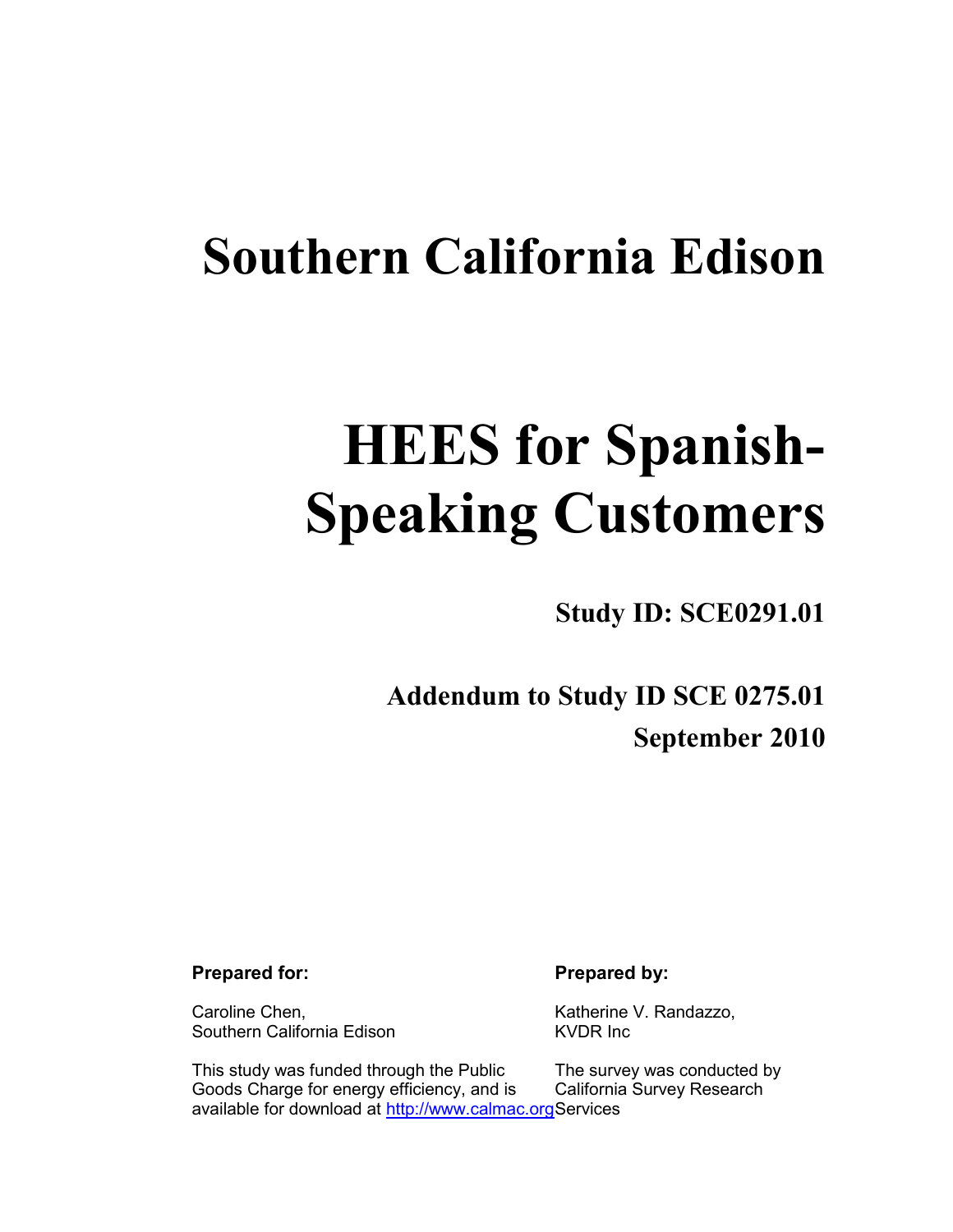*this page intentionally blank*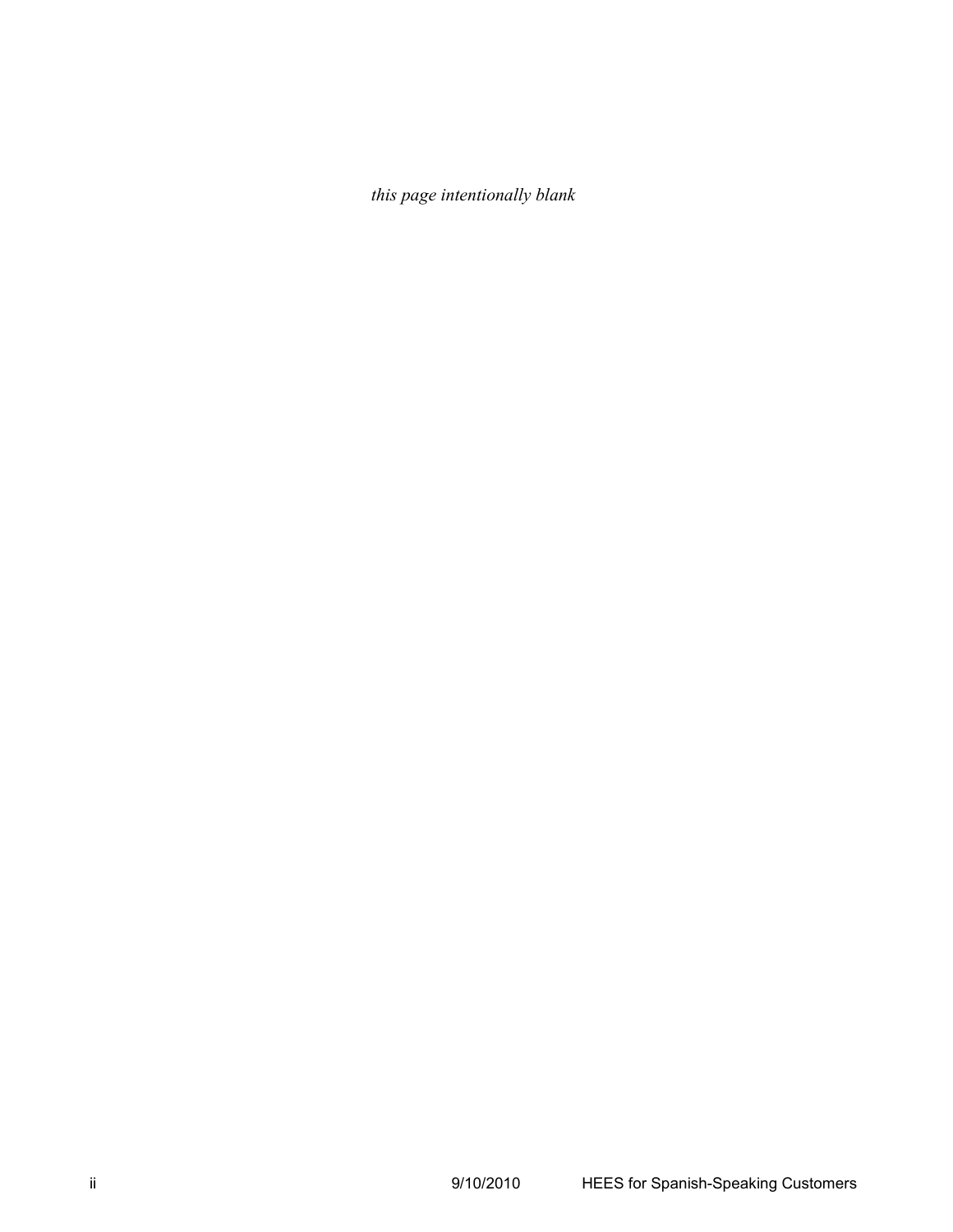## **Table of Contents**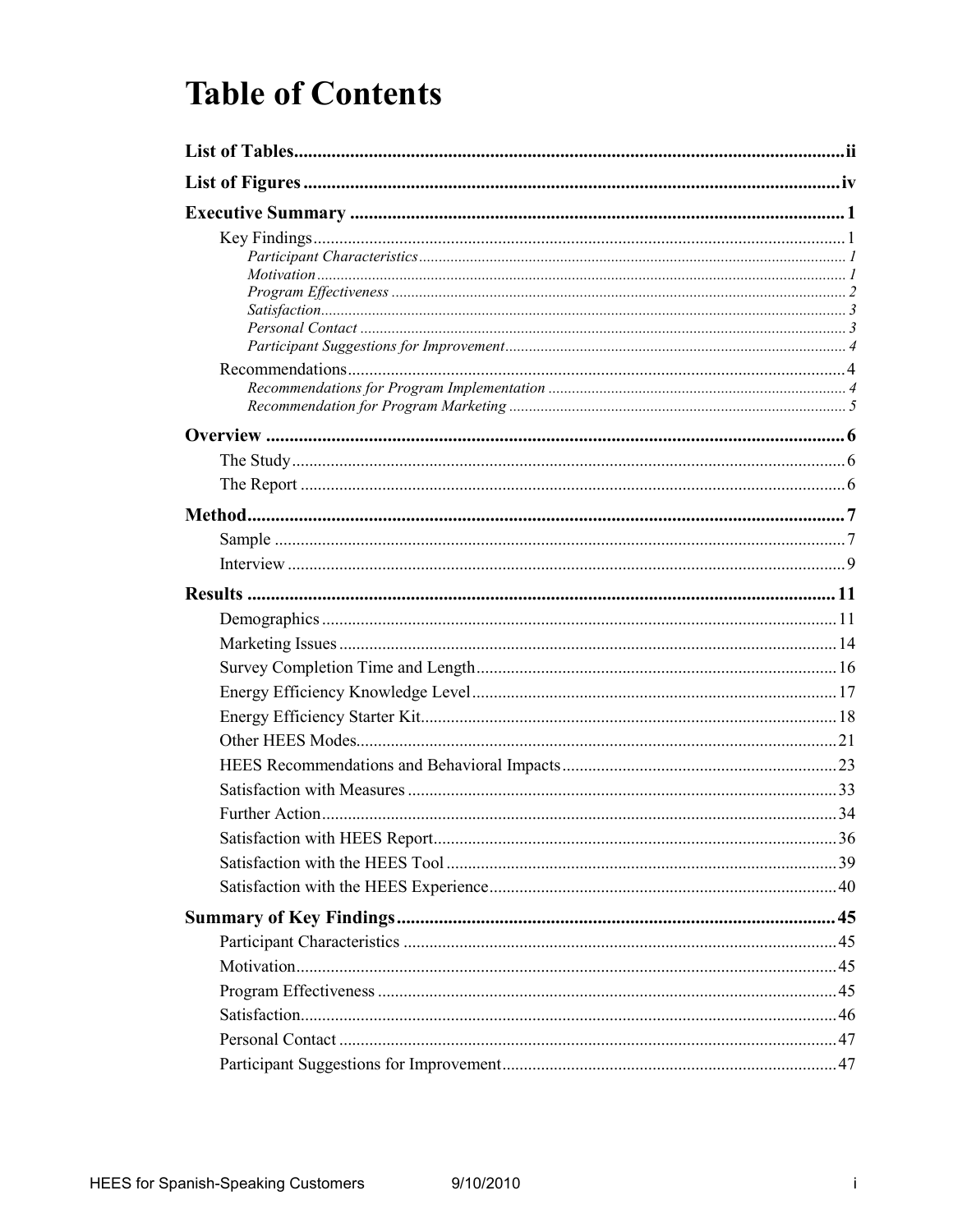## <span id="page-3-0"></span>**List of Tables**

| Table 13. Percentage of Participants Considering Factors Very Important 16 |  |
|----------------------------------------------------------------------------|--|
|                                                                            |  |
|                                                                            |  |
|                                                                            |  |
|                                                                            |  |
| Table 17. Base Level of Knowledge Before completing HEES: Percent at Least |  |
|                                                                            |  |
|                                                                            |  |
|                                                                            |  |
|                                                                            |  |
|                                                                            |  |
|                                                                            |  |
|                                                                            |  |
|                                                                            |  |
|                                                                            |  |
|                                                                            |  |
| Table 28. Recommendations Implemented Due to HEES by Survey Mode  26       |  |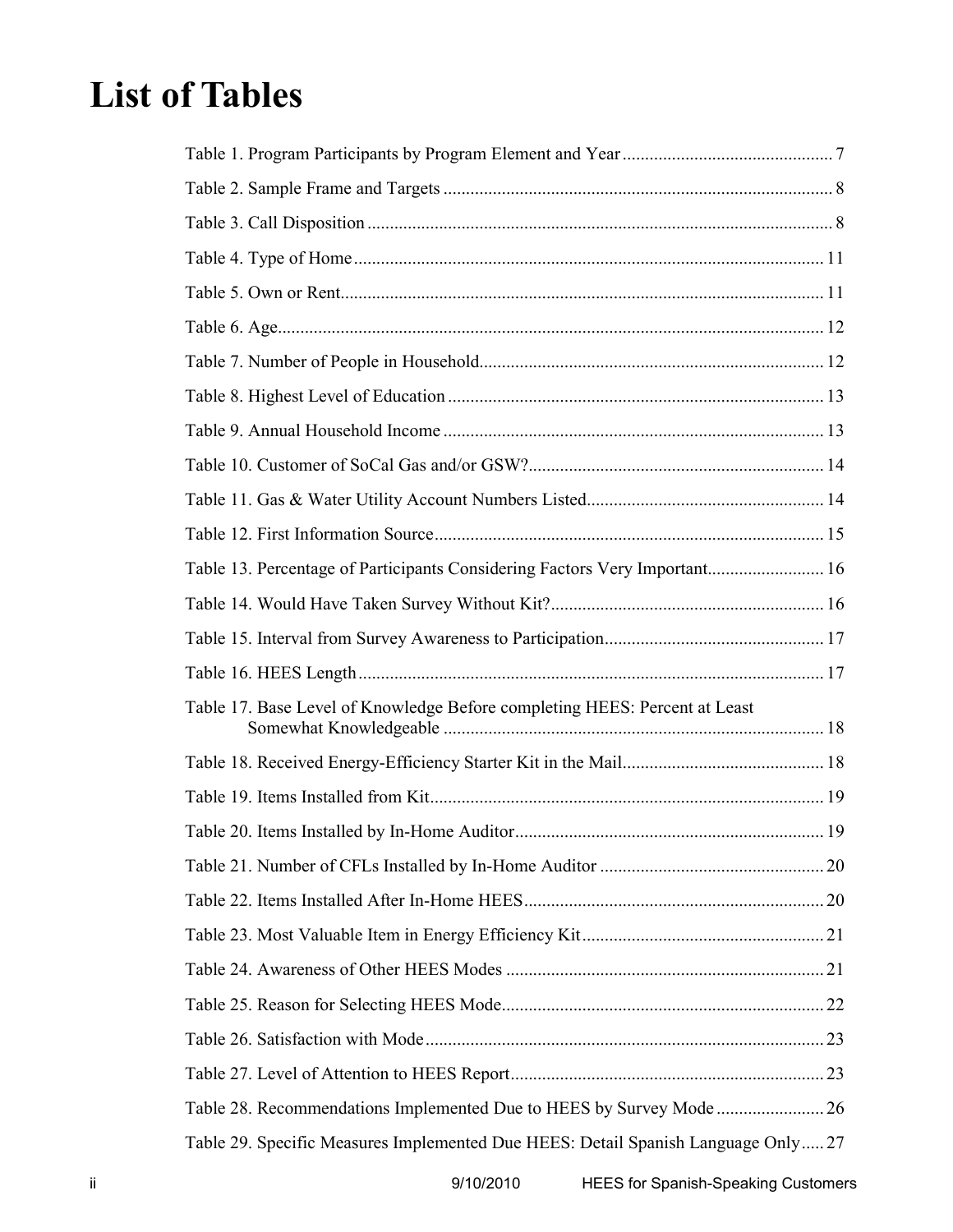| Table 31. Recommendations Implemented Prior to HEES: Detail Spanish Language      |  |
|-----------------------------------------------------------------------------------|--|
| Table 32 Category of Actions Implemented Before or After Survey Spanish Language  |  |
| Table 33 Type of Action by Time of Implementation: Before or After Survey Spanish |  |
|                                                                                   |  |
| Table 35. Percent at Least Moderately Satisfied with New Measures  34             |  |
|                                                                                   |  |
|                                                                                   |  |
| Table 38. Usefulness of HEES Energy and Water Use History by Whether Account      |  |
| Table 39. Usefulness of HEES Energy and Water Use History by Survey Mode:         |  |
|                                                                                   |  |
| Table 41. Usefulness of Comparison with Regional Average: Spanish-Language Group  |  |
|                                                                                   |  |
|                                                                                   |  |
|                                                                                   |  |
|                                                                                   |  |
| Table 46. Percent Very Satisfied with Aspects of the HEES Experience  41          |  |
|                                                                                   |  |
|                                                                                   |  |
| Table 49. Most Difficult Aspect of the Survey: Spanish-Language Group Only 43     |  |
| Table 50. Suggestions for Improvement: Spanish-Language Group Only44              |  |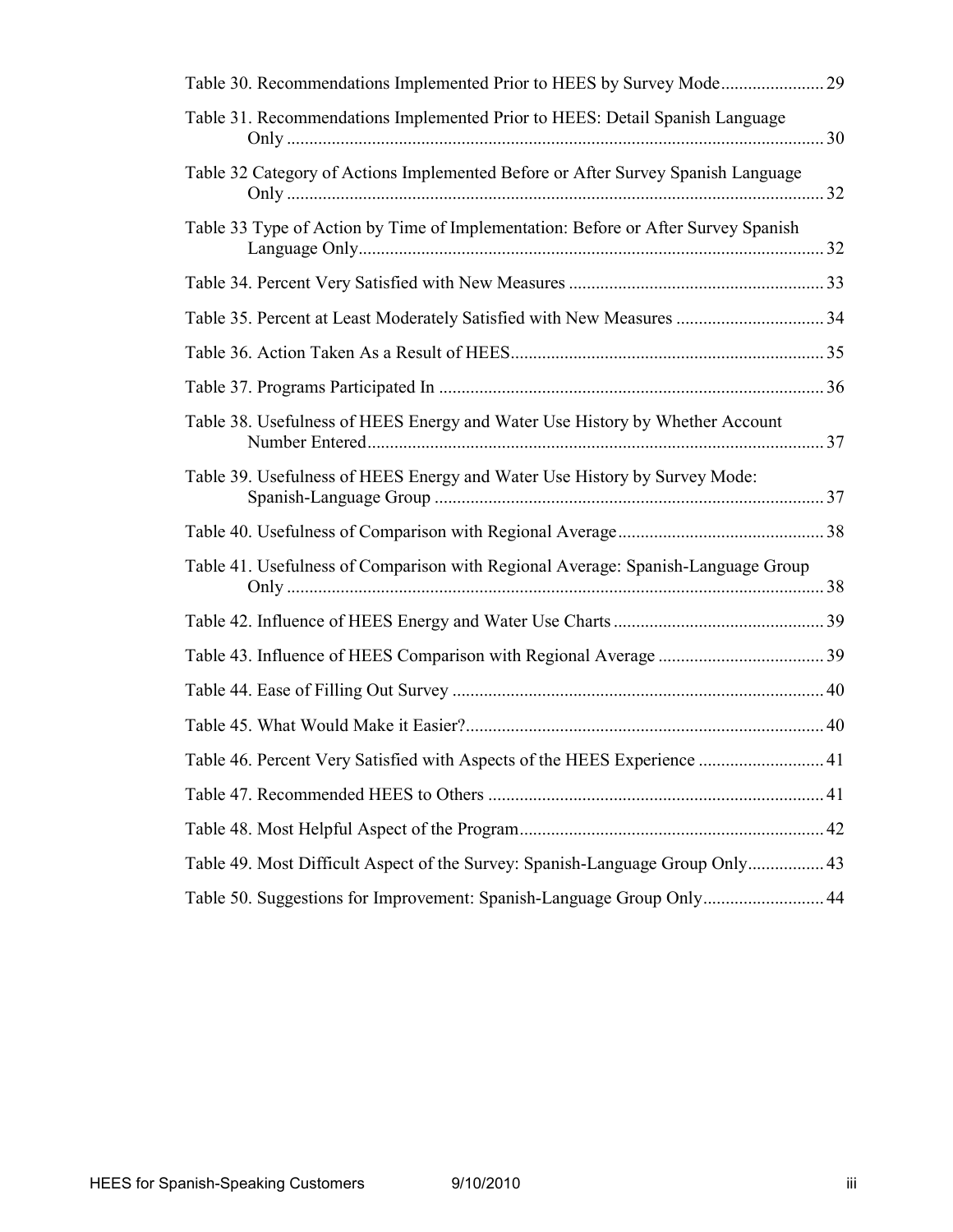## <span id="page-5-0"></span>**List of Figures**

| Figure 1. HEES Recommendations by Category: Spanish-Language Group (N=19,573)  |  |
|--------------------------------------------------------------------------------|--|
|                                                                                |  |
| Figure 2. HEES Recommendations by Category: English-Language Group (N=268,927) |  |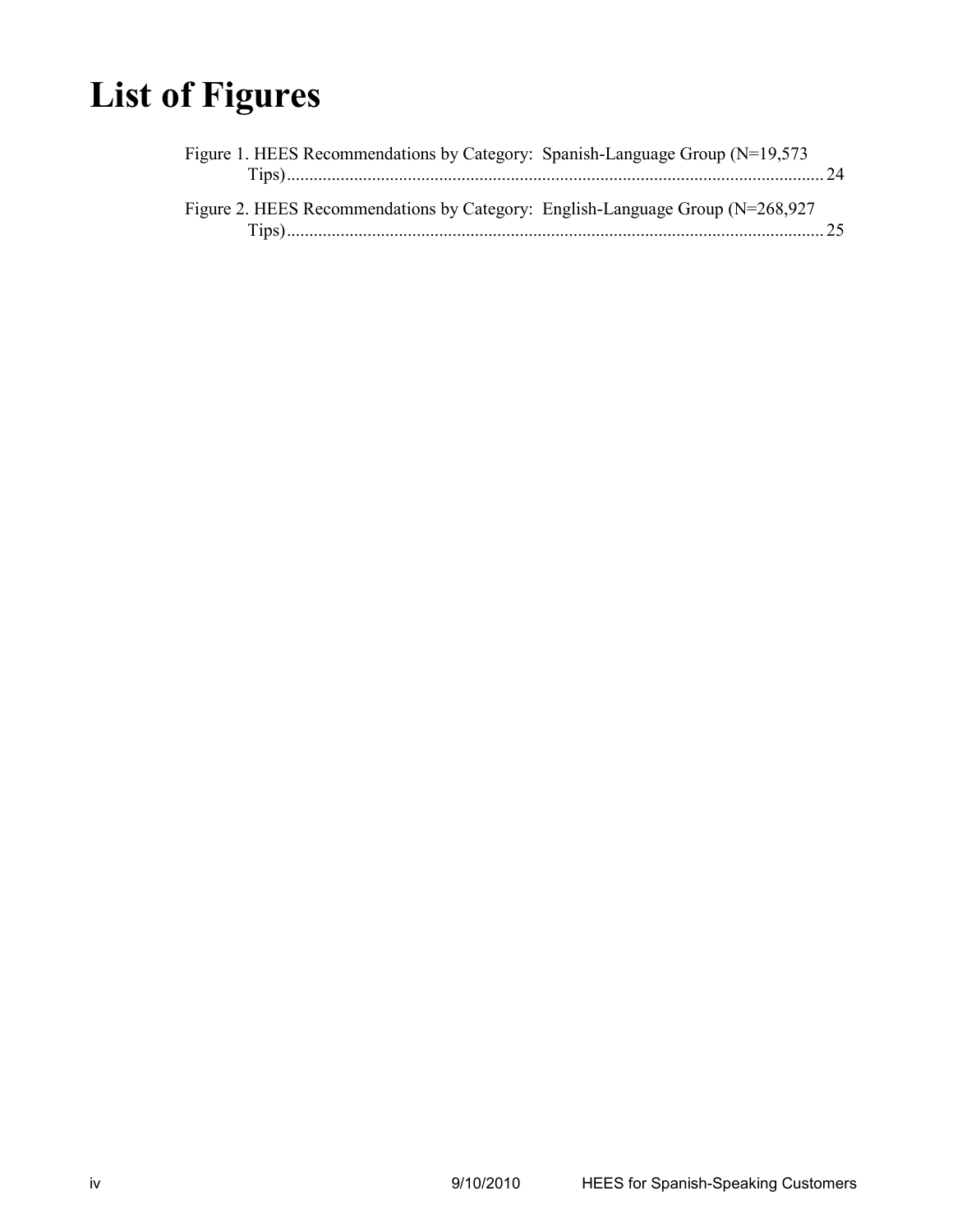## <span id="page-6-1"></span><span id="page-6-0"></span>**Executive Summary**

<span id="page-6-2"></span>This document is an addendum to the PY2006-08 Home Energy Efficiency Survey (HEES) Program Process Evaluation.

In the process of conducting the Community Language Energy Outreach (CLEO), we came upon the need to have specific feedback from the in-language Spanish-speaking HEES program participants. The completed 2006-2008 HEES (ID SCE 0275.01) process evaluation focused on surveying English-speaking participants. This project is to augment the 2006- 2008 HEES study by creating an addendum with survey results from in-language Spanishspeaking participants.

The main document reporting on that evaluation contains the program description, program theory, goals, etc. This project is oriented only to comparing the Spanish-language to the English-language participants on issues central to the program. It is important to know whether different language groups respond differently to the HEES survey in terms of satisfaction, implementing behaviors, motivations, and other dimensions.

## **Key Findings**

Some clear patterns emerged from the survey of Spanish-language HEES participants compared to English-language participants. The differences begin with demographic differences and differences in knowledge of energy efficiency. There are differences in motivation, program influence and effectiveness, satisfaction, and desire for personal contact. Many of the opinions expressed by the Spanish-language participants are similar to those found among English-language participants, but tend to be stronger.

#### **Participant Characteristics**

- Compared to English-language participants, Spanish-language participants are:
	- $\circ$  even more likely to live in single-family detached homes [\(Table 4\)](#page-16-2),
	- $\circ$ a little less likely to own the home, except for mail-in participants ([Table 5\)](#page-16-3),
	- $\circ$  less educated; specifically, they are less likely to go to college [\(Table 8\)](#page-18-0),
	- in lower income categories [\(Table 9](#page-18-1)),
	- $\circ$ in larger households ([Table 7](#page-17-1)), and
	- $\circ$ less likely to be senior citizens ([Table 6\)](#page-17-0).
- Far fewer Spanish-language participants describe themselves as at least somewhat knowledgeable about opportunities for improving energy efficiency in the home, and are somewhat less knowledgeable about energy efficiency programs([Table 17](#page-23-1)).

#### **Motivation**

• Spanish-language participants place even more value on learning about other energy efficiency programs than English-language participantsdo([Table 13](#page-21-1)).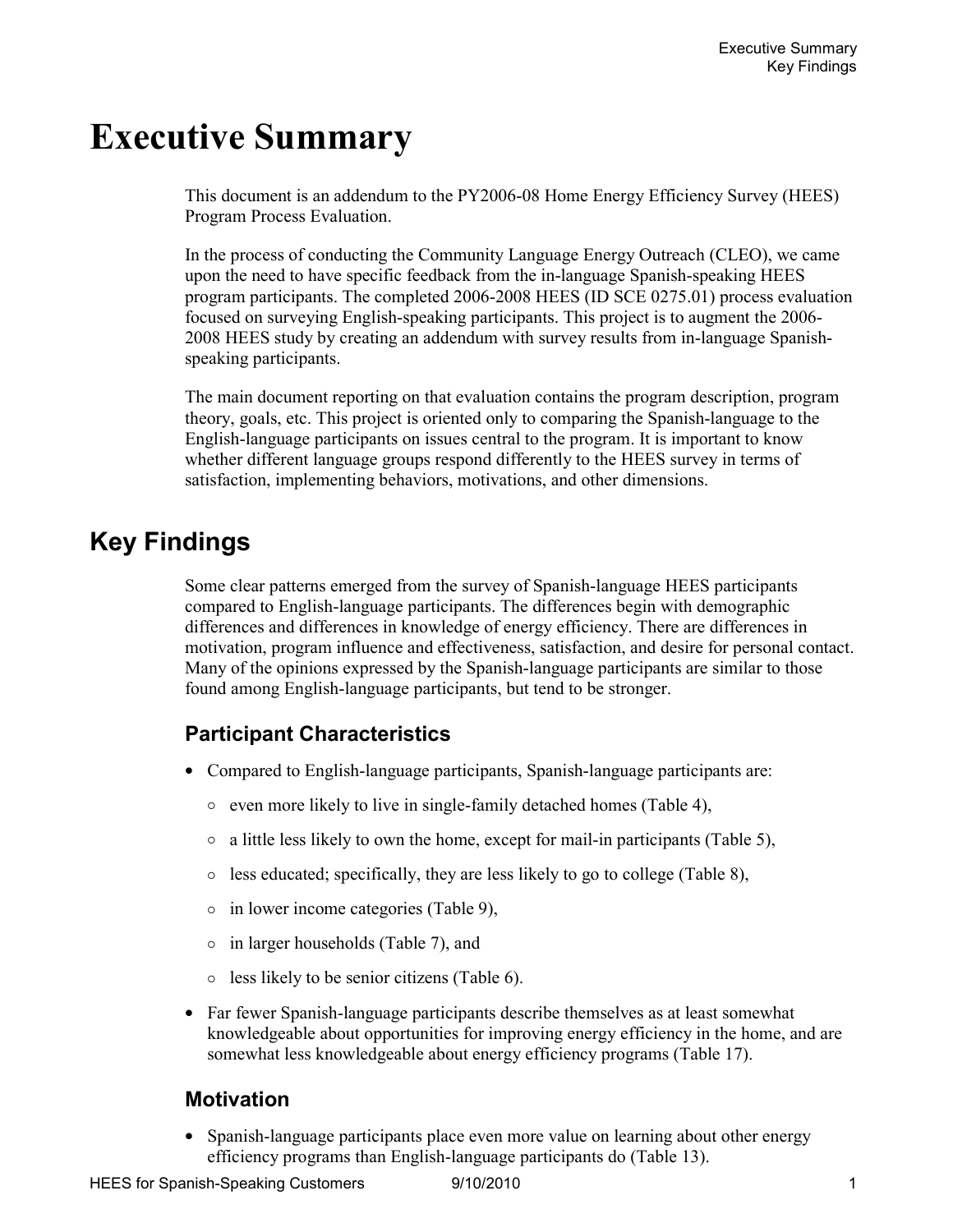- <span id="page-7-0"></span> Spanish-language participants more often say they are influenced by concern for the environment than English-language participantsdo([Table 13](#page-21-1)).
- Free items are definitely not the main motivators for participation by Spanish-language participants; this is even more true for Spanish-language than for English-language participants([Table 14](#page-21-2)).
- As compared to English-language participants Spanish-language participants choose their survey mode more on the basis of the anticipated helpfulness and accuracy of the information provided rather than speed or convenience; this is especially true for in-home participants([Table 25](#page-27-0)).

#### **Program Effectiveness**

- Spanish-language participants are much more influenced by the audit than are Englishlanguage participants in the following areas:
	- $\circ$  implementing tips because of the program [\(Table 28\)](#page-31-0), overall, 38 percent for Spanish language participants and 14 percent for English.
	- $\circ$  calling the utility to get more program information or contractors about energy efficiency equipment([Table 36](#page-40-0)),
	- $\circ$  reporting that they were influenced by comparisons with their regional average [\(Table](#page-43-0) [40](#page-43-0)), and
	- $\circ$ reporting that they were influenced by energy and water use charts ([Table 42](#page-44-1));
	- however, Spanish-language participants were *less* likely to visit utility websites or purchase equipment([Table 36](#page-40-0)).
- Spanish-language participants' energy efficiency efforts prior to participation were weighted toward the category of washing and drying clothes. *After* participation more emphasis was placed on water heating and water usage. *Before* participation they were heavier on practices, and *after* they were more likely to make low-cost purchases. This analysis is based only on the Spanish-language participants as it was not reported in this way for the English-language participants [\(Table 32\)](#page-37-0). These before versus after changes imply program impact.
- Spanish-language participants have a much higher rate of installing showerheads and aerators than English, but are about the same on CFLs([Table 19](#page-24-0)). Even the Spanishlanguage in-home auditors installed more showerheads and aerators than Englishlanguage auditors [\(Table 20\)](#page-24-1). This could be because English-language participants may have already done more in these areas. Spanish-language participants placed higher value on showerheads and aerators and less on CFLs([Table 23](#page-26-1)).
- Both English- and Spanish-language participants show quite high rates of having implemented recommendations before receiving them (36 percent for Spanish language and 44 percent for English). This implies, as was reported in the original report, that the algorithm for generating recommendations is less precise than is desirable. In addition, however, the rate of Spanish-language participants' implementation of tips prior to the audit was lower than the English [\(Table 30\)](#page-34-0). In other words, Spanish-language participants received fewer tips that were inappropriate, and English-language participants received more. This is counterintuitive. However, at least part of the explanation for the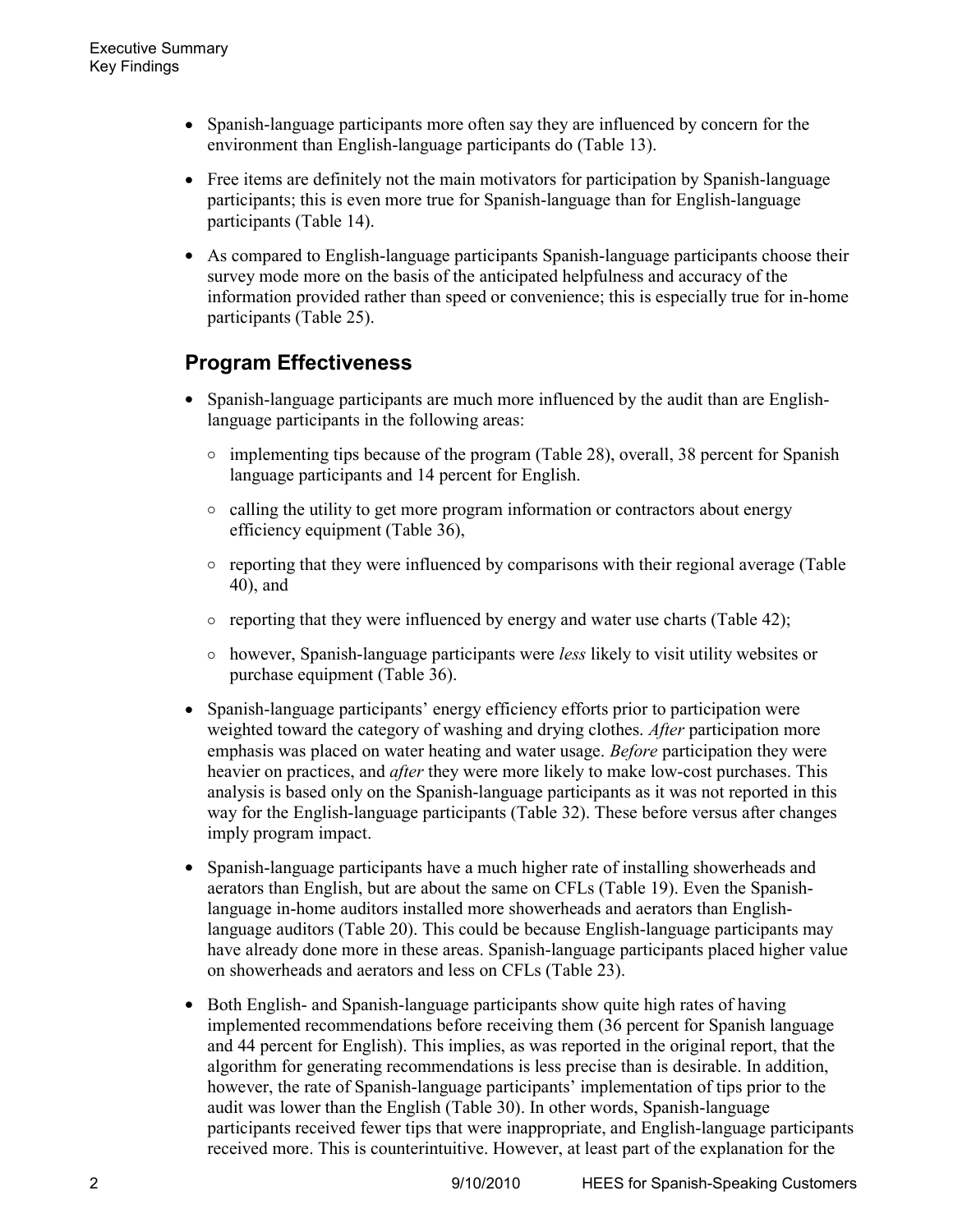<span id="page-8-0"></span>difference across language groups in receiving inappropriate tips appears to be underreporting of prior actions by the Spanish-language group, possibly due to misunderstandings. In addition, if the algorithm is insensitive to some prior actions, the lower rate of tips implemented prior to receiving them by Spanish language participants could reflect fewer actual energy efficiency behaviors prior to HEES, especially given the lower knowledge level shownin [\(Table 17\)](#page-23-1).

#### **Satisfaction**

English-language participants were generally satisfied with the whole HEES process. This is also true of the Spanish-language participants. Following are some differences:

- Spanish-language participants are more satisfied than English in just about every area measured:
	- $\circ$  with survey mode chosen [\(Table 26](#page-28-1)),
	- $\circ$  with implemented tips almost across the board [\(Table](#page-38-1)[34,](#page-38-1) [Table 35](#page-39-1)),
	- with the HEES report([Table 38](#page-42-0)), and
	- $\circ$  with all seven aspects of the program asked about, including the amount of time it took to complete the survey, the clarity of recommendations made, the usefulness of the recommendations, the information provided on energy efficiency programs, and how customized the resultswere([Table 46](#page-46-0)).
- Spanish-language participants more often recommended HEES to others [\(Table 47\)](#page-46-1).
- Spanish-language participants are more likely to name information about energy efficiency programs as the most helpful aspect of program([Table 48\)](#page-47-0).
- The one exception to the pattern of more satisfaction among Spanish-language participants is that that group more often reports that the HEES tool is less easy to fill out than English-language participantsdo([Table 44](#page-45-1)).

#### **Personal Contact**

- The Spanish-language participants seem to be even more influenced by a personal connection with the audit than English:
	- $\circ$ Bill inserts don't precipitate action as often in Spanish-language customers ([Table 12](#page-20-0)),
	- $\circ$  In-home participation seems to be encouraged by contact with utility reps, and that is likely the main way Spanish-speaking customers learn about that mode([Table 12](#page-20-0) and [Table 24](#page-26-2)),
	- $\circ$ Report usefulness is rated much higher for in-home and phone participants ([Table 39](#page-42-1), [Table 41](#page-43-1)),
	- Energy and water use charts are reported by Spanish-language participants as being more influential when they participate in in-home and phone modes than when they participate in the mail-in mode [\(Table 42\)](#page-44-1),
	- In-home Spanish-language participants are less likely to say the survey was hard to understand([Table 49](#page-48-0)), based only on Spanish-language sample,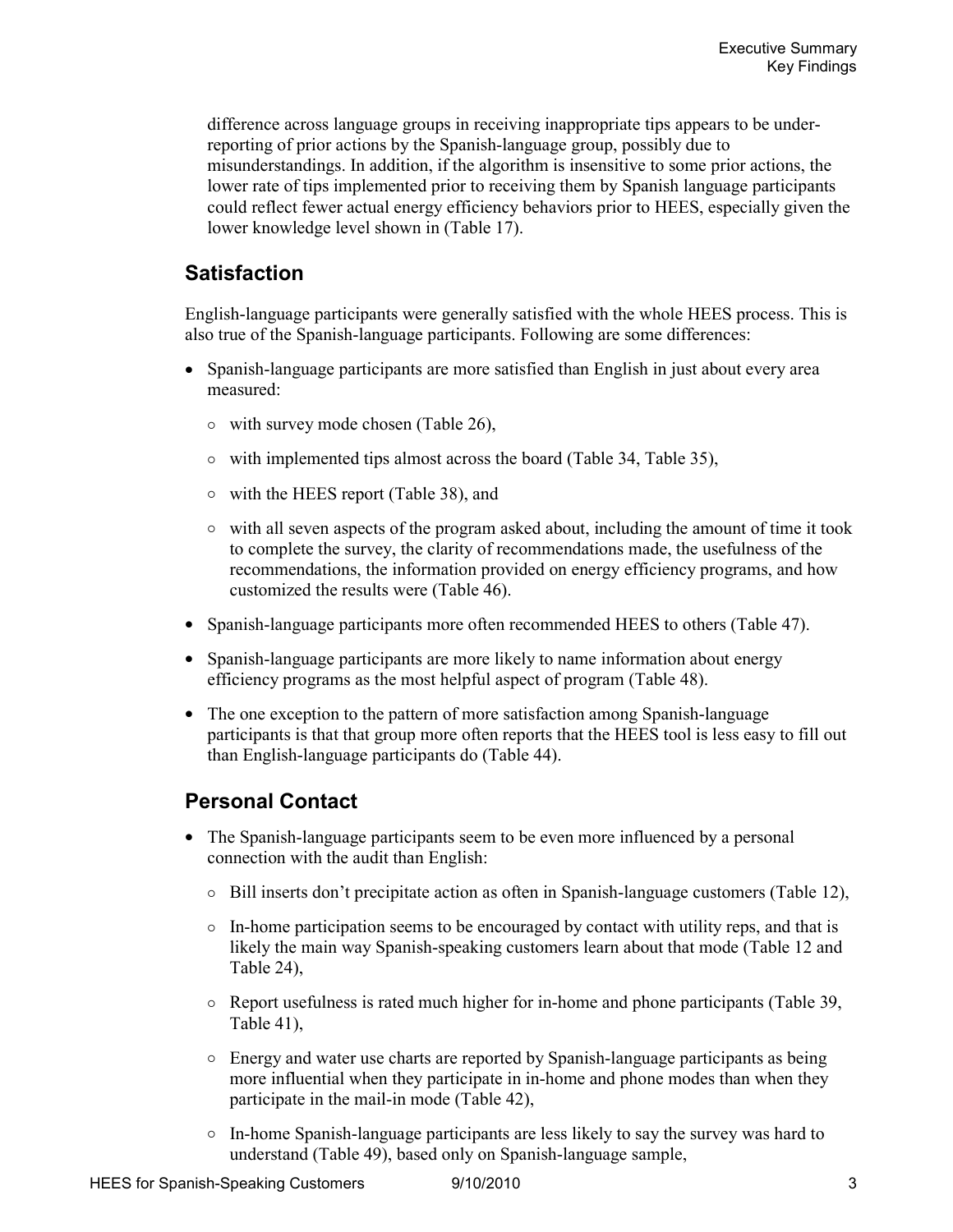<span id="page-9-1"></span><span id="page-9-0"></span> The satisfaction difference reported above between Spanish-and English-language participants is greater in personal contact modes. I.e., in personal contact modes (in-home and phone) Spanish-language participant satisfaction is especially higher than Englishlanguage participant satisfaction. This seems to imply that the personal connection is even more important to Spanish- than to traditional English-language participants [\(Table 46\)](#page-46-0).

#### **Participant Suggestions for Improvement**

• Spanish-language participants express the wish that the HEES tool was less technical much more than English, but they also wish it was shorter [\(Table 45](#page-45-2)).

Based only on Spanish-language participants [\(Table 50\)](#page-49-0):

- Mail-in participants especially (compared to phone and in-home) wish for fewer technical words in the HEES tool.
- In-home participants want more information on available services.
- Phone participants want more information on available services and improved auditor service.
- Some mail-in participants (8%) criticized the Spanish translation of the HEES tool.

### **Recommendations**

Based on the findings described above and on a reading of the original process evaluation for the English-language 2006-08 HEES program, the first recommendation of this report is to support those made in the original. There is no recommendation made in the earlier report that does not apply at least as strongly to the Spanish-language participants. Since the purpose of the current study was to compare the Spanish-language participants to the English, the following recommendations are generally tied to language group differences.

#### **Recommendations for Program Implementation**

- 1. **Make a particular effort to inform Spanish-language participants about the inhome HEES mode**. Given the findings that the Spanish-language group tends to be less educated and less knowledgeable about energy efficiency, they more often report difficulty understanding the HEES tool, they appear to under-report what they have already done, and because bill inserts don't precipitate participation as often as they do for English-language participants, the in-home mode offers the most support and clarity for these customers. In addition, report usefulness is rated higher in modes involving personal contact with an expert. Most mail-in and phone participants don't know about the in-home method, so a special effort would be needed to bring them into that approach.
- 2. **Conduct an exploratory study to determine what the points of misunderstanding and confusion are for Spanish-language participants taking the mail-in survey.** In spite of generally higher program satisfaction, Spanish-language participants seem to have more trouble understanding the survey, and appear to under-report their prior actions. They show a much higher rate of complaints about technical terms. A study that compared customer inputs to an expert's inputs would help program planners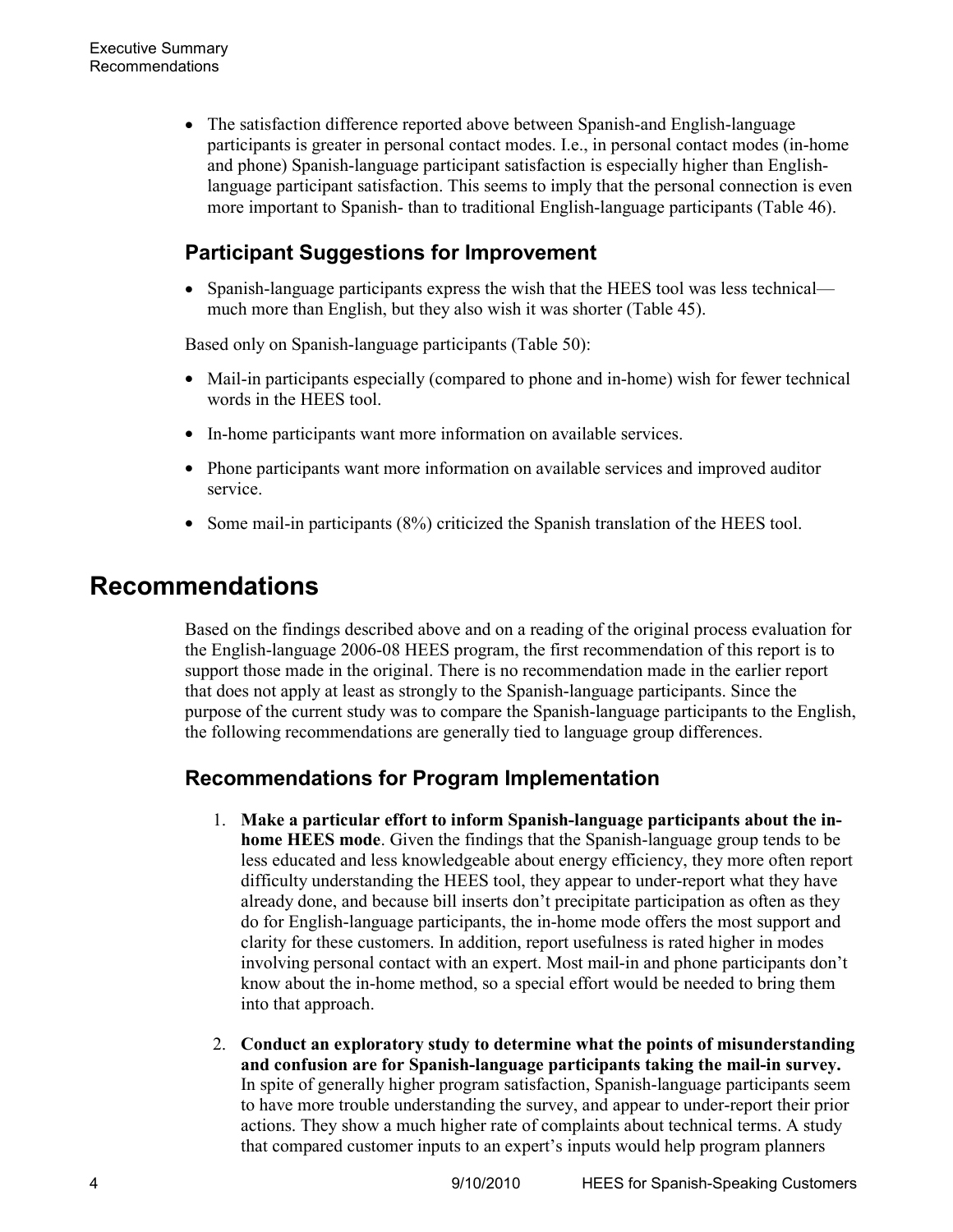<span id="page-10-0"></span>understand where there are confusions and misunderstandings. It could also help target difficulties in translation of the survey into Spanish. About eight percent of Spanish-language participants commented that there were flaws in the translation.

3. **Strengthen connections between HEES report results and energy efficiency programs**. This is a recommendation made in the original report, and is even more important for Spanish-language participants who more often than English-language participants ask for more information on energy efficiency programs.

#### **Recommendation for Program Marketing**

4. **Advertise the program to Spanish-language customers emphasizing saving the environment as well as saving money.** Spanish-language participants report themselves more influenced by concern for the environment than English-language.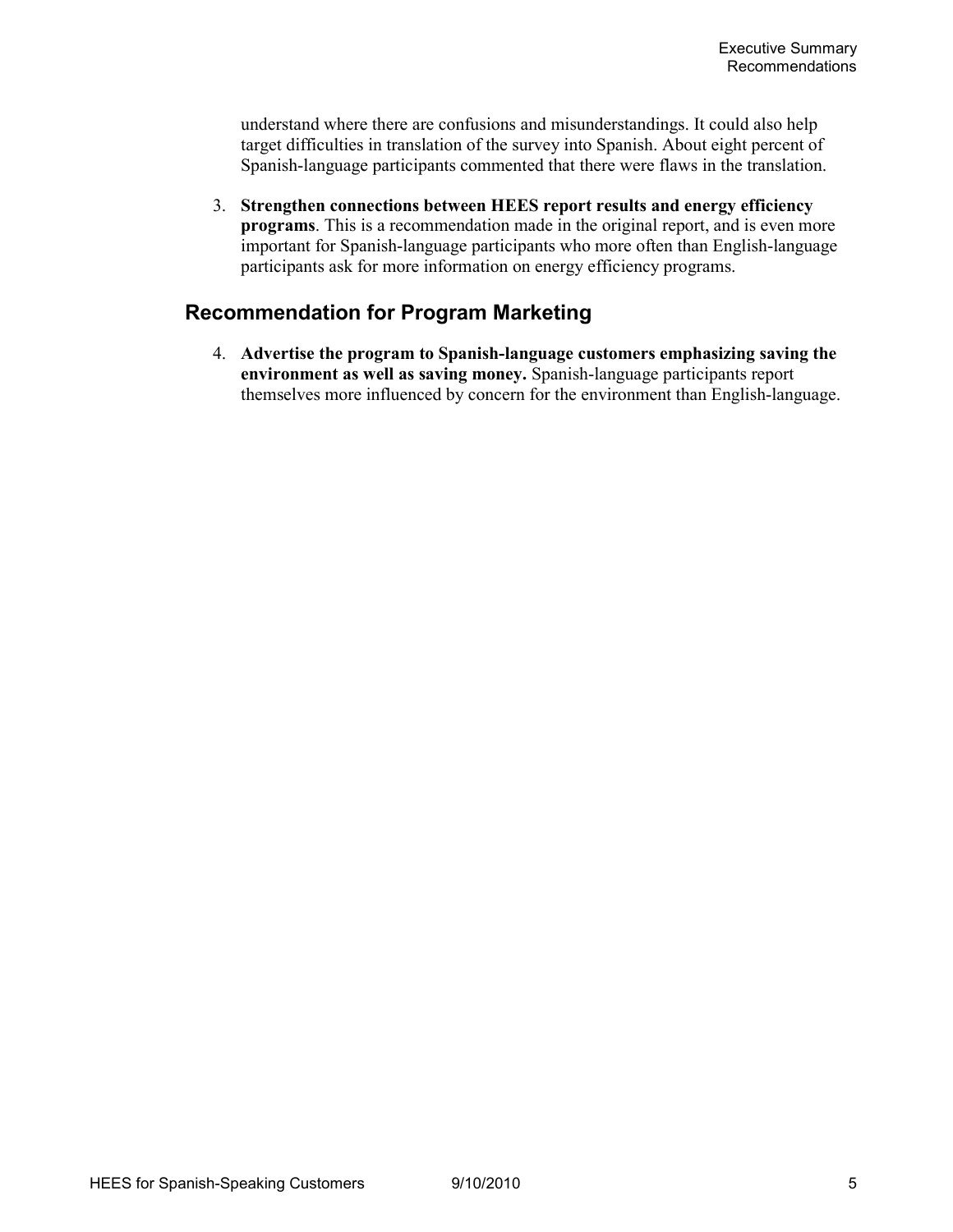## <span id="page-11-1"></span><span id="page-11-0"></span>**Overview**

## **The Study**

This document is an addendum to the PY2006-08 SCE Home Energy Efficiency Survey (HEES) Program Process Evaluation, and was funded by the public goods charge for energy efficiency.

In the process of conducting the Community Language Energy Outreach (CLEO), we came upon the need to have specific feedback from the in-language Spanish-speaking HEES program participants. The completed 2006-2008 HEES (ID SCE 0275.01) process evaluation focused on surveying English-speaking participants. This project is to augment the 2006- 2008 HEES study by creating an addendum with survey results from in-language Spanishspeaking participants.

The main document reporting on that evaluation contains the program description, program theory, goals, etc. This project is oriented only to comparing the Spanish-language to the English-language participants on issues central to the program. It is important to know whether different language groups respond differently to the HEES survey in terms of satisfaction, implementing behaviors, motivations, and other dimensions.

## **The Report**

This report is deliberately structured similarly to the larger study to which this is an addendum. The measure categories, the response groupings, etc, follow that study's so that direct comparisons can be made between English- and Spanish-language participant responses to the survey questions. Almost all of the tables replicate those found in the original study, adding only the analogous results from the Spanish-language participants. The results from English-language participants are repeated from the original report to the tables in this report to facilitate comparisons.

An exception to the replication of tables from the earlier report is made when the Englishlanguage results are combined across HEES survey modes, but the same is not done for the Spanish-language results. Combining the results from the Spanish survey across modes could be misleading since participants in the modes are not represented proportionally; the same may be true of the English-language sample as well, so comparing two figures that are both subject to disproportionate sample representation seemed unwise.

Another exception to the rule of following the structure of the earlier report is based on the fact that the current sample is considerably smaller than the original, so answers to some follow-up questions were too sparse to be worth presenting. For instance, when a respondent indicates something less than complete satisfaction, follow-up questions are asked about the specifics of the problem. There usually were not enough respondents to show meaningful results on the specifics.

A third exception to the approach occurs when additional detail is possible and useful in the Spanish sample, but was not presented in the English-language sample.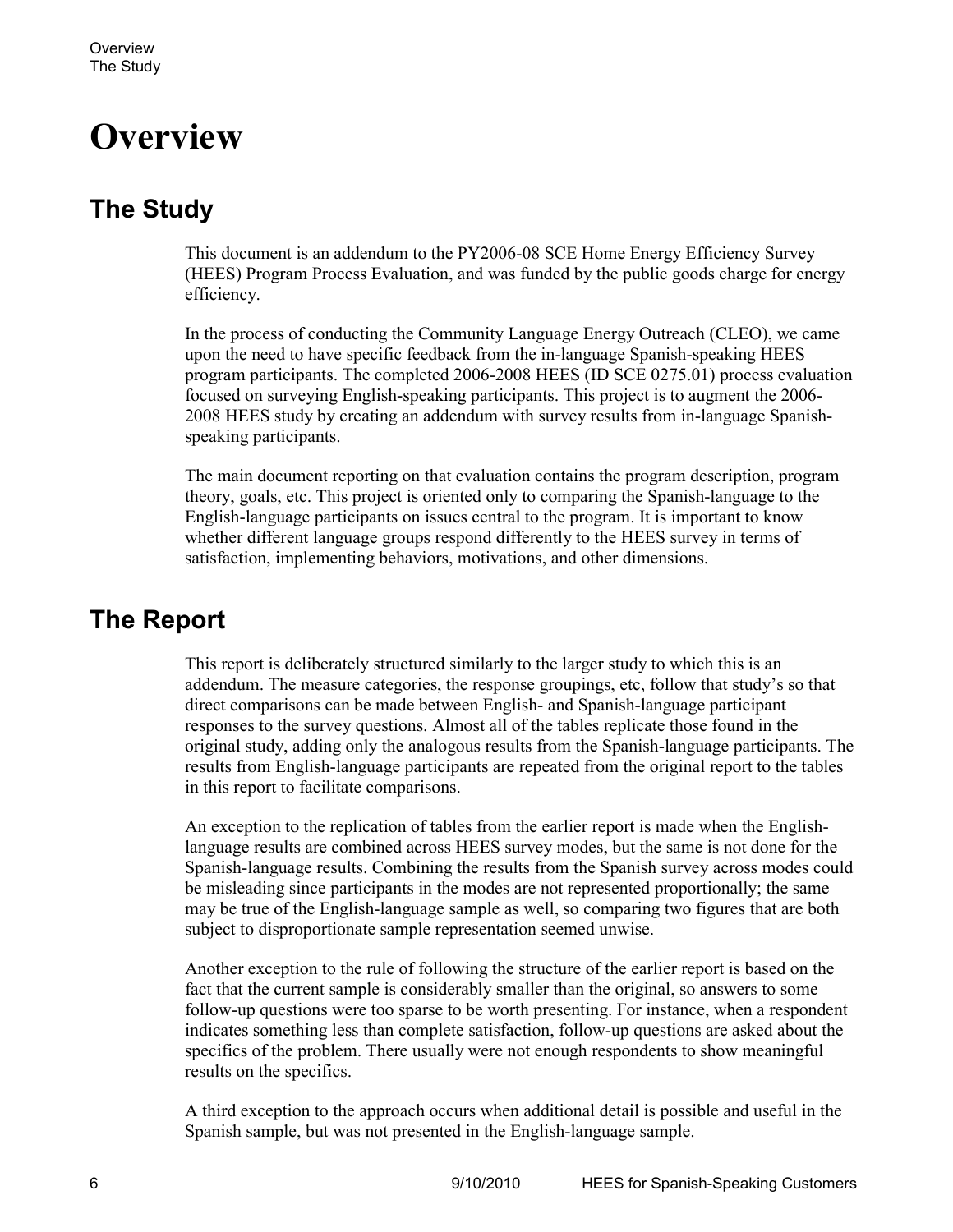## <span id="page-12-1"></span><span id="page-12-0"></span>**Method**

<span id="page-12-2"></span>The following sections describe the sampling and file construction for this project, as well as the process of generating the questionnaire.

### **Sample**

This is a simple study where estimates of proportions (percentages) form the core of the analysis. A power analysis based on proportions, making the most conservative assumption of estimates at .5, again with 90% confidence and 10% precision, a sample size of 68 would generate power of .80 to detect a population proportion of .5 as being different from zero. These results justify a sample of about 67.

There are four modes of the HEES survey instrument provided in Spanish: in-home, mail-in, online, and phone, and it was considered important for all to be represented in the sample such that individual, stable estimates could be provided for each group. An additional consideration in designing the sample is that the new interviews were to take place in the spring of 2010, more than four years after the initial 2006 participants, more than three years after the 2007 participants, etc. Finally, the Spanish version of the HEES did not recruit many participants prior to 2007(See [Table 1](#page-12-3)), and then almost all participated in the mail-in version. The year 2009 was the first year that anything approaching full participation in all modes was achieved, and even then, online participation remained very low.

Given the above factors, the decision was made to sample only from 2009 and from the latter part of 2008, starting in June. This strategy had the additional advantage of providing telephone numbers for virtually all participants, which would not have been possible prior to June 2008. Further, the decision was made to ignore the online participants as there were not enough even in these most recent months to form the basis of policy.

|                           |      | <b>Program Year</b> |      |      |  |  |
|---------------------------|------|---------------------|------|------|--|--|
| Program<br><b>Element</b> | 2006 | 2007                | 2008 | 2009 |  |  |
| In-Home                   | O    |                     |      | 550  |  |  |
| Mail-in                   | 33   | 499                 | 1536 | 434  |  |  |
| Online                    | 28   |                     | 11   | 12   |  |  |
| Phone                     |      |                     | 85   | 122  |  |  |

<span id="page-12-3"></span>

|  | Table 1. Program Participants by Program Element and Year |  |  |
|--|-----------------------------------------------------------|--|--|
|  |                                                           |  |  |

The sample frame was further modified by eliminating the participants in the short version of the survey, and eliminating certain recommendations/tips to match the EcoNorthwest decisions that defined the sample frame. These decisions included eliminating tips that were merely congratulations for having done something already to increase efficiency, referrals to other programs such as CARE, or DAP, and a tip that involved a long list of water-saving possibilities. One decision from the previous study that was not replicated was the elimination of tips that occurred less than 100 times. With the smaller sample this study was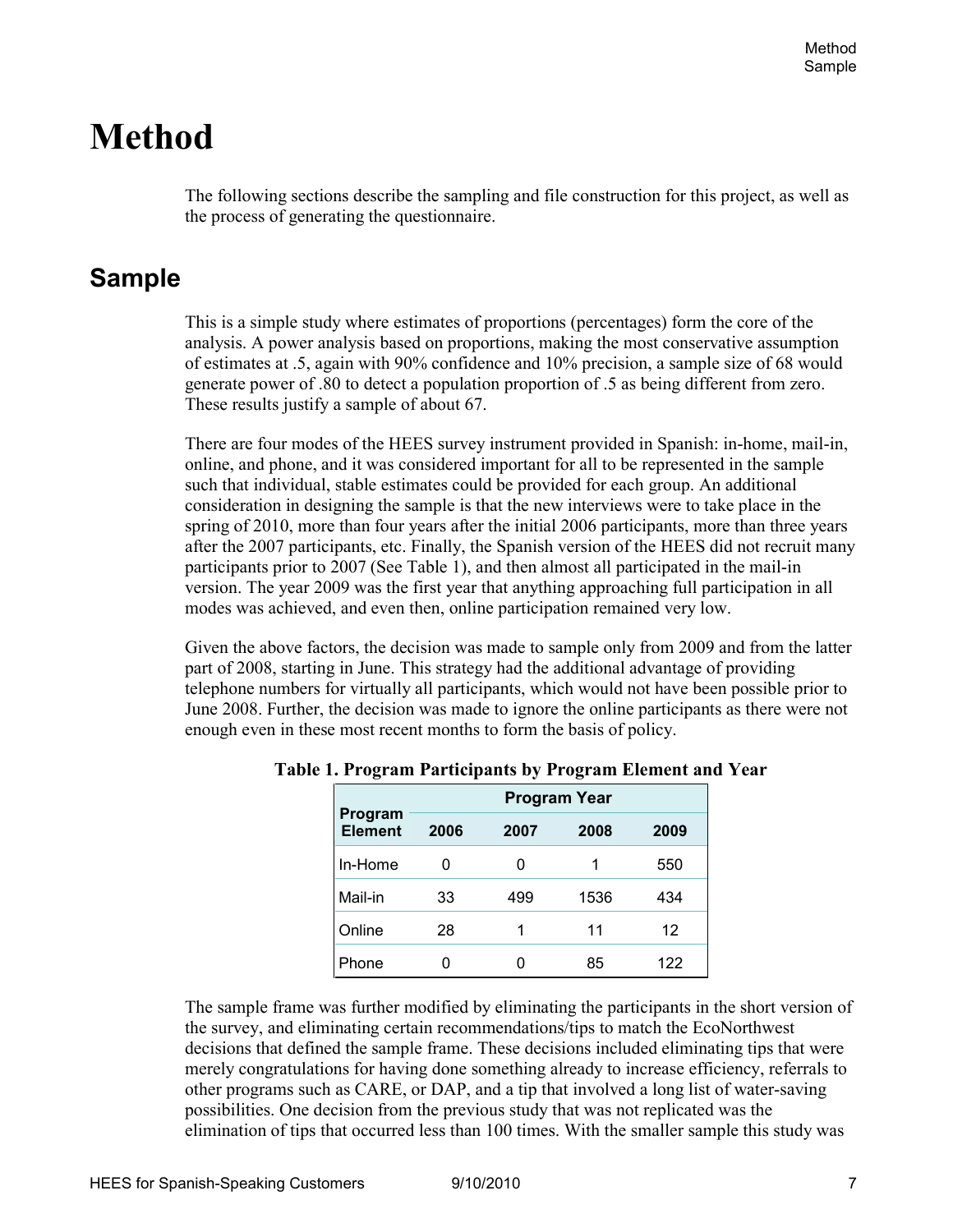working with, there were too many tips that would have been eliminated. Thus, that criterion was not used in the current study.

Ideally, we preferred getting at least 67 from each of the remaining three program modes, which would be accomplished by a total sample size of approximately 200. This was not possible in all three modes. Nevertheless, the total sample size of 200 was retained, with the maximum possible number of interviews coming from in-home and phone versions. [Table 2](#page-13-2) shows the final sample frame and the targets that were set for each program mode.

| Program<br><b>Mode</b> | No. in<br><b>Frame</b> | <b>Sample</b><br><b>Targets</b> |
|------------------------|------------------------|---------------------------------|
| In-Home                | 547                    | 67                              |
| Mail-in                | 917                    | 100                             |
| Phone                  | 174                    | 33                              |
| Total                  | 1638                   | 200                             |

<span id="page-13-2"></span><span id="page-13-1"></span><span id="page-13-0"></span>**Table 2. Sample Frame and Targets**

The sample disposition is shownin [Table 3](#page-13-3). More completed interviews were obtained in both of the smaller categories than was anticipated. The final numbers were 73 for mail-in, 83 for in-home, and 44 for phone.

The interview protocol called for detailed responses on up to five recommendations provided in the report to the participant. Five of the remaining recommendations, after eliminating those types described above, were randomly selected to present to the interviewees for responses. The recommendations were, of course, provided in Spanish in the report, and therefore could be directly transferred to the interview.

| L'avit J. Call Disposition |                |         |                |              |  |  |  |
|----------------------------|----------------|---------|----------------|--------------|--|--|--|
| <b>Disposition</b>         | <b>Mail-in</b> | In-home | <b>Phone</b>   | <b>Total</b> |  |  |  |
| Not qualified              | 9              | 13      | 10             | 32           |  |  |  |
| Terminated interview       | 17             | 7       | $\overline{2}$ | 26           |  |  |  |
| Refused                    | 29             | 18      | 9              | 56           |  |  |  |
| Disconnected number        | 116            | 136     | 39             | 291          |  |  |  |
| Wrong number               | 17             | 33      | 14             | 64           |  |  |  |
| English language           | 1              | 7       | 0              | 8            |  |  |  |
| Other language             | 0              | 0       | 0              | 0            |  |  |  |
| Other non-interview        | 0              | 3       | 0              | 3            |  |  |  |
| Unresolved sample          | 262            | 300     | 118            | 680          |  |  |  |
| Completed interviews       | 73             | 83      | 44             | 200          |  |  |  |
| Total sample provided      | 917            | 547     | 174            | 1,638        |  |  |  |

<span id="page-13-3"></span>

|  |  | <b>Table 3. Call Disposition</b> |
|--|--|----------------------------------|
|  |  |                                  |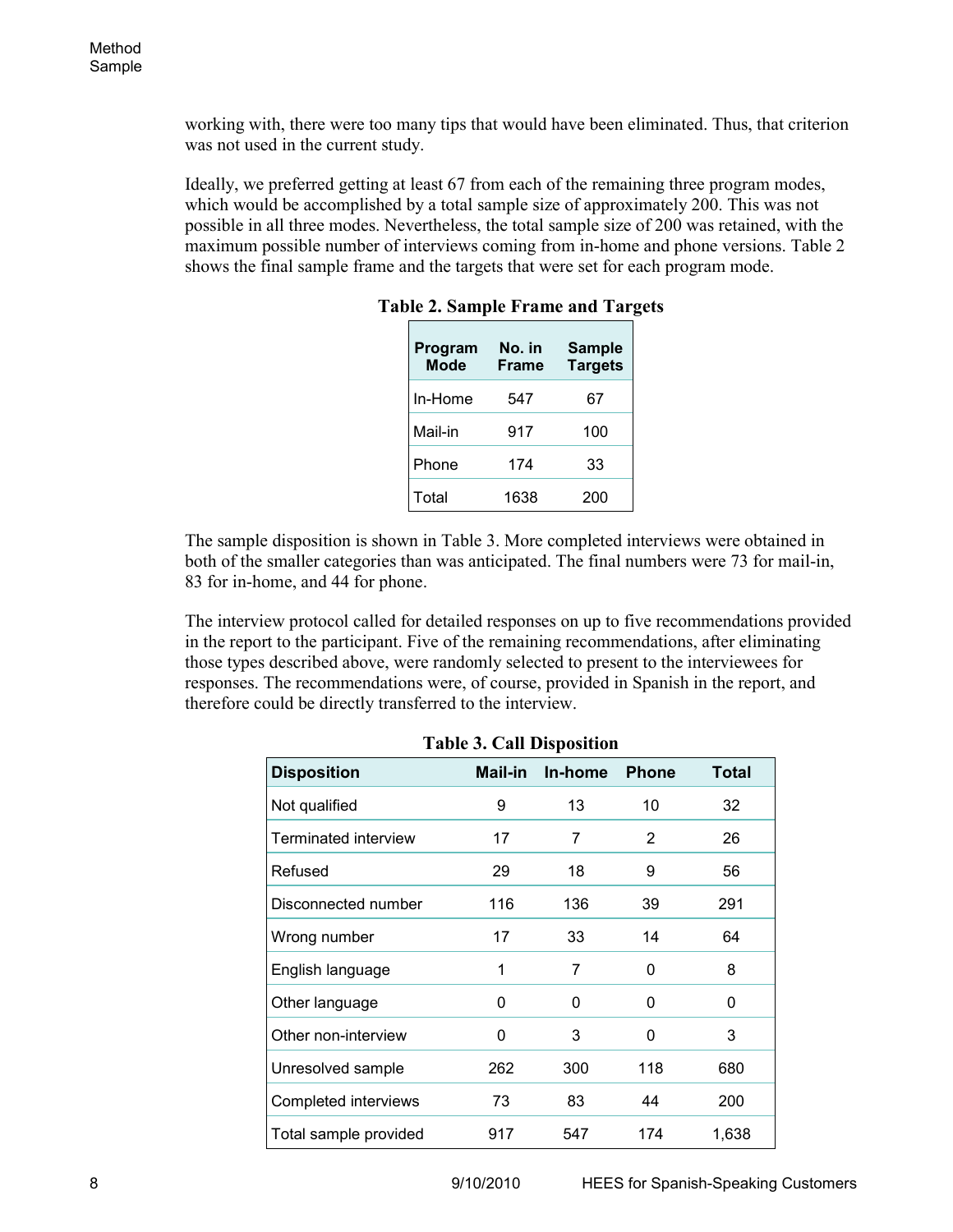<span id="page-14-0"></span>As described above, the sampling strategy focused on getting sufficient numbers of participants within each of the three HEES modes studied. An alternative focus could have been to get a total sample that is representative of the entire participant population. The difference in the two approaches results from the fact that far more customers participated in the mail-in mode than in the others. Further, there were many more participants in the inhome than the phone mode. This is true of both English-and Spanish-language groups. Sampling enough participants in each mode to develop stable estimates in each, but conserving resources means that participants in the in-home and phone modes are very much over-represented compared to the mail-in mode. In other words, the proportion of in-home sample participants (42 percent of sample versus 24 percent of the population) is much larger than the proportion of mail-in participants (37 percent of the sample versus 63 percent of the population). The same is true to any even stronger degree for the phone sample: it is very highly over-represented (22 percent of the sample versus 9 percent of the population).

The meaning of the over- and under-representation of certain modes compared to the others is that when the modes are combined into one whole sample for calculating statistics such as a percentage of the whole sample, that percentage doesn't represent the whole program as it would if each mode were proportionally sampled. One way to solve this is to weight the modes when combining them so the resulted percentage isn't unduly influenced by phone participant respondents. This weighting was not done for the English-language study to which the Spanish-language results are compared. Thus, it didn't make sense to weight the Spanish-language sample either. Matching the non-weighting approach of the Englishlanguage study makes the results somewhat comparable—more comparable than as if the Spanish-language sample were weighted but the English-language sample was not. However, the reader should know that while the mail-in versus in-home samples in the current study are roughly in proportion to the English-language sample, the phone sample is even more overrepresented in the English than in the Spanish sample. This means that the phone participants influence the English-language results more than they do the Spanish-language results. For the most part, combining modes is avoided so this problem doesn't arise too often. However, it could not always be avoided, so the reader should be aware of this difference in the English-and Spanish-language results when combining modes.

Although care was taken to assure that the samples were large enough to support trustworthy statistics (percentages), statistical significance tests were not completed. This decision is in line with the fact that the original study to which this is an addendum did not conduct significance tests while comparing responses by survey mode. The decision is a reasonable one as the statistical significance is not the point of the analyses; the point is rather to identify where differences across groups appear and whether they are large enough motivate policy changes.

### **Interview**

The sample described above was interviewed in Spanish. The interview was a translated version of the same interview administered to the English-language sample. The only exception is the fact that questions pertaining to the online survey mode were eliminated due to the elimination of the very few online participants among Spanish-speaking customers during this program period. The interview covered the demographics and other background characteristics of the sample, motivations for participation, knowledge, attitudes, recommendations, actions taken, and satisfaction with all aspects of the process, including the survey process and the resulting report.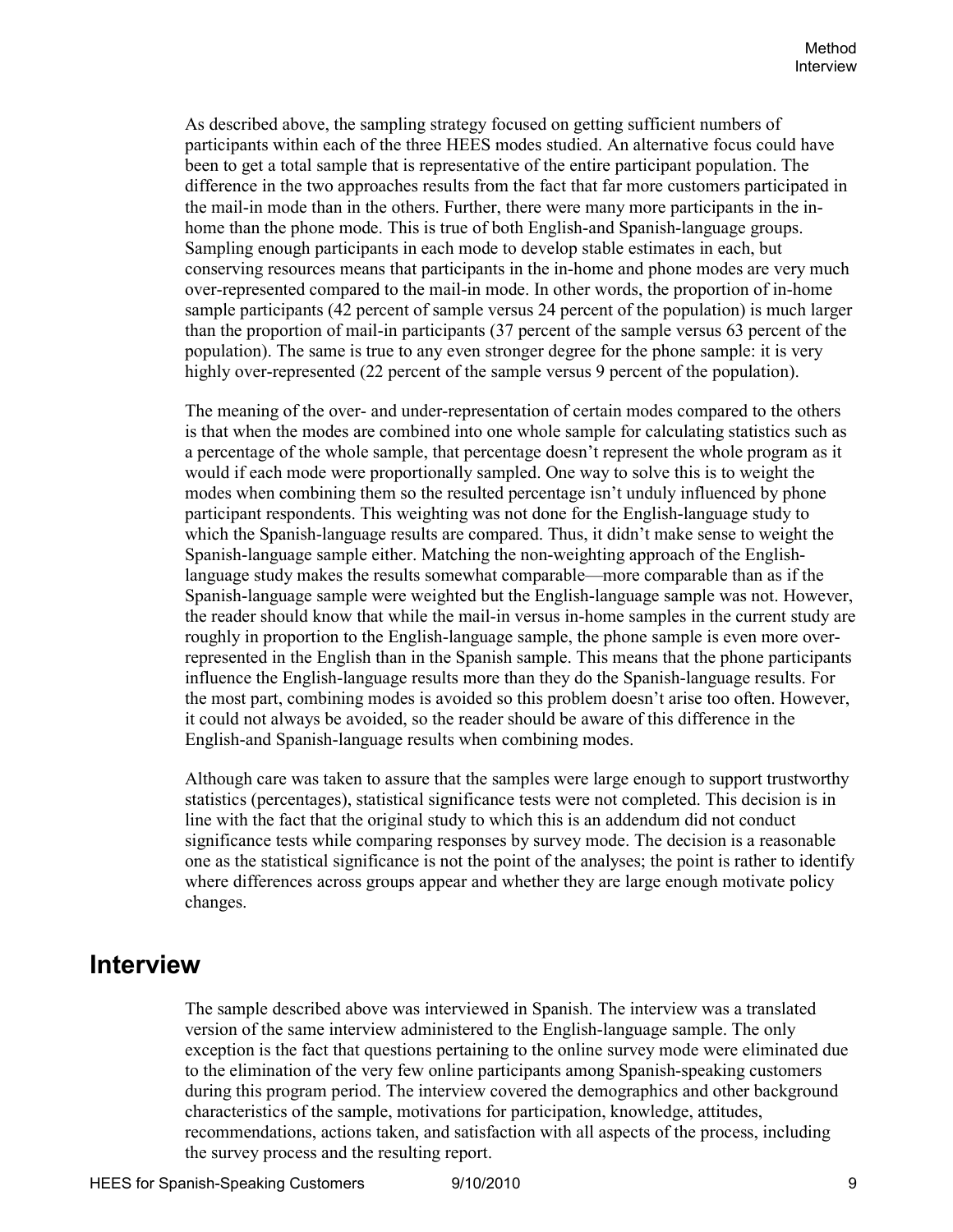A total of 21,815 recommendations were made to the 2305 participants who participated in the study time period. The average number of recommendations per participant was about 10. Note that the number of participants provided to the interview house was 1638.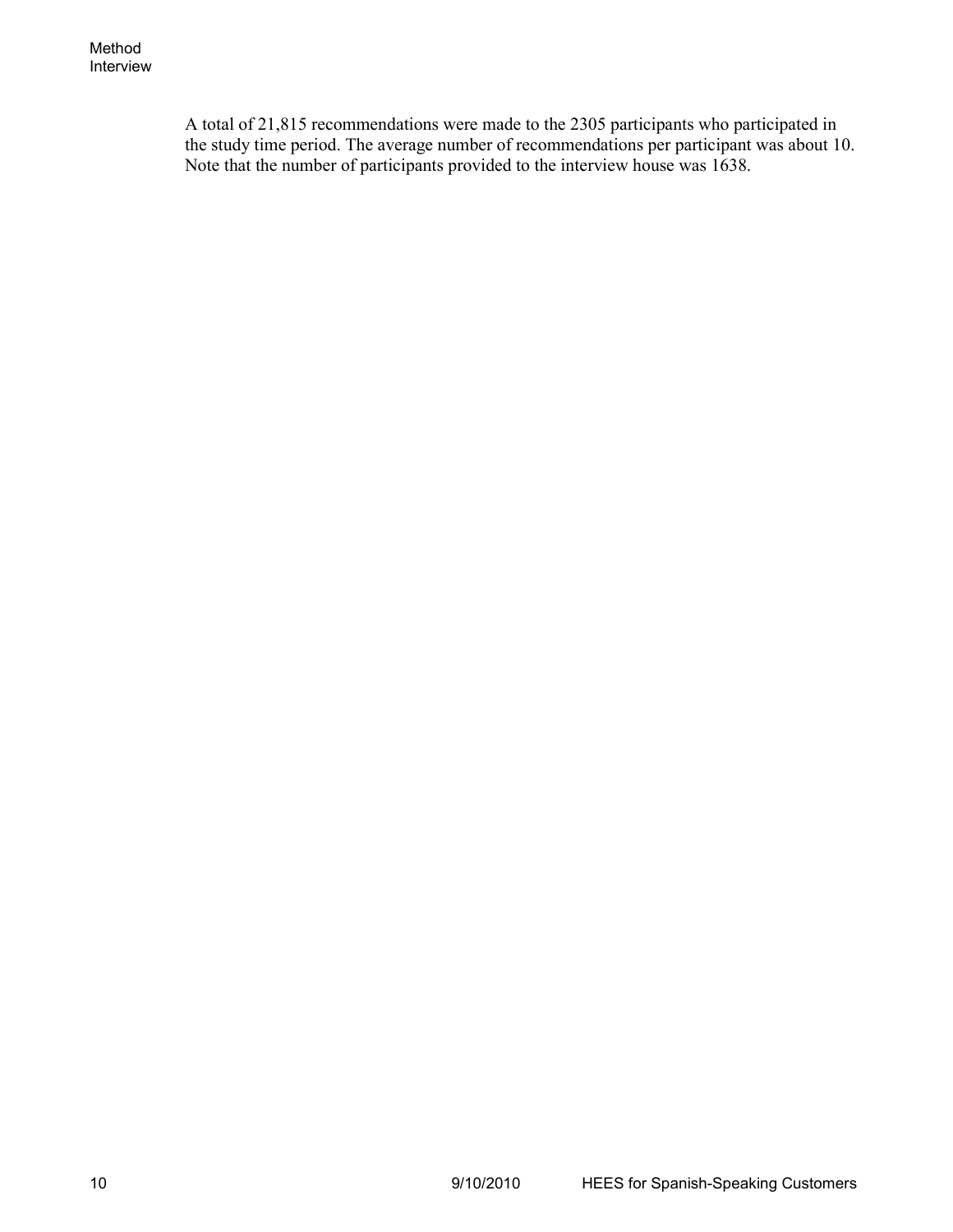## <span id="page-16-1"></span><span id="page-16-0"></span>**Results**

### **Demographics**

[Table 4](#page-16-4) through [Table 11](#page-19-2) show background information on the Spanish-language interviewed sample, and compares those characteristics to those in the English-language sample. [Table 4](#page-16-4) shows that the Spanish-language participants reside in single-family homes even more frequently than their English-language counterparts, especially among mail-in participants. In general, HEES participants tend to come from single-family detached homes.

|                               | $1400 \times 111000$        | <b>Mail-In</b><br>In-Home  |                             |                            |                             | <b>Phone</b>               |  |
|-------------------------------|-----------------------------|----------------------------|-----------------------------|----------------------------|-----------------------------|----------------------------|--|
| <b>Housing Type</b>           | <b>English</b><br>$(N=228)$ | <b>Spanish</b><br>$(N=73)$ | <b>English</b><br>$(N=229)$ | <b>Spanish</b><br>$(N=83)$ | <b>English</b><br>$(N=127)$ | <b>Spanish</b><br>$(N=44)$ |  |
| Single-Family Detached Home   | 74%                         | 92%                        | 66%                         | 75%                        | 72%                         | 75%                        |  |
| Condo                         | 7%                          | 1%                         | 15%                         | 2%                         | 9%                          | 2%                         |  |
| Apartment                     | 8%                          | 4%                         | 6%                          | 11%                        | 7%                          | 11%                        |  |
| Mobile Home/Manufactured Home | 6%                          | 1%                         | 9%                          | 5%                         | 5%                          | 5%                         |  |
| Townhouse                     | 4%                          | 1%                         | 2%                          | 2%                         | 3%                          | 2%                         |  |
| <b>Duplex</b>                 | 2%                          | 0%                         | 1%                          | 5%                         | 3%                          | 5%                         |  |

<span id="page-16-4"></span><span id="page-16-3"></span><span id="page-16-2"></span>

|  |  | <b>Table 4. Type of Home</b> |
|--|--|------------------------------|
|--|--|------------------------------|

<span id="page-16-5"></span>HEES participants, as seenin [Table 5](#page-16-5) tend to own their own homes, but this is a little less true of the Spanish-language group among the phone participants.

| Table 5. Own or Rent      |                             |                            |                      |                     |                      |                            |
|---------------------------|-----------------------------|----------------------------|----------------------|---------------------|----------------------|----------------------------|
| <b>Mail-In</b><br>In-Home |                             |                            |                      |                     | <b>Phone</b>         |                            |
| Tenancy                   | <b>English</b><br>$(N=228)$ | <b>Spanish</b><br>$(N=73)$ | English<br>$(N=227)$ | Spanish<br>$(N=83)$ | English<br>$(N=125)$ | <b>Spanish</b><br>$(N=44)$ |
| Own                       | 77%                         | 81%                        | 84%                  | 72%                 | 77%                  | 64%                        |
| Rent                      | 23%                         | 19%                        | 16%                  | 28%                 | 23%                  | 34%                        |

[Table 6](#page-17-2) reveals that Spanish-language participants are heavily concentrated in the 35-54 age group. They are also much less likely to be senior citizens than the English-language participants.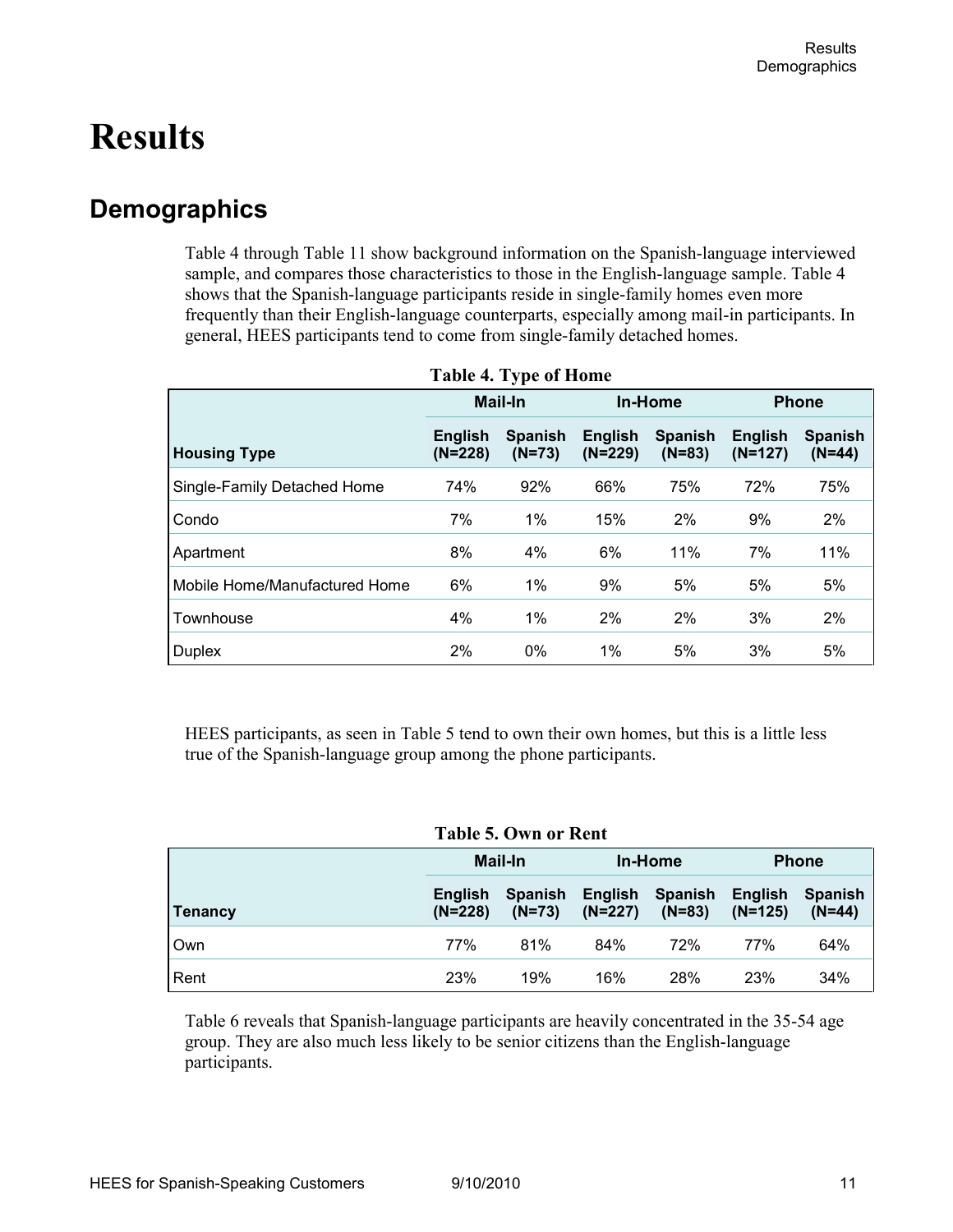<span id="page-17-2"></span><span id="page-17-1"></span><span id="page-17-0"></span>

| Table 6. Age      |                             |                            |                      |                            |                             |                            |  |  |  |  |
|-------------------|-----------------------------|----------------------------|----------------------|----------------------------|-----------------------------|----------------------------|--|--|--|--|
|                   |                             | <b>Mail-In</b>             |                      | In-Home                    |                             | <b>Phone</b>               |  |  |  |  |
| <b>Age Range</b>  | <b>English</b><br>$(N=226)$ | <b>Spanish</b><br>$(N=73)$ | English<br>$(N=224)$ | <b>Spanish</b><br>$(N=82)$ | <b>English</b><br>$(N=122)$ | <b>Spanish</b><br>$(N=44)$ |  |  |  |  |
| Under 25 Years    | 4%                          | 1%                         | 0%                   | 2%                         | 2%                          | $0\%$                      |  |  |  |  |
| 25 to 34 Years    | 7%                          | 10%                        | 4%                   | 11%                        | 6%                          | 27%                        |  |  |  |  |
| 35 to 44 Years    | 10%                         | 21%                        | 10%                  | 37%                        | 20%                         | 32%                        |  |  |  |  |
| 45 to 54 Years    | 14%                         | 32%                        | 18%                  | 27%                        | 23%                         | 32%                        |  |  |  |  |
| 55 to 59 Years    | 12%                         | 15%                        | 7%                   | 10%                        | 7%                          | 5%                         |  |  |  |  |
| 60 to 65 Years    | 10%                         | 10%                        | 4%                   | 4%                         | 6%                          | 2%                         |  |  |  |  |
| 65 Years or Older | 43%                         | 12%                        | 57%                  | 10%                        | 36%                         | 2%                         |  |  |  |  |

Spanish-speaking households among the HEES participants tend to have much larger households(See [Table 7\)](#page-17-3) compared to English-speaking participants.

|                         | <b>Mail-In</b>              |                            | In-Home                     |                            | <b>Phone</b>                |                            |
|-------------------------|-----------------------------|----------------------------|-----------------------------|----------------------------|-----------------------------|----------------------------|
| <b>Number of People</b> | <b>English</b><br>$(N=226)$ | <b>Spanish</b><br>$(N=72)$ | <b>English</b><br>$(N=226)$ | <b>Spanish</b><br>$(N=83)$ | <b>English</b><br>$(N=124)$ | <b>Spanish</b><br>$(N=44)$ |
| 1                       | 19%                         | 1%                         | 24%                         | 0%                         | 21%                         | $0\%$                      |
| $\overline{2}$          | 30%                         | 5%                         | 41%                         | 8%                         | 25%                         | 5%                         |
| 3                       | 19%                         | 14%                        | 12%                         | 10%                        | 16%                         | 2%                         |
| 4                       | 17%                         | 12%                        | 12%                         | 19%                        | 15%                         | 23%                        |
| 5                       | 8%                          | 32%                        | 4%                          | 24%                        | 14%                         | 27%                        |
| 6                       | 4%                          | 12%                        | 4%                          | 18%                        | 4%                          | 25%                        |
| More than 6             | 4%                          | 23%                        | 3%                          | 20%                        | 5%                          | 18%                        |

#### <span id="page-17-3"></span>**Table 7. Number of People in Household**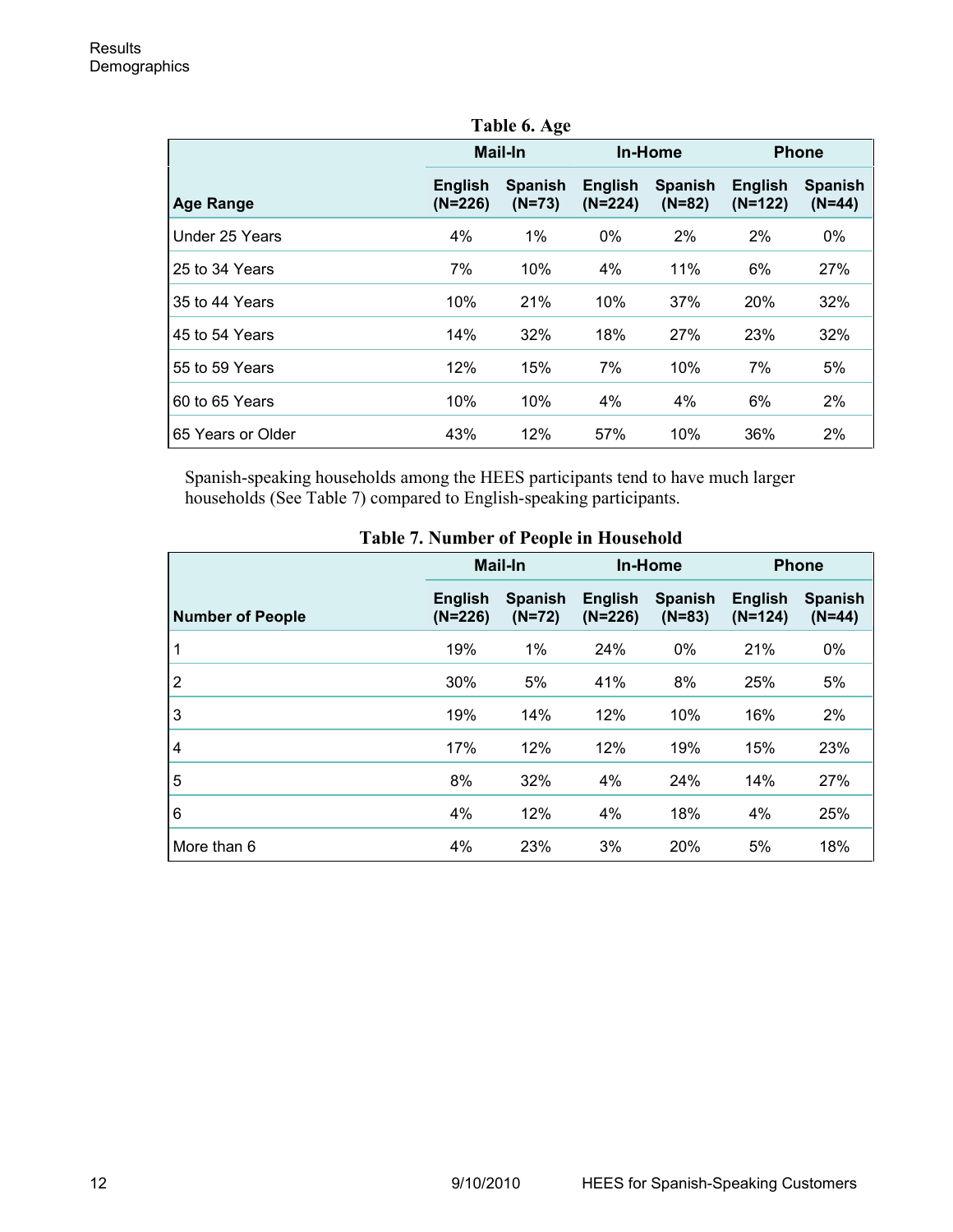[Table 8](#page-18-2) reveals that Spanish-language participants are much less likely to have attended college than other participants.

| Tuble of Highest Level of Ludenbir |                           |                            |                             |                            |                             |                            |  |  |  |  |
|------------------------------------|---------------------------|----------------------------|-----------------------------|----------------------------|-----------------------------|----------------------------|--|--|--|--|
|                                    |                           | <b>Mail-In</b>             |                             | In-Home                    |                             | <b>Phone</b>               |  |  |  |  |
| <b>Highest Level of Education</b>  | <b>English</b><br>(N=224) | <b>Spanish</b><br>$(N=72)$ | <b>English</b><br>$(N=226)$ | <b>Spanish</b><br>$(N=83)$ | <b>English</b><br>$(N=122)$ | <b>Spanish</b><br>$(N=44)$ |  |  |  |  |
| High school diploma or less        | 34%                       | 86%                        | 24%                         | 89%                        | 25%                         | 77%                        |  |  |  |  |
| Some college                       | 31%                       | 6%                         | 26%                         | 8%                         | 35%                         | 14%                        |  |  |  |  |
| Associates degree                  | 6%                        | $0\%$                      | 5%                          | $0\%$                      | 4%                          | 2%                         |  |  |  |  |
| Bachelors degree                   | 15%                       | 3%                         | 23%                         | $1\%$                      | 15%                         | $0\%$                      |  |  |  |  |
| Graduate or professional           | 13%                       | 6%                         | 21%                         | 1%                         | 20%                         | 7%                         |  |  |  |  |
| Don't know                         | $1\%$                     | $0\%$                      | $0\%$                       | 0%                         | $0\%$                       | 0%                         |  |  |  |  |

<span id="page-18-2"></span><span id="page-18-1"></span><span id="page-18-0"></span>**Table 8. Highest Level of Education**

As one would expect from the lower education level of the Spanish-language participants, that group also tends to have a lower incomelevel [\(Table 9](#page-18-3)). Specifically, they are more heavily represented in the less than \$40,000 category, and virtually absent from the \$60,000 plus categories.

|                                  | <b>Mail-In</b>              |                            | In-Home                     |                            | <b>Phone</b>                |                            |
|----------------------------------|-----------------------------|----------------------------|-----------------------------|----------------------------|-----------------------------|----------------------------|
| <b>Income Range</b>              | <b>English</b><br>$(N=204)$ | <b>Spanish</b><br>$(N=71)$ | <b>English</b><br>$(N=193)$ | <b>Spanish</b><br>$(N=82)$ | <b>English</b><br>$(N=103)$ | <b>Spanish</b><br>$(N=42)$ |
| Less than \$20,000               | 32%                         | 30%                        | 19%                         | 46%                        | 27%                         | 50%                        |
| \$20,000 to less than \$40,000   | 31%                         | 59%                        | 27%                         | 40%                        | 26%                         | 38%                        |
| \$40,000 to less than \$60,000   | 11%                         | 10%                        | 12%                         | 11%                        | 13%                         | 10%                        |
| \$60,000 to less than \$80,000   | 7%                          | 0%                         | 10%                         | 1%                         | 11%                         | $0\%$                      |
| \$80,000 to less than \$100,000  | 5%                          | $0\%$                      | 7%                          | 0%                         | 9%                          | 0%                         |
| \$100,000 to less than \$150,000 | 6%                          | $0\%$                      | 9%                          | $0\%$                      | 5%                          | $0\%$                      |
| More than \$150,000              | 4%                          | $0\%$                      | 10%                         | 0%                         | 10%                         | $0\%$                      |
| Don't know                       | $2\%$                       | $1\%$                      | 4%                          | $1\%$                      | $0\%$                       | 2%                         |

#### <span id="page-18-3"></span>**Table 9. Annual Household Income**

In summary, Spanish-language participants differ from participants in the English version of HEES in being even more concentrated in single-family detached homes, being more likely to rent, tending to be less educated, with less income, but larger households.

One final customer characteristic is addressed: whether the customer is a customer of Southern California Gas (SoCalGas) Company, Golden State Water (GSW) Company, or both. [Table 10](#page-19-1) indicates that the Spanish-language participants are slightly more likely to be SoCalGas or GSW customers.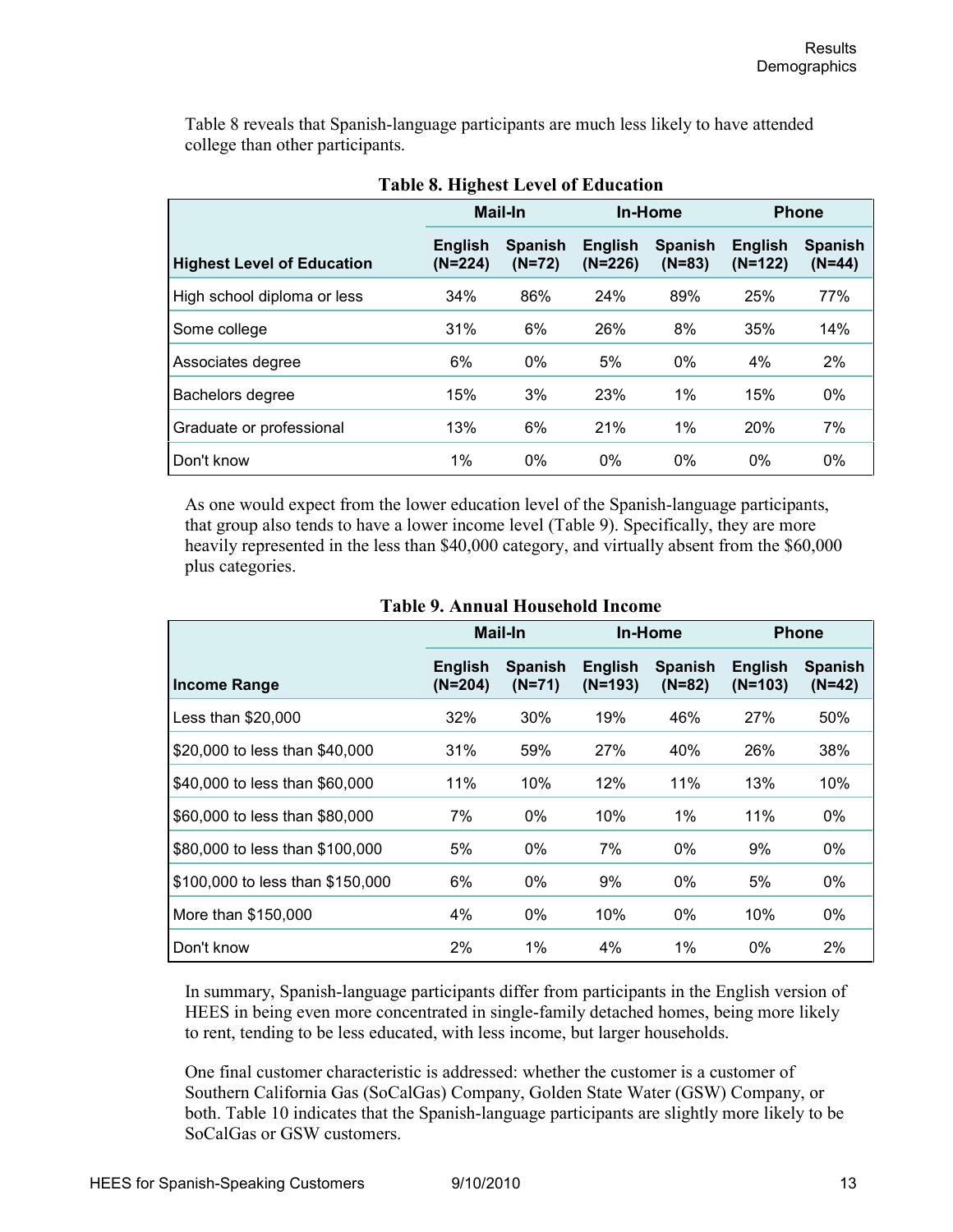<span id="page-19-0"></span>

|                  | <b>Mail-In</b>              |                            | In-Home              |                            | <b>Phone</b>                |                            |
|------------------|-----------------------------|----------------------------|----------------------|----------------------------|-----------------------------|----------------------------|
| <b>Customer?</b> | <b>English</b><br>$(N=188)$ | <b>Spanish</b><br>$(N=56)$ | English<br>$(N=199)$ | <b>Spanish</b><br>$(N=52)$ | <b>English</b><br>$(N=115)$ | <b>Spanish</b><br>$(N=28)$ |
| Yes              | 70%                         | 82%                        | 78%                  | 83%                        | 75%                         | 82%                        |
| No               | 24%                         | 11%                        | 20%                  | 12%                        | 22%                         | 18%                        |
| Don't know       | 6%                          | 7%                         | 3%                   | 6%                         | 3%                          | 0%                         |

<span id="page-19-2"></span><span id="page-19-1"></span>**Table 10. Customer of SoCal Gas and/or GSW?**

[Table 11](#page-19-3) shows that the Spanish-language participants are much more likely to have provided account numbers for SCG and/or GSW. This could mean a stronger commitment to the process than is typically true of the English-language participants.

|                               | <b>Mail-In</b>              |                            |                             | In-Home                    | <b>Phone</b>               |                            |
|-------------------------------|-----------------------------|----------------------------|-----------------------------|----------------------------|----------------------------|----------------------------|
| <b>Account Numbers Listed</b> | <b>English</b><br>$(N=129)$ | <b>Spanish</b><br>$(N=46)$ | <b>English</b><br>$(N=153)$ | <b>Spanish</b><br>$(N=43)$ | <b>English</b><br>$(N=86)$ | <b>Spanish</b><br>$(N=23)$ |
| SoCal Gas or GSW              | 50%                         | 74%                        | 59%                         | 81%                        | 45%                        | 83%                        |
| <b>Neither</b>                | 13%                         | 22%                        | 7%                          | 12%                        | 17%                        | 17%                        |
| Don't know                    | 36%                         | 17%                        | 33%                         | 26%                        | 37%                        | 17%                        |

<span id="page-19-3"></span>**Table 11. Gas & Water Utility Account Numbers Listed**

### **Marketing Issues**

[Table 12](#page-20-0) shows the percentage of each study group that first learned about the HEES program from each of a list of possible sources. A comparison of English-versus Spanishlanguage participants reveals some differences. For instance a little over 20 percent of the English-language mail-in group report that they learned of the program from a bill insert, whereas between 5 percent and 18 percent of the Spanish-language participants say that, depending on their survey mode. The English-Spanish difference is largest in the mail-in group (22 percent versus 5 percent). This may imply that bill inserts are less effective among Spanish-language customers, especially if it is soliciting participation in the mail-in mode of HEES. It would seem that the personal connection is more important for Spanish-language customers in that they are more likely to report learning of the program through a utility representative. This is particularly true for the in-home version (41 percent versus 10 percent). One final difference is seen in the mail-in group: Spanish-language participants were more likely to report first hearing about HEES by receiving the survey through the mail, unsolicited (41 percent versus 31 percent).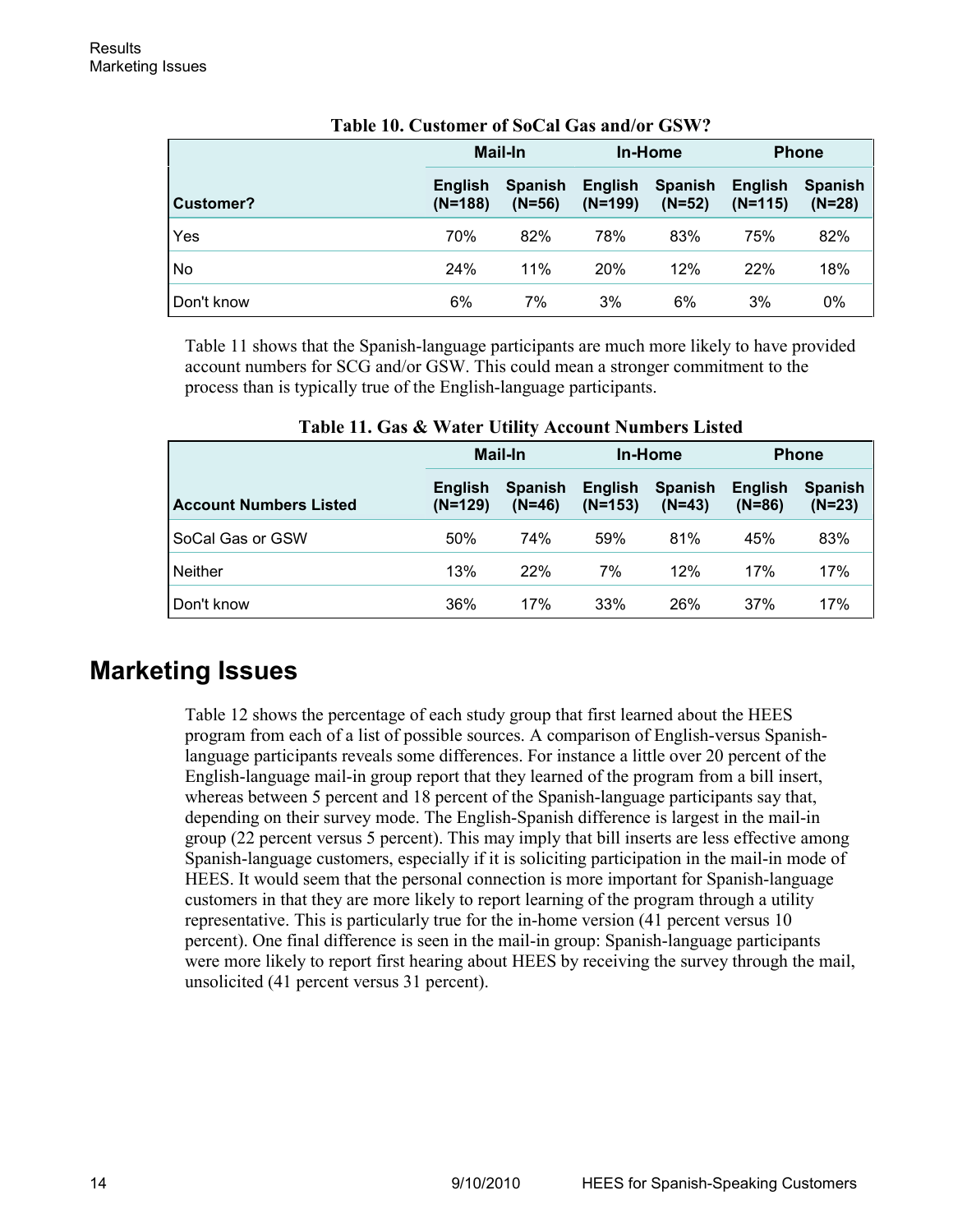|                               |                             | <b>Mail-In</b>             |                      | In-Home                    | <b>Phone</b>                |                            |
|-------------------------------|-----------------------------|----------------------------|----------------------|----------------------------|-----------------------------|----------------------------|
| <b>Information Source</b>     | <b>English</b><br>$(N=228)$ | <b>Spanish</b><br>$(N=73)$ | English<br>$(N=231)$ | <b>Spanish</b><br>$(N=82)$ | <b>English</b><br>$(N=127)$ | <b>Spanish</b><br>$(N=44)$ |
| <b>Bill insert</b>            | 22%                         | 5%                         | 21%                  | 13%                        | 23%                         | 18%                        |
| Utility representative        | 2%                          | 5%                         | 10%                  | 41%                        | 28%                         | 34%                        |
| Survey was mailed to me       | 31%                         | 41%                        | 4%                   | 4%                         | 6%                          | 2%                         |
| Friend/family                 | 3%                          | 3%                         | 10%                  | 10%                        | 4%                          | 7%                         |
| Flyer or brochure             | 6%                          | 15%                        | 5%                   | 7%                         | 6%                          | 14%                        |
| Letter from utility           | 8%                          | 1%                         | 6%                   | 0%                         | 4%                          | 0%                         |
| E-mail                        | 0%                          | 4%                         | 0%                   | 2%                         | $0\%$                       | $0\%$                      |
| Newspaper ad                  | 1%                          | 0%                         | 6%                   | 0%                         | 1%                          | 0%                         |
| Community event               | $0\%$                       | $1\%$                      | 3%                   | 0%                         | 1%                          | 0%                         |
| Contractor                    | 0%                          | 0%                         | 0%                   | 4%                         | 0%                          | 9%                         |
| Post card in the mail         | 3%                          | 11%                        | 2%                   | 2%                         | 1%                          | 7%                         |
| Newsletter                    | 0%                          | 0%                         | 3%                   | 0%                         | 1%                          | 0%                         |
| Phone call from SCE           | $0\%$                       | 0%                         | 0%                   | 0%                         | 6%                          | 0%                         |
| Television                    | 1%                          | 0%                         | $0\%$                | 0%                         | 2%                          | 0%                         |
| <b>Buying Solar Equipment</b> | $0\%$                       | $0\%$                      | 0%                   | 0%                         | 0%                          | $0\%$                      |
| Workshop/Conference           | 0%                          | $0\%$                      | 1%                   | 0%                         | 0%                          | 0%                         |
| Complaining about high bill   | 0%                          | 0%                         | 2%                   | 0%                         | 0%                          | 0%                         |
| Radio                         | $0\%$                       | 0%                         | $0\%$                | 0%                         | 0%                          | 0%                         |
| <b>SCE</b> website            | $0\%$                       | 1%                         | 2%                   | 1%                         | 2%                          | 2%                         |
| Other                         | 0%                          | 4%                         | 4%                   | 9%                         | 0%                          | 5%                         |
| Don't know                    | 21%                         | 7%                         | 17%                  | 6%                         | 17%                         | 2%                         |

<span id="page-20-0"></span>

Participants were asked about each of four possible aspects of the survey, and how important or unimportant each was in deciding to participate. [Table 13](#page-21-1) shows the results, based only on whether or not the participant said the item was "very important." The overall pattern of the table is that the Spanish-language participants were more likely to rate each of the four items in that way. However, the strength of that pattern varies by the item: the item where the difference between the two groups was strongest was in the desire to get more information about energy efficiency programs (ranging from 95 percent versus 65 percent to 83 percent versus 51 percent). The next strongest difference was in concern for the environment (ranging from 92 percent versus 77 percent to 92 percent versus 66 percent). The in-home Spanish-language participants were also much more influenced by the free items than their English-language counterparts (55 percent versus 35 percent).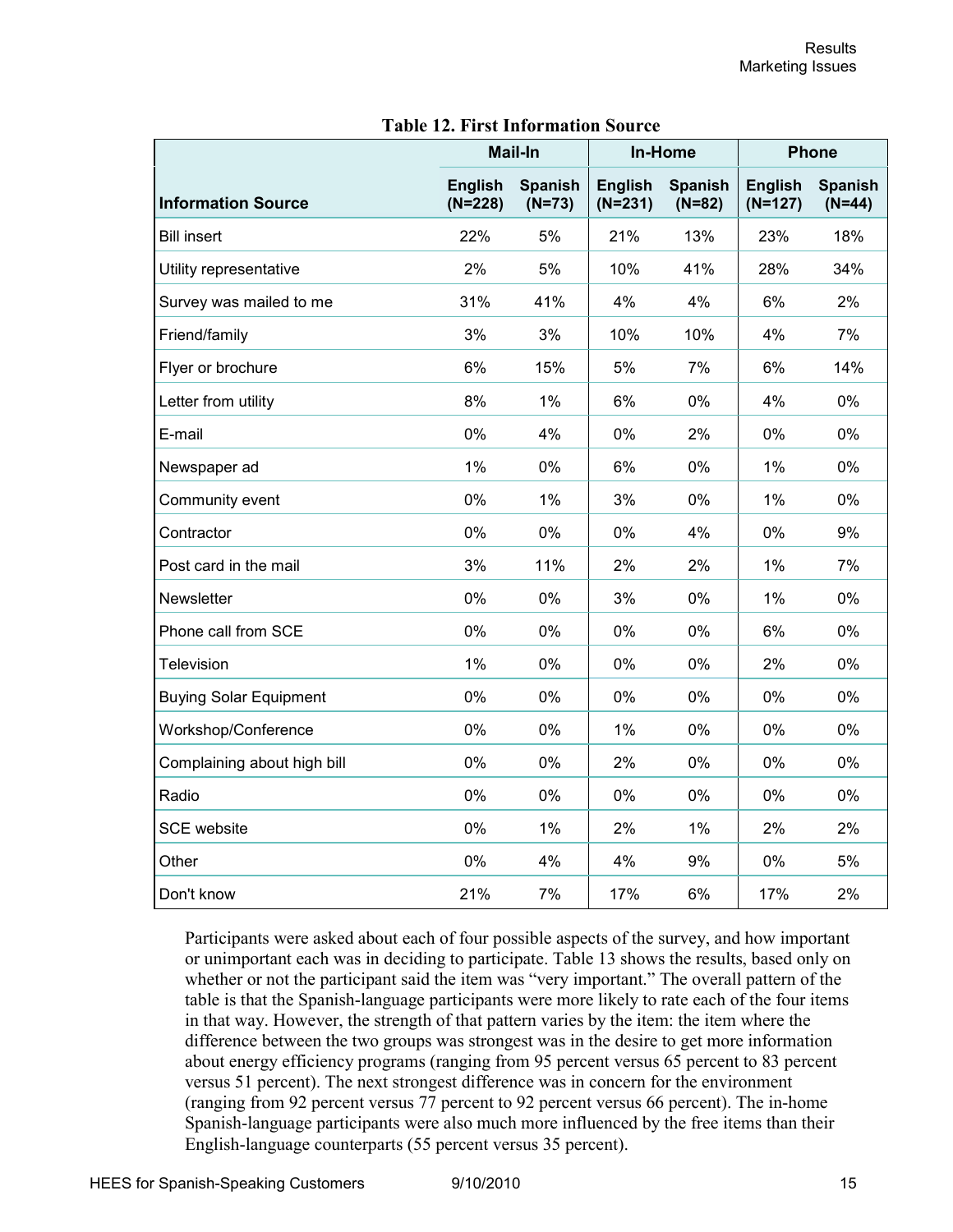<span id="page-21-0"></span>

| -                                                           |                    |                            | -                           |                            |                             |                            |
|-------------------------------------------------------------|--------------------|----------------------------|-----------------------------|----------------------------|-----------------------------|----------------------------|
|                                                             | <b>Mail-In</b>     |                            | In-Home                     |                            | <b>Phone</b>                |                            |
| <b>Factors Influencing Participation</b>                    | English<br>(N=228) | <b>Spanish</b><br>$(N=72)$ | <b>English</b><br>$(N=231)$ | <b>Spanish</b><br>$(N=83)$ | <b>English</b><br>$(N=127)$ | <b>Spanish</b><br>$(N=43)$ |
| To reduce the cost of my energy bill                        | 88%                | 96%                        | 89%                         | 98%                        | 91%                         | 93%                        |
| Concern about environment                                   | 75%                | 92%                        | 66%                         | 92%                        | 71%                         | 98%                        |
| Desire to find information on energy<br>efficiency programs | 51%                | 83%                        | 57%                         | 89%                        | 65%                         | 95%                        |
| Free items                                                  | 36%                | 42%                        | 35%                         | 55%                        | 33%                         | 37%                        |

<span id="page-21-2"></span><span id="page-21-1"></span>

| Table 13. Percentage of Participants Considering Factors Very Important |  |
|-------------------------------------------------------------------------|--|
|                                                                         |  |

Given that one third to one half of all respondents indicated the free items were very important, it was of interest to know if it was the deciding factor. I.e., would they have taken the survey without the kit of free items? [Table 14](#page-21-3) reveals the answer to that question. For Spanish-language mail-in and phone participants, virtually all would have taken it anyway (94 percent and 90 percent, respectively) while over three quarters of the in-home group would have. This compares to a little over three quarters of English-language mail-in and inhome participants, and 88 percent of the phone group who said they would have taken the survey anyway. The high percentage of Spanish-language participants that say they would have taken the survey anyway is supported by answers to another question (not shown) where about half of the Spanish-language participants said they didn't realize, in advance, that they would received free items. This series of questions might be interpreted to indicate higher motivation for participating in the program, and that Spanish-language customers may be especially responsive to messages focusing on learning about energy efficiency programs and about helping the environment.

| Table I is a quid that c failed but tet a thout into |                             |                            |                             |                            |                      |                            |  |  |  |
|------------------------------------------------------|-----------------------------|----------------------------|-----------------------------|----------------------------|----------------------|----------------------------|--|--|--|
|                                                      |                             | <b>Mail-In</b>             |                             | In-Home                    |                      | <b>Phone</b>               |  |  |  |
| <b>Would have taken survey?</b>                      | <b>English</b><br>$(N=185)$ | <b>Spanish</b><br>$(N=36)$ | <b>English</b><br>$(N=178)$ | <b>Spanish</b><br>$(N=49)$ | English<br>$(N=103)$ | <b>Spanish</b><br>$(N=21)$ |  |  |  |
| Yes                                                  | 79%                         | 94%                        | 76%                         | 76%                        | 88%                  | 90%                        |  |  |  |
| No                                                   | 9%                          | 6%                         | 11%                         | 22%                        | 6%                   | 10%                        |  |  |  |
| Don't know                                           | 11%                         | 0%                         | 13%                         | 2%                         | 6%                   | 0%                         |  |  |  |

<span id="page-21-3"></span>**Table 14. Would Have Taken Survey Without Kit?**

## **Survey Completion Time and Length**

English-and Spanish-language participants were not too different in their timing between learning of the survey and participation([Table 15](#page-22-1)). About 30 percent to 40 percent responded immediately, and roughly 70 percent to 80 percent responded in less than a month in both groups.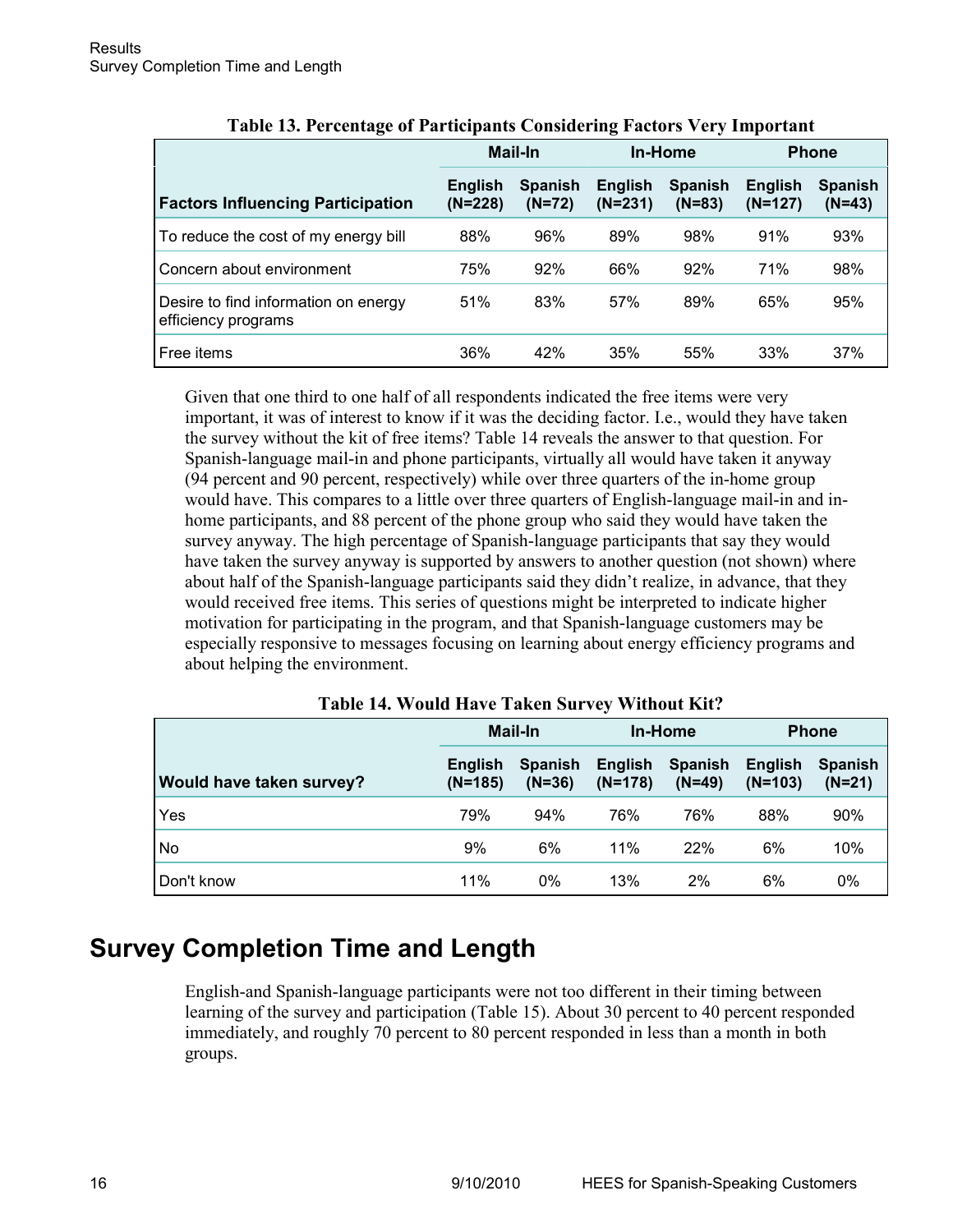<span id="page-22-0"></span>

|                           | <b>Mail-In</b>              |                            | In-Home                     |                            | <b>Phone</b>                |                            |
|---------------------------|-----------------------------|----------------------------|-----------------------------|----------------------------|-----------------------------|----------------------------|
| Took survey               | <b>English</b><br>$(N=227)$ | <b>Spanish</b><br>$(N=70)$ | <b>English</b><br>$(N=231)$ | <b>Spanish</b><br>$(N=79)$ | <b>English</b><br>$(N=127)$ | <b>Spanish</b><br>$(N=43)$ |
| Immediately               | 43%                         | 30%                        | 26%                         | 30%                        | 43%                         | 40%                        |
| Less than one month later | 39%                         | 44%                        | 45%                         | 35%                        | 37%                         | 30%                        |
| 1-6 months later          | 7%                          | 19%                        | 15%                         | 25%                        | 9%                          | 28%                        |
| 6 months to a year later  | 1%                          | 4%                         | 2%                          | 4%                         | 0%                          | 2%                         |
| More than a year later    | $1\%$                       | 3%                         | $1\%$                       | 5%                         | 2%                          | $0\%$                      |
| Don't know                | 8%                          | $0\%$                      | 11%                         | 0%                         | 10%                         | 0%                         |

<span id="page-22-2"></span><span id="page-22-1"></span>

Asked how long it took to complete the survey, Spanish-language participants indicated it took them a little less time than English-language participants in that the English-language group was much more likely to take more than 15 minutes(see [Table 16\)](#page-22-3).

|                         |                           | <b>Mail-In</b>             |                      | In-Home                    |                             | <b>Phone</b>               |  |
|-------------------------|---------------------------|----------------------------|----------------------|----------------------------|-----------------------------|----------------------------|--|
| Time to complete survey | <b>English</b><br>(N=228) | <b>Spanish</b><br>$(N=73)$ | English<br>$(N=231)$ | <b>Spanish</b><br>$(N=83)$ | <b>English</b><br>$(N=127)$ | <b>Spanish</b><br>$(N=44)$ |  |
| Less than 5 Minutes     | 8%                        | 5%                         | 3%                   | 2%                         | 7%                          | 14%                        |  |
| 5 to 10 Minutes         | 24%                       | 44%                        | 8%                   | 29%                        | 22%                         | 30%                        |  |
| 10 to 15 Minutes        | 22%                       | 26%                        | 18%                  | 33%                        | 23%                         | 30%                        |  |
| More than 15 Minutes    | 29%                       | 25%                        | 64%                  | 33%                        | 29%                         | 25%                        |  |
| Don't know              | 18%                       | 0%                         | 8%                   | 4%                         | 19%                         | 2%                         |  |

#### <span id="page-22-3"></span>**Table 16. HEES Length**

## **Energy Efficiency Knowledge Level**

[Table 17](#page-23-1) illustrates the differences between Spanish- and English-language participants in their base level of knowledge concerning energy efficiency. Two issues were the subject of knowledge questions. The first asked how much they knew about opportunities for improving the energy efficiency of the home. The English-language group was comprised predominantly of participants who felt at least somewhat knowledgeable about this (86 percent overall—results were not shown by mode). On the Spanish-language side, the mode groups ranged between 52 percent and 63 percent on this question, indicating a substantially lower level of knowledge in the Spanish-language participants. The second question asked about knowledge of energy efficiency programs offered. Here, the two groups were more similar, but the Spanish-language group is somewhat less knowledgeable. The Spanishlanguage phone group percentage is exactly the same as the English-language group at 73 percent. However, in the other two groups, the knowledge level is lower at 62 percent for mail-in participants, and 58 percent for in-home. The larger pattern is that the Spanish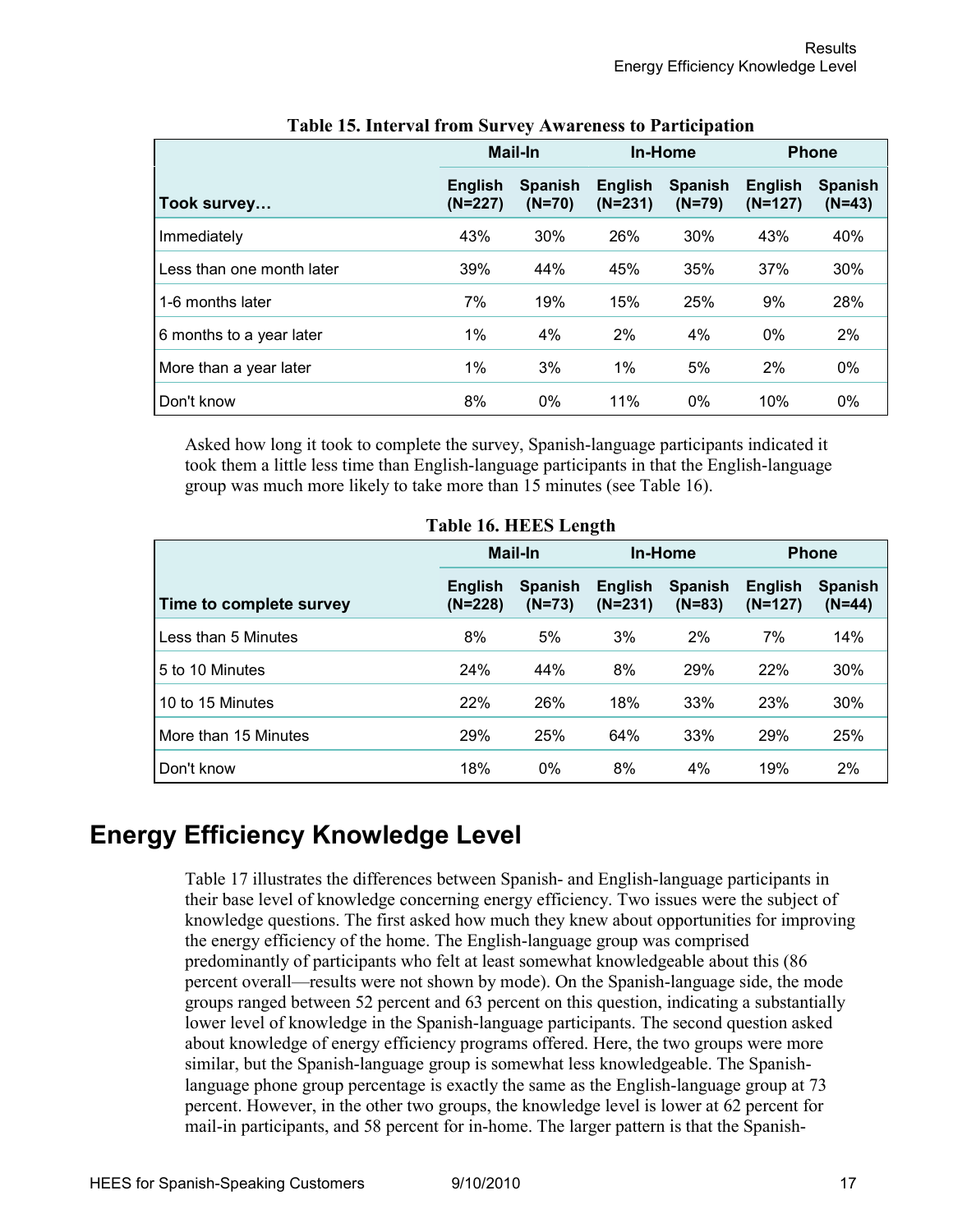<span id="page-23-1"></span><span id="page-23-0"></span>language group feels less knowledgeable about energy efficiency than the English-language group.

|                                                                   |                     | <b>Spanish</b>      |                          | <b>English</b>       |
|-------------------------------------------------------------------|---------------------|---------------------|--------------------------|----------------------|
| Before taking the Survey, how<br>knowledgeable were you about     | Mail-In<br>$(N=73)$ | In-home<br>$(N=83)$ | <b>Phone</b><br>$(N=44)$ | Overall<br>$(N=818)$ |
| Opportunities for improving the energy<br>efficiency of your home | 63%                 | 52%                 | 59%                      | 86%                  |
| Energy efficiency program offerings for<br>your home              | 62%                 | 58%                 | 73%                      | 73%                  |

#### <span id="page-23-2"></span>**Table 17. Base Level of Knowledge Before completing HEES: Percent at Least Somewhat Knowledgeable**

## **Energy Efficiency Starter Kit**

The mail-in and phone participants should have received an energy efficiency starter kit in the mail. Just over 80 percent of English-language participants (shown in the original report as a combined percentage of mail-in and phone) report receiving it, while among the Spanish-language participants, 70 percent of mail-in and 64 percent of phone respondents say they received it(see [Table 18](#page-23-3)).

<span id="page-23-3"></span>Table 19 shows what was installed from the kit among those who reported receiving it. The Spanish-language participants are very close to the English-language group in their rate of installing the CFLs provided. However, they tend to be a bit higher in their installation rate for showerheads and aerators. None of the mail-in participants said they installed nothing, though a small percentage of the phone group, and the English-language group failed to install anything.

|                     | <b>English</b>              | <b>Spanish</b>                                  |       |  |
|---------------------|-----------------------------|-------------------------------------------------|-------|--|
| <b>Receive kit?</b> | <b>Overall</b><br>$(N=587)$ | Mail-in<br><b>Phone</b><br>$(N=73)$<br>$(N=44)$ |       |  |
| Yes                 | 81%                         | 70%                                             | 64%   |  |
| No                  | 17%                         | 27%                                             | 36%   |  |
| Don't know          | 2%                          | 3%                                              | $0\%$ |  |

#### **Table 18. Received Energy-Efficiency Starter Kit in the Mail**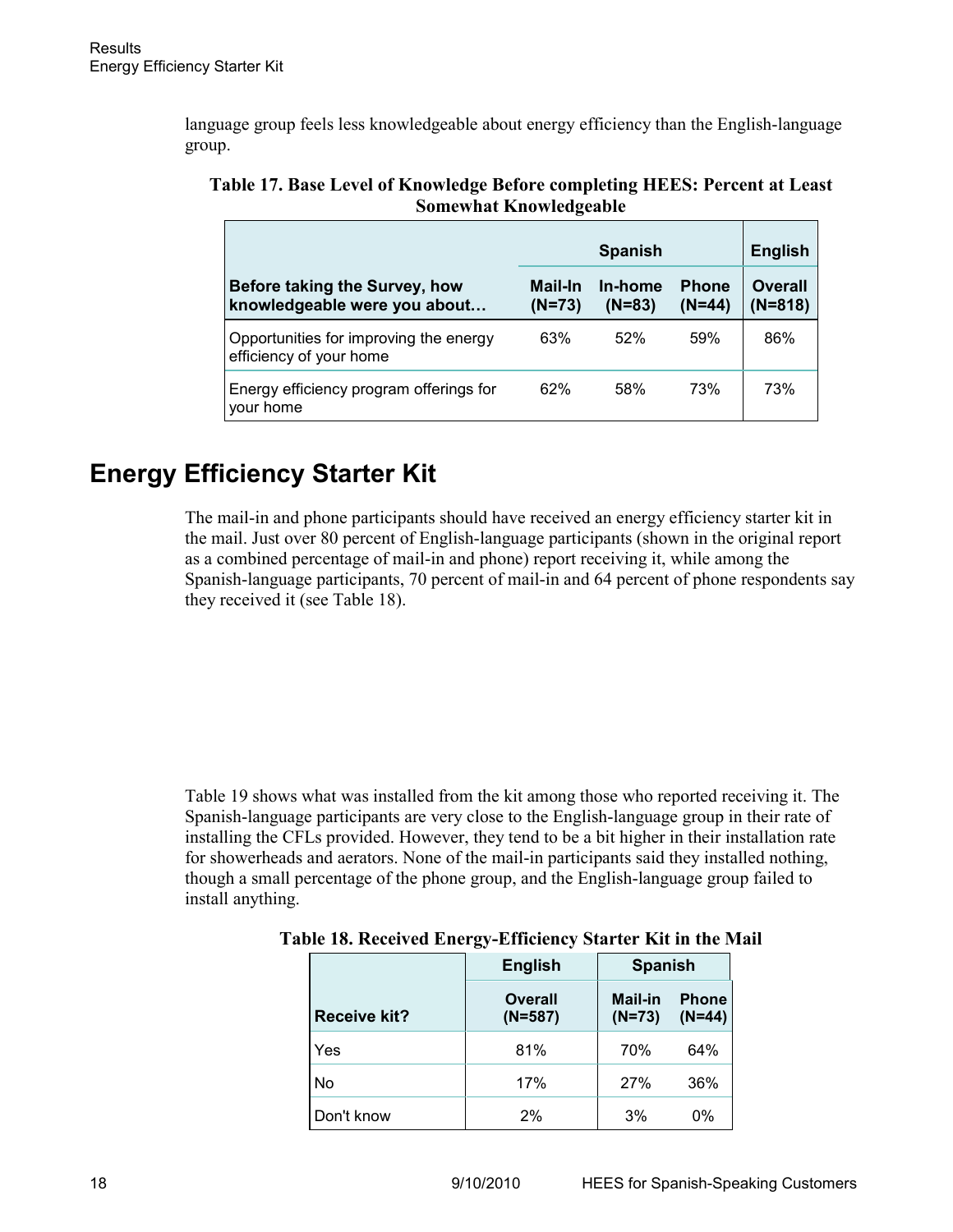|                             | <b>English</b>              | <b>Spanish</b>             |                          |
|-----------------------------|-----------------------------|----------------------------|--------------------------|
| <b>Installed Items</b>      | <b>Overall</b><br>$(N=474)$ | <b>Mail-in</b><br>$(N=51)$ | <b>Phone</b><br>$(N=28)$ |
| CFL                         | 68%                         | 69%                        | 71%                      |
| Low-flow showerhead         | 55%                         | 88%                        | 86%                      |
| Kitchen sink aerator        | 38%                         | 51%                        | 61%                      |
| One bathroom sink aerator   | 7%                          | 12%                        | 21%                      |
| Both bathroom sink aerators | 27%                         | 33%                        | 29%                      |
| None                        | 12%                         | $0\%$                      | 11%                      |
| Don't know                  | $1\%$                       | $0\%$                      | $0\%$                    |

<span id="page-24-1"></span><span id="page-24-0"></span>**Table 19. Items Installed from Kit**

In-home mode respondents were asked which of the energy efficiency kit items were installed by their auditor. The results are shown in Table 20. For most items, the Spanishlanguage group reports a higher installation rate.

| <b>Items Installed</b>               | <b>English</b><br>$(N=231)$ | <b>Spanish</b><br>$(N=83)$ |
|--------------------------------------|-----------------------------|----------------------------|
| <b>CFL</b>                           | 55%                         | 69%                        |
| Low-flow showerhead                  | 28%                         | 66%                        |
| Kitchen sink aerator                 | 18%                         | 47%                        |
| One bathroom sink aerator            | $4\%$                       | 18%                        |
| Both bathroom sink aerators          | 15%                         | 27%                        |
| None                                 | 19%                         | 11%                        |
| Was not offered anything             | 10%                         | $1\%$                      |
| Didn't know consultant would install | 8%                          | $1\%$                      |

#### <span id="page-24-2"></span>**Table 20. Items Installed by In-Home Auditor**

Table 21 addresses the number of CFLs installed by the in-home auditor. While there are differences between the language groups in individual number categories, the overall picture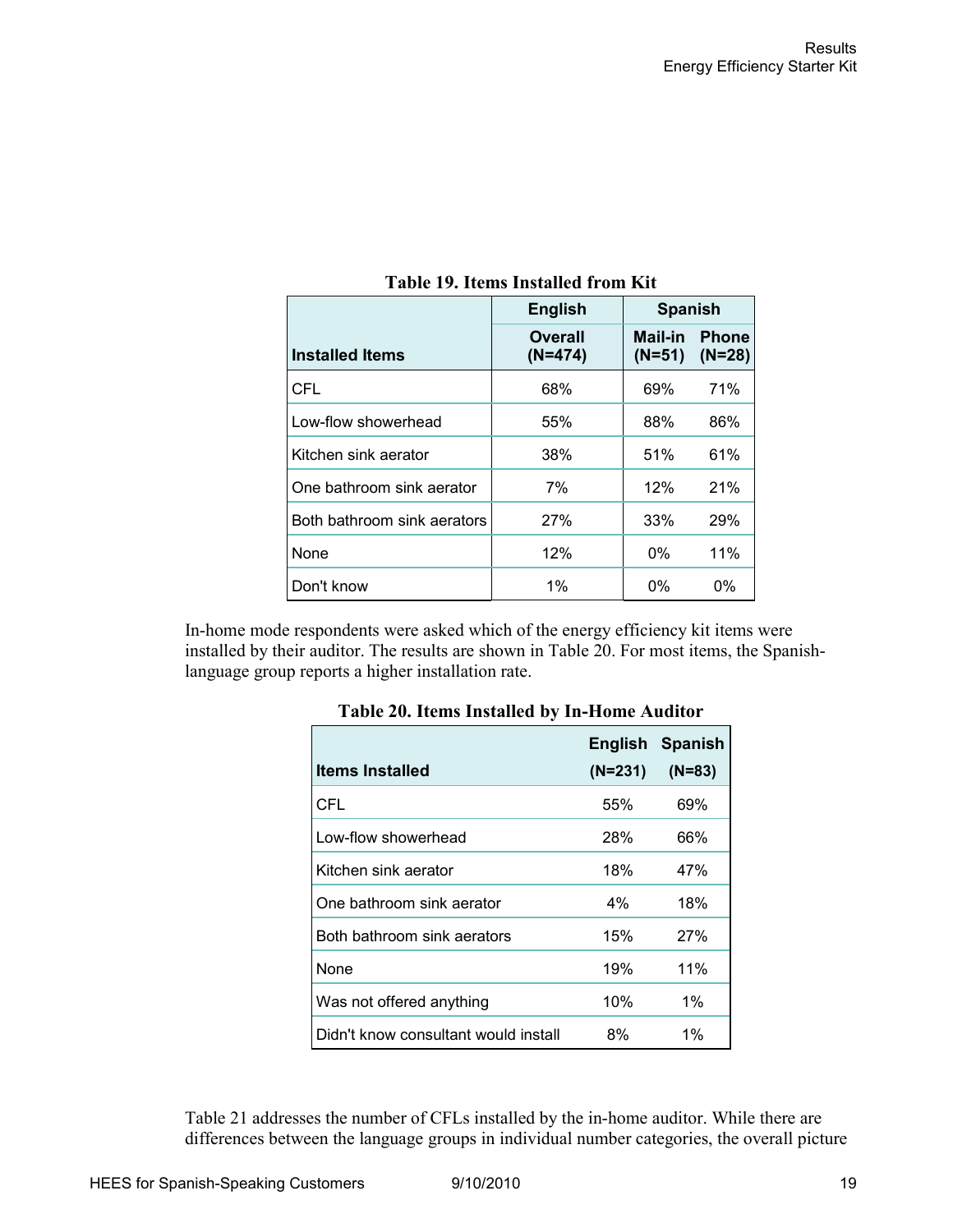<span id="page-25-0"></span>is similar. The most frequently chosen category is 6 CFLs installed, followed by 4, and this is similar for both groups.

| # CFLs     | English<br>$(N=128)$ | <b>Spanish</b><br>$(N=56)$ |
|------------|----------------------|----------------------------|
| 1          | 7%                   | 2%                         |
| 2          | 11%                  | 2%                         |
| 3          | 5%                   | 20%                        |
| 4          | 19%                  | 18%                        |
| 5          | 6%                   | 16%                        |
| 6          | 39%                  | 34%                        |
| Don't know | 13%                  | 9%                         |

<span id="page-25-1"></span>**Table 21. Number of CFLs Installed by In-Home Auditor**

Only a minority of both language groups report receiving a kit with the in-home survey process: 39 percent of the English-language participants and 40 percent of the Spanish (Table 22). Of those, very similar percentages of participants in both groups installed items after the audit.

| <b>Received Kit</b>         | $(N=204)$ | <b>English Spanish</b><br>$(N=82)$ |
|-----------------------------|-----------|------------------------------------|
| Yes                         | 39%       | 40%                                |
| No                          | 52%       | 60%                                |
| Don't know                  | 9%        | $0\%$                              |
| <b>Installed Items</b>      | $(N=79)$  | $(N=33)$                           |
| CFL                         | 82%       | 85%                                |
| Low-flow showerhead         | 33%       | 30%                                |
| Kitchen sink aerator        | 17%       | 9%                                 |
| One bathroom sink aerator   | 6%        | 6%                                 |
| Both bathroom sink aerators | 18%       | 9%                                 |

**Table 22. Items Installed After In-Home HEES**

20 9/10/2010 HEES for Spanish-Speaking Customers Table 23 reveals what the participants see as the most valuable item in the energy efficiency kit. The opinions are similar between the two groups, but the Spanish-language group is more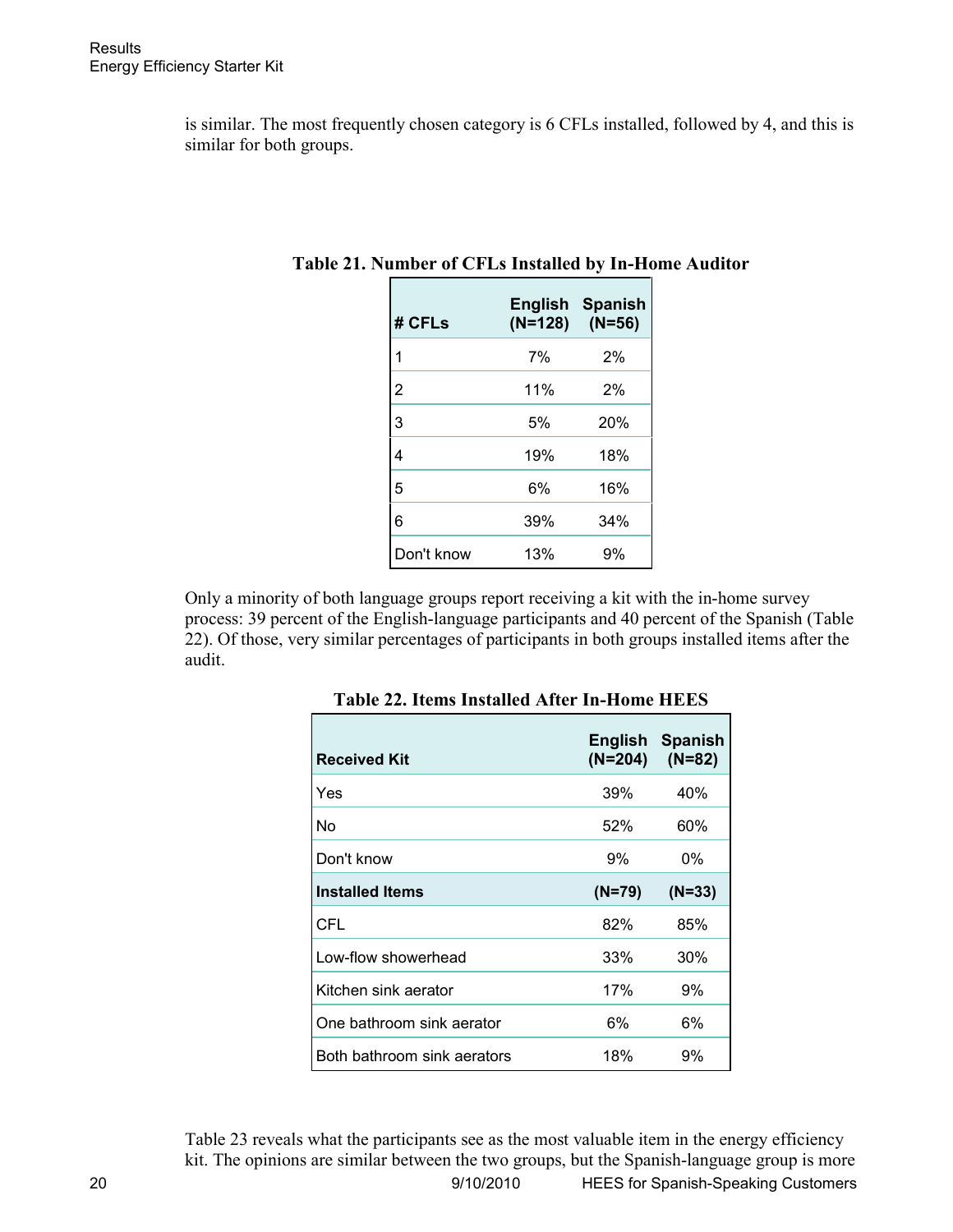<span id="page-26-0"></span>likely to place a higher value on showerheads and a lower value on CFLs than the Englishlanguage participants.

|                                  | $\sim$<br>$\mathbf{v}$      |                            |                             |                            |                             |                            |  |
|----------------------------------|-----------------------------|----------------------------|-----------------------------|----------------------------|-----------------------------|----------------------------|--|
|                                  |                             | <b>Mail-in</b>             |                             | In-home                    |                             | <b>Phone</b>               |  |
| <b>Most Valuable Item in Kit</b> | <b>English</b><br>$(N=162)$ | <b>Spanish</b><br>$(N=51)$ | <b>English</b><br>$(N=174)$ | <b>Spanish</b><br>$(N=81)$ | <b>English</b><br>$(N=104)$ | <b>Spanish</b><br>$(N=28)$ |  |
| <b>CFL</b>                       | 43%                         | 27%                        | 53%                         | 42%                        | 42%                         | 21%                        |  |
| Low-flow showerhead              | 38%                         | 55%                        | 20%                         | 51%                        | 32%                         | 57%                        |  |
| Kitchen sink aerator             | 7%                          | 10%                        | 2%                          | 5%                         | 4%                          | 11%                        |  |
| Bathroom sink aerator            | 3%                          | 6%                         | 3%                          | 2%                         | 7%                          | 4%                         |  |
| None                             | 4%                          | 2%                         | 2%                          | $0\%$                      | 3%                          | 4%                         |  |
| Don't know                       | 6%                          | $0\%$                      | 19%                         | 0%                         | 13%                         | 4%                         |  |

<span id="page-26-2"></span><span id="page-26-1"></span>

### **Other HEES Modes**

Customers learn about the HEES survey by different methods, and are variously aware of multiple possible modes of participating. Table 24 indicates whether participants knew about other modes, and it is clear that only a minority of either language group was aware of other possibilities.

|                       | <b>Mail-in</b>              |                            | In-home                     |                            | <b>Phone</b>                |                            |
|-----------------------|-----------------------------|----------------------------|-----------------------------|----------------------------|-----------------------------|----------------------------|
| Aware of other modes? | <b>English</b><br>$(N=228)$ | <b>Spanish</b><br>$(N=73)$ | <b>English</b><br>$(N=231)$ | <b>Spanish</b><br>$(N=83)$ | <b>English</b><br>$(N=127)$ | <b>Spanish</b><br>$(N=44)$ |
| Yes                   | 27%                         | 26%                        | 23%                         | 30%                        | 44%                         | 30%                        |
| No                    | 71%                         | 73%                        | 73%                         | 69%                        | 53%                         | 66%                        |
| Don't know            | 2%                          | $1\%$                      | 4%                          | $1\%$                      | 3%                          | 5%                         |

**Table 24. Awareness of Other HEES Modes**

Table 25 tells us the participants' main reason for participating. The most popular reason, for both groups is that the chosen mode was most convenient, or fastest. However, that is most true for English speakers. Spanish speakers were more likely than others to choose their mode based on believing it to yield the most helpful or accurate information. This is especially true of the in-home group.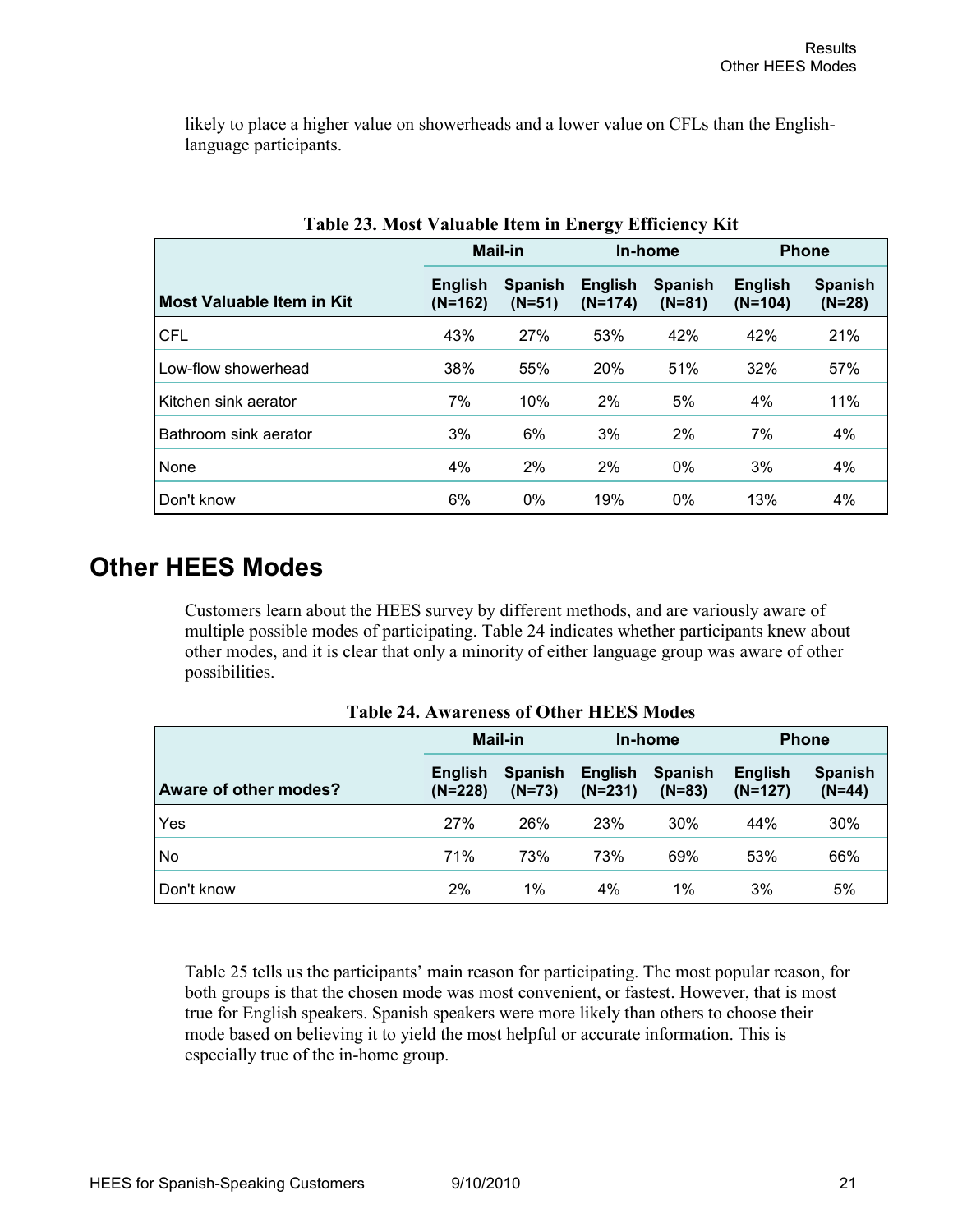|                                                               | <b>Mail-in</b>             |          | In-home  |                                     | <b>Phone</b>               |                            |  |
|---------------------------------------------------------------|----------------------------|----------|----------|-------------------------------------|----------------------------|----------------------------|--|
| <b>Reason</b>                                                 | <b>English</b><br>$(N=62)$ | $(N=19)$ | $(N=53)$ | Spanish English Spanish<br>$(N=25)$ | <b>English</b><br>$(N=56)$ | <b>Spanish</b><br>$(N=13)$ |  |
| Was the most<br>convenient/easiest/fastest                    | 73%                        | 68%      | 81%      | 44%                                 | 77%                        | 62%                        |  |
| Would provide the most<br>helpful/accurate information        | 0%                         | 16%      | 8%       | 32%                                 | 7%                         | 0%                         |  |
| Wanted an in-person consultation                              | 0%                         | $0\%$    | 2%       | 0%                                  | 2%                         | 0%                         |  |
| Did not have internet access                                  | 8%                         | 5%       | 0%       | 0%                                  | 0%                         | 0%                         |  |
| Fastest mode to get the free<br>energy efficiency starter kit | 8%                         | 0%       | 0%       | 8%                                  | 0%                         | 8%                         |  |
| Needed survey in my language                                  | 5%                         | 0%       | 4%       | $0\%$                               | 4%                         | 23%                        |  |
| Wanted the free Energy Efficiency<br>starter kit              | 2%                         | $0\%$    | 2%       | 0%                                  | 2%                         | 0%                         |  |
| Trouble with on-line portal                                   | 0%                         | 0%       | 4%       | 0%                                  | 0%                         | 0%                         |  |
| Not comfortable with<br>computers/internet                    | 2%                         | 5%       | 0%       | 0%                                  | 0%                         | 0%                         |  |
| Was the only mode that was<br>offered to me                   | 2%                         | 5%       | 0%       | 4%                                  | 0%                         | 15%                        |  |
| Other                                                         | 0%                         | 11%      | 11%      | 12%                                 | 11%                        | 0%                         |  |
| Don't know                                                    | 8%                         | 5%       | 4%       | 4%                                  | 4%                         | 0%                         |  |

<span id="page-27-0"></span>**Table 25. Reason for Selecting HEES Mode**

Table 26 reveals a consistently high level of satisfaction with the chosen mode. Roughly 90 percent to 100 percent of the groups reported at least moderate satisfaction, and 71 percent to 87 percent report they are very satisfied. The highest satisfaction is associated with the inhome HEES mode for both language groups.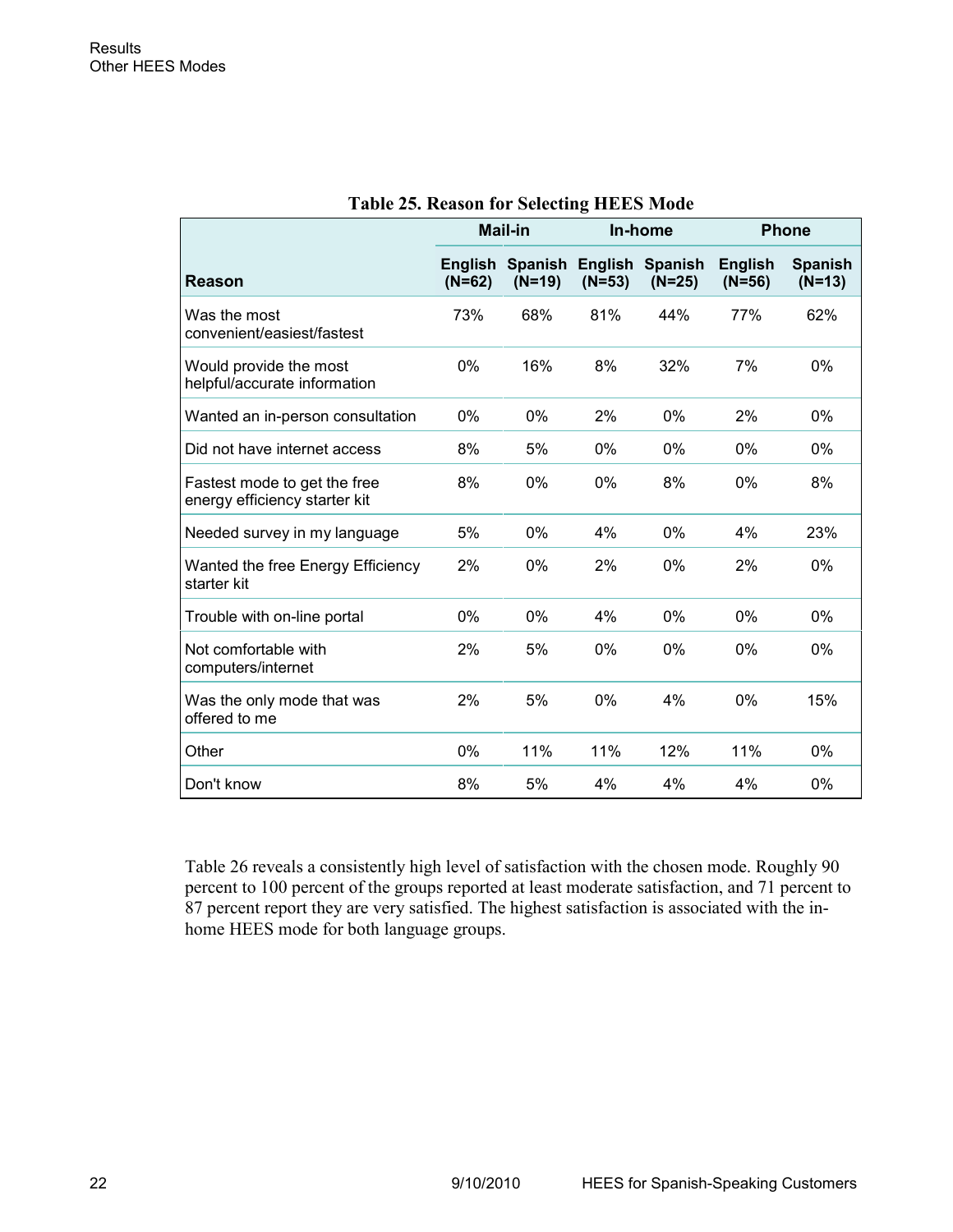<span id="page-28-0"></span>

| Table 20. Sausiaction with Mode |                           |                            |                      |                            |                             |                            |  |
|---------------------------------|---------------------------|----------------------------|----------------------|----------------------------|-----------------------------|----------------------------|--|
|                                 |                           | <b>Mail-in</b><br>In-home  |                      | <b>Phone</b>               |                             |                            |  |
| <b>Level of Satisfaction</b>    | <b>English</b><br>(N=227) | <b>Spanish</b><br>$(N=73)$ | English<br>$(N=231)$ | <b>Spanish</b><br>$(N=83)$ | <b>English</b><br>$(N=127)$ | <b>Spanish</b><br>$(N=44)$ |  |
| Very satisfied                  | 71%                       | 79%                        | 81%                  | 87%                        | 78%                         | 86%                        |  |
| Moderately satisfied            | 18%                       | 16%                        | 11%                  | 10%                        | 13%                         | 14%                        |  |
| Slightly satisfied              | 2%                        | 1%                         | 2%                   | 2%                         | $1\%$                       | 0%                         |  |
| Neutral                         | 4%                        | 3%                         | 1%                   | $1\%$                      | 1%                          | 0%                         |  |
| Slightly dissatisfied           | 1%                        | $0\%$                      | 1%                   | 0%                         | $1\%$                       | 0%                         |  |
| Moderately dissatisfied         | 0%                        | $0\%$                      | 0%                   | 0%                         | 1%                          | $0\%$                      |  |
| Very dissatisfied               | 0%                        | $0\%$                      | 1%                   | 0%                         | 2%                          | 0%                         |  |
| Don't know                      | $1\%$                     | $0\%$                      | 2%                   | 0%                         | 4%                          | $0\%$                      |  |

<span id="page-28-2"></span><span id="page-28-1"></span>**Table 26. Satisfaction with Mode**

## **HEES Recommendations and Behavioral Impacts**

[The essence of the HEES program is to provide energy-saving recommendations that will](#page-28-3) lead to changes in behaviors. An important part of that process is for the participant to read the report and recommendations. As seen in Table 27, Spanish-language participants are a little less likely to read the HEES report thoroughly and are more likely not to recall receiving a report. This is true across all modes.

|                                      | $1.4010 \pm 1.100101$ of True introll to The Eq. (1) $\mu$ |                            |                             |                            |                             |                            |
|--------------------------------------|------------------------------------------------------------|----------------------------|-----------------------------|----------------------------|-----------------------------|----------------------------|
|                                      | <b>Mail-in</b>                                             |                            |                             | In-home                    | <b>Phone</b>                |                            |
| How well did you read the<br>report? | <b>English</b><br>(N=228)                                  | <b>Spanish</b><br>$(N=73)$ | <b>English</b><br>$(N=231)$ | <b>Spanish</b><br>$(N=83)$ | <b>English</b><br>$(N=127)$ | <b>Spanish</b><br>$(N=44)$ |
| Read the report thoroughly           | 53%                                                        | 47%                        | 64%                         | 45%                        | 57%                         | 48%                        |
| Read some portions of the report     | 18%                                                        | 21%                        | 11%                         | 13%                        | 20%                         | 11%                        |
| Just glanced through it              | 12%                                                        | 10%                        | 11%                         | 5%                         | 13%                         | 5%                         |
| Did not read the report at all       | 3%                                                         | $0\%$                      | 6%                          | 5%                         | 1%                          | $0\%$                      |
| Do not recall receiving the report   | 9%                                                         | 23%                        | 6%                          | 31%                        | 6%                          | 36%                        |
| Don't know                           | 6%                                                         | $0\%$                      | 2%                          | $1\%$                      | 2%                          | $0\%$                      |

#### <span id="page-28-3"></span>**Table 27. Level of Attention to HEES Report**

Matching the sample and tip criteria used by ECONorthwest, the recommendations made to the Spanish-language participants were examined and compared to the English-language participants.

HEES for Spanish-Speaking Customers **9/10/2010** 23 This section analyzes the distributions of recommendations made based on completed HEES surveys for Spanish (Figure 1) and English (Figure 2) participants. The analysis is based on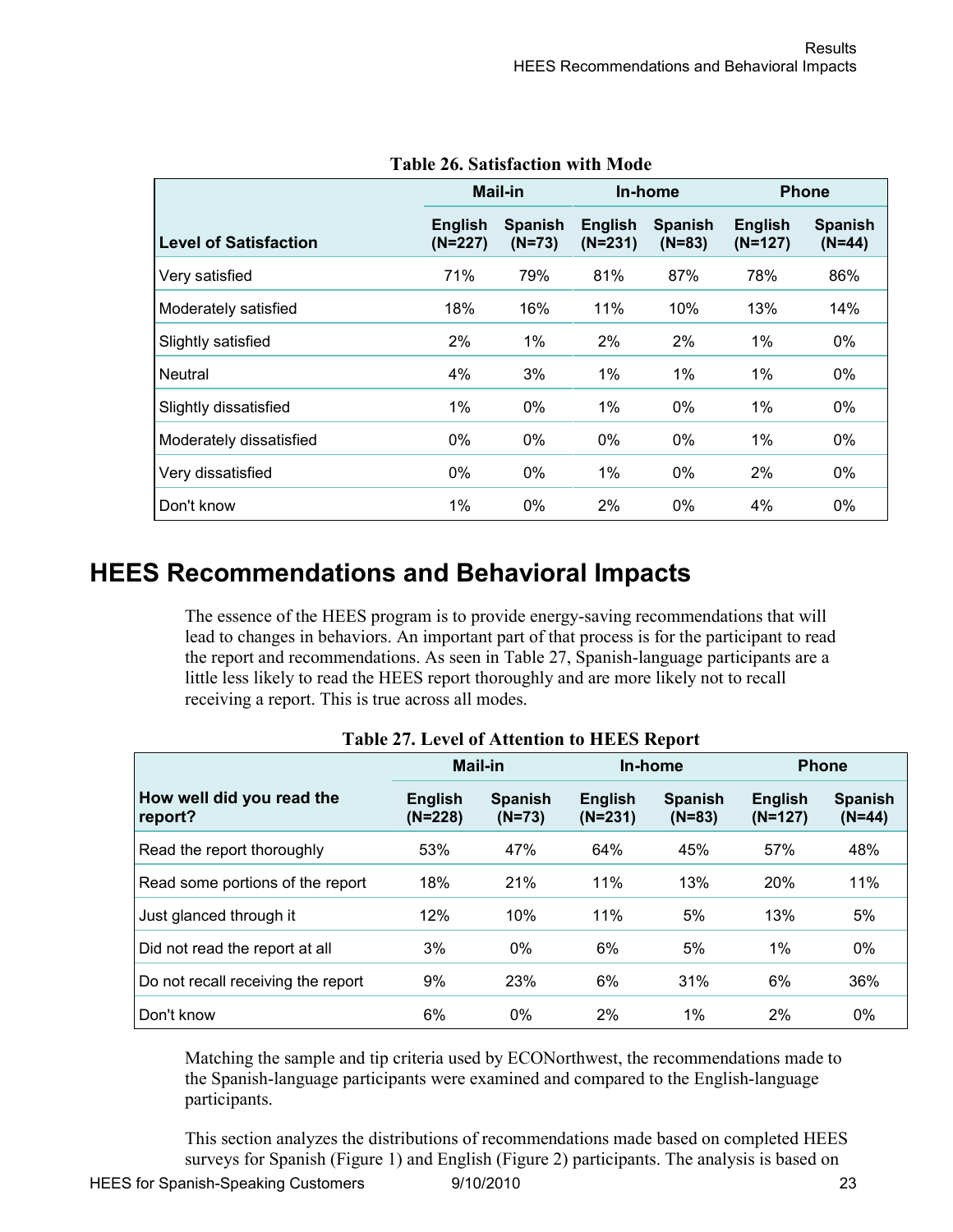<span id="page-29-0"></span>19,573 tips for the Spanish-language participants and 268,927 tips for the English group. The types of recommendations are similar across the groups. However, the Spanish-language participants received a considerably higher percentage of recommendations about water heating and water usage compared to the English-language group (23 percent versus 14 percent). They were also slightly less likely to receive weatherization recommendations than the English-language participants (13 percent versus 17 percent), and the same is true for space heating (5 percent versus 12 percent).

When eliminating the water heating and usage category to focus more on energy savings (not shown), the trends mentioned above are strengthened. Spanish-language participants were more likely to receive space cooling-related recommendations (26 percent versus 17 percent) and were less likely to receive space heating related recommendations (7 percent versus 14 percent).



#### **Figure 1. HEES Recommendations by Category: Spanish-Language Group (N=19,573 Tips)**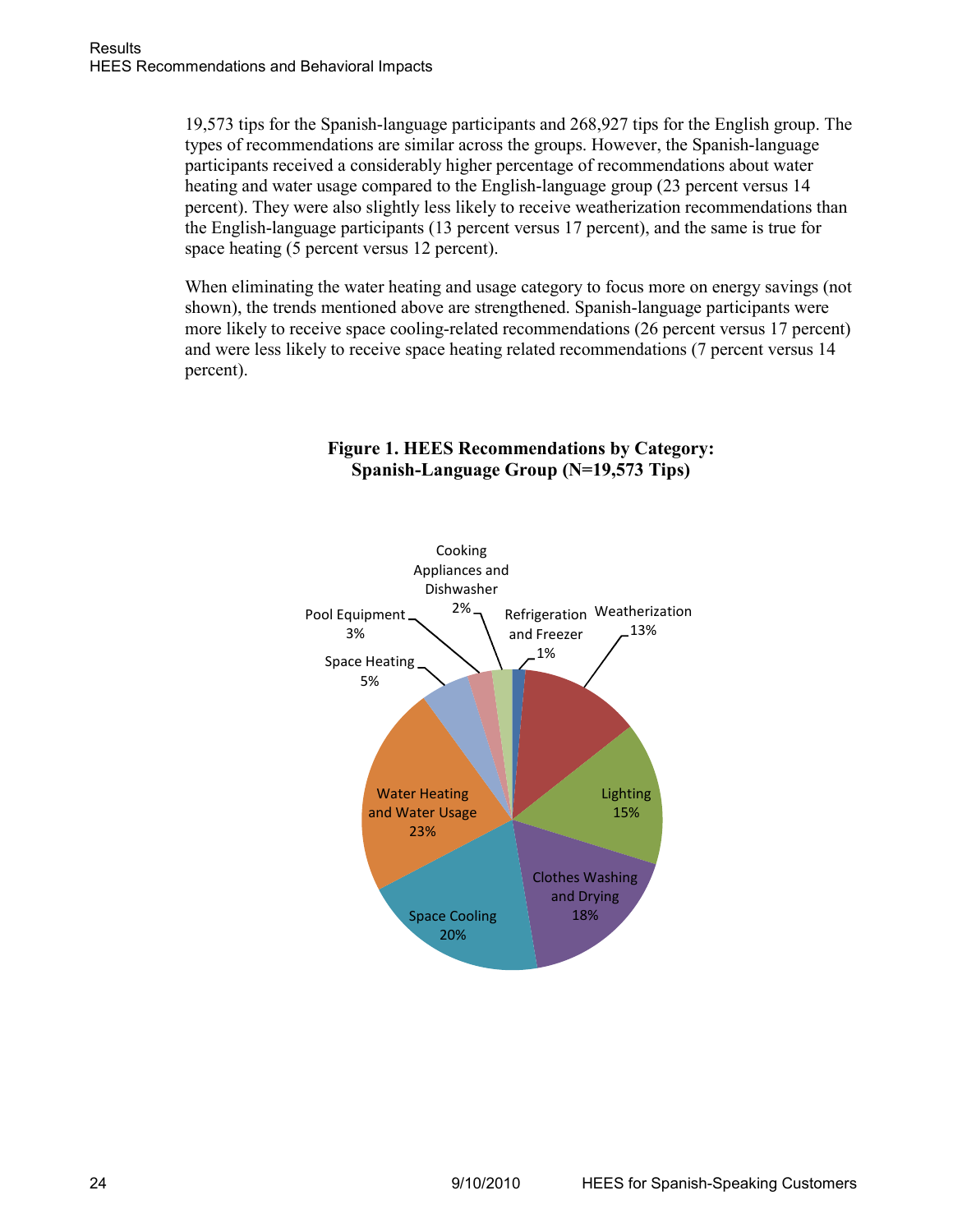

#### <span id="page-30-0"></span>**Figure 2. HEES Recommendations by Category: English-Language Group (N=268,927 Tips)**

[Table 28](#page-31-0) addresses the rate of implementation completed and attributed to the program by each group for each measure category. The clear pattern in this table is that there is a higher implementation rate among Spanish-language participants compared to English-language participants. This is true across modes and most measure categories. For both English-and Spanish-language participants, those participating in the in-home mode, on average, have a slightly higher implementation rate, excluding the measure categories with very low recommendation rates in either English- or Spanish-language samples (pool & spa, cooking & dishwasher, weatherization, and space heating).

The English-language report indicated that only 14 percent of the recommendations made to that sample were implemented due to the HEES survey experience. The comparable figure for the Spanish-language group was 38 percent.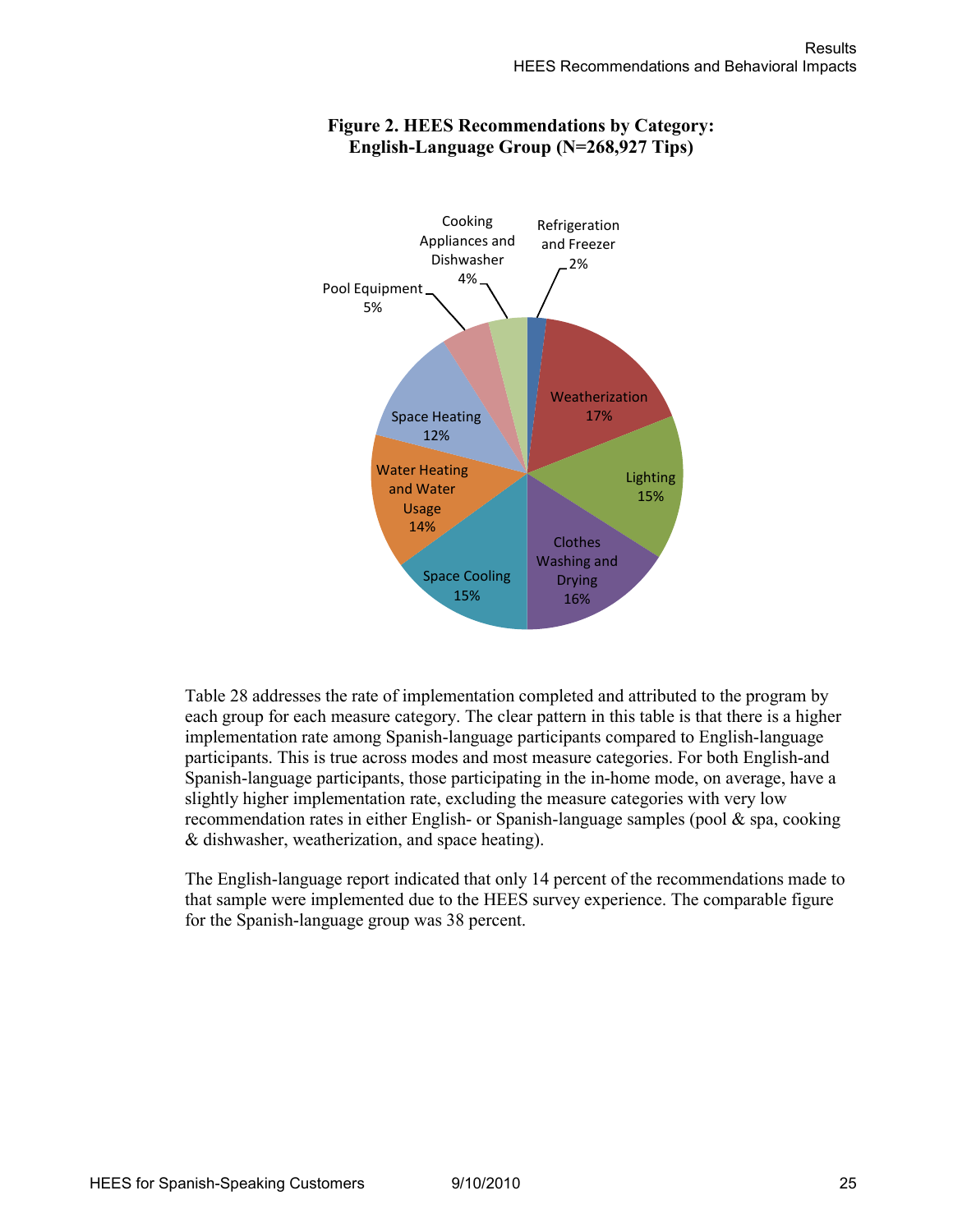|                             |         | <b>Mail-in</b><br>In-home |                | <b>Phone</b>     |                |                  |
|-----------------------------|---------|---------------------------|----------------|------------------|----------------|------------------|
| <b>Measure Category</b>     | English | <b>Spanish</b>            | <b>English</b> | <b>Spanish</b>   | <b>English</b> | <b>Spanish</b>   |
| Water Heating & Water Usage | 25%     | 45%<br>$(N=47)$           | 27%            | 50%<br>$(N=64)$  | 28%            | 68%<br>$(N=40)$  |
| Lighting                    | 20%     | 49%<br>$(N=55)$           | 22%            | 35%<br>$(N=37)$  | 21%            | 28%<br>$(N=18)$  |
| Refrigerator & Freezer      | 9%      | 25%<br>$(N=8)$            | 29%            | 60%<br>$(N=5)$   | 7%             | 0%<br>$(N=1)$    |
| Weatherization              | 6%      | 46%<br>$(N=39)$           | 9%             | 38%<br>$(N=21)$  | 12%            | 75%<br>$(N=8)$   |
| Space Heating               | 9%      | 38%<br>$(N=8)$            | 9%             | 8%<br>$(N=12)$   | 8%             | 17%<br>$(N=6)$   |
| Space Cooling               | 9%      | 17%<br>$(N=41)$           | 8%             | 30%<br>$(N=56)$  | 10%            | 35%<br>$(N=37)$  |
| Washing & Drying Clothes    | 7%      | 31%<br>$(N=49)$           | 11%            | 22%<br>$(N=41)$  | 10%            | 42%<br>$(N=24)$  |
| Pool & Spa                  | 5%      | 25%<br>$(N=4)$            | 6%             | 20%<br>$(N=5)$   | 0%             | 0%<br>$(N=3)$    |
| Cooking & Dishwasher        | 6%      | 18%<br>$(N=11)$           | 8%             | $0\%$<br>$(N=0)$ | 0%             | $0\%$<br>$(N=0)$ |

<span id="page-31-0"></span>

| Table 28. Recommendations Implemented Due to HEES by Survey Mode |  |  |
|------------------------------------------------------------------|--|--|
|------------------------------------------------------------------|--|--|

Given that the Spanish-language participants show a strong trend toward implementing a higher percentage of recommendations than the English-language group, the question arises: What are they doing? [Table 29](#page-32-0) lists the tips implemented in more detail, categorized by the measure groups used in the tables and figures above.See [Table 32](#page-37-0)and [Table 33](#page-37-1) below for analysis of the patterns in this table and thenext. [Table 29](#page-32-1) is included because the detail may be useful to program planners.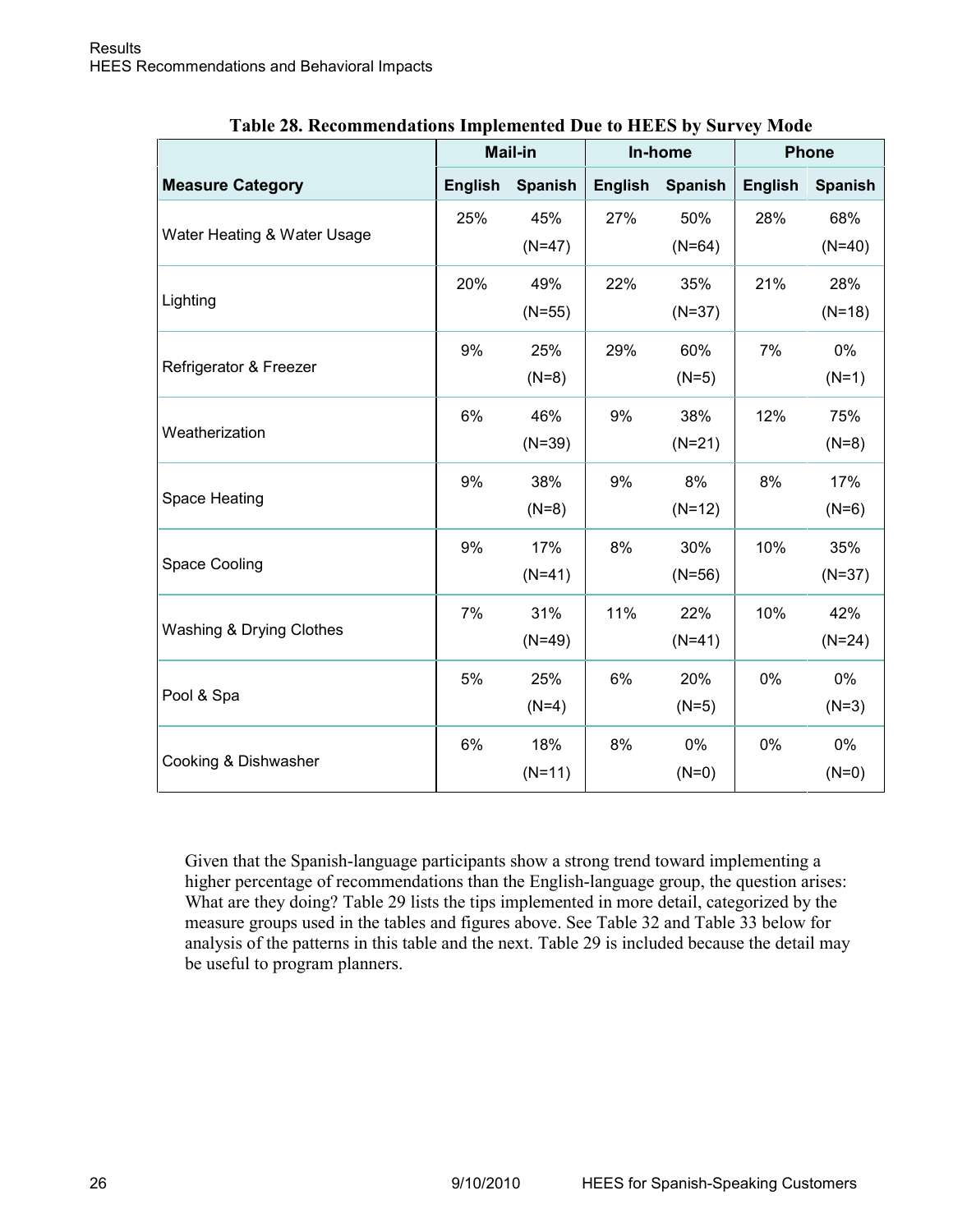| <b>Description</b>                                                                             | #<br><b>Installe</b><br>d<br><b>Becaus</b><br>e of<br><b>Survey</b> |
|------------------------------------------------------------------------------------------------|---------------------------------------------------------------------|
| <b>Refrigerator &amp; Freezer</b>                                                              | 5                                                                   |
| Replace Your Main Refrigerator                                                                 | 5                                                                   |
| Weatherization                                                                                 | 32                                                                  |
| Seal Air Leaks and Caulk Cracks and Gaps Around the House                                      | 30                                                                  |
| Insulate Your Home                                                                             | $\overline{2}$                                                      |
| Lighting                                                                                       | 45                                                                  |
| Use CFLs                                                                                       | 30                                                                  |
| Install motion sensors, photoelectric cell, or timer on security lighting                      | 15                                                                  |
| <b>Washing &amp; Drying Clothes</b>                                                            | 34                                                                  |
| Replace Your Washing Machine                                                                   | 1                                                                   |
| Run full loads on clothes dryer and clean lint from filter                                     | 32                                                                  |
| Wash your Laundry In Cold Water                                                                | 1                                                                   |
| <b>Space Cooling</b>                                                                           | 37                                                                  |
| Install a Whole House Fan                                                                      | 5                                                                   |
| Clean air conditioner filters, keep blinds closed, avoid appliances in heat                    | 10                                                                  |
| Seal gaps between wall a/c and wall or window                                                  | 8                                                                   |
| Raise Your Air Conditioner Thermostat Setting                                                  | 5                                                                   |
| Seal leaky ducts                                                                               | 9                                                                   |
| <b>Water Heating &amp; Water Usage</b>                                                         | 80                                                                  |
| Lower Your Water Heater Setting                                                                | 29                                                                  |
| Replace Your Water Heater                                                                      | 1                                                                   |
| Install Low Flow Shower Heads to Save Energy                                                   | 47                                                                  |
| Wash your car at a commercial car wash                                                         | 3                                                                   |
| <b>Space Heating</b>                                                                           | 5                                                                   |
| Keep heating system tuned up--clean and change furnace filters & seal losse-fitting<br>windows | 5                                                                   |
| Pool & Spa                                                                                     | $\mathbf{2}$                                                        |

#### <span id="page-32-1"></span><span id="page-32-0"></span>**Table 29. Specific Measures Implemented Due HEES: Detail Spanish Language Only**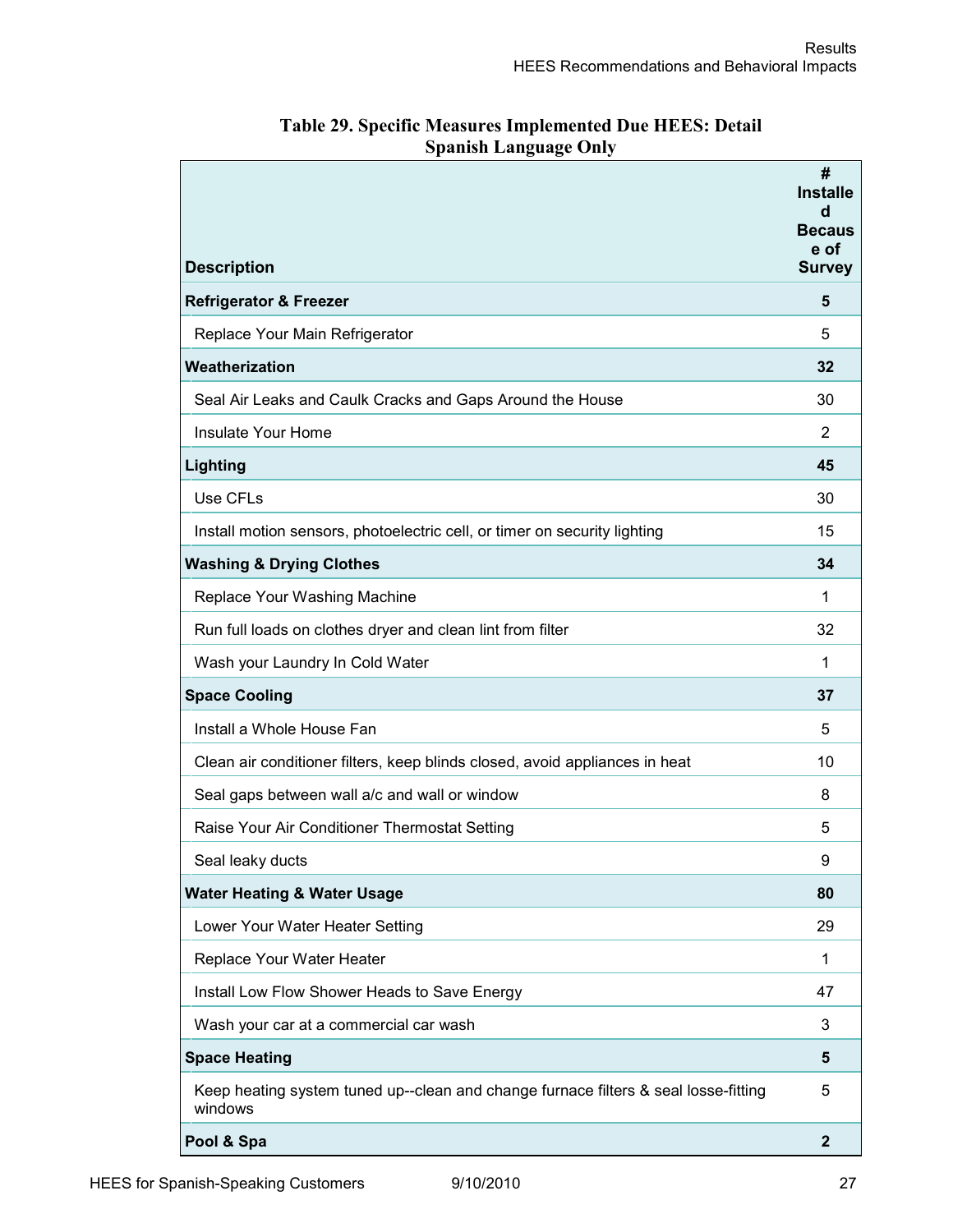| <b>Description</b>                                              | #<br><b>Installe</b><br>d<br><b>Becaus</b><br>e of<br><b>Survey</b> |
|-----------------------------------------------------------------|---------------------------------------------------------------------|
| Replace Your Pool Pump Motor                                    | 1                                                                   |
| Use an Insulated Pool Cover                                     | 1                                                                   |
| <b>Cooking &amp; Dishwasher</b>                                 | $\mathbf{2}$                                                        |
| Pilotless gas ranges and ovens save gas, time, and kitchen heat | 2                                                                   |
| <b>Total</b>                                                    | 242                                                                 |

The HEES English-language report indicated that the overall rate of recommendations made to the interviewed sample that were already completed before the survey was 44 percent. The comparable figure for the Spanish-language participants is 36 percent. [Table 30](#page-34-0) analyzes those pre-participation actions. As would be expected from the overall rates, the general pattern in this table is that the Spanish-language participants had implemented fewer measures prior to the survey compared to the English-language group. However, this pattern is strongest in the mail-in group and least in the in-home group. This difference in prior actions by mode might be due to increased personalization of recommendations due to more accurate survey inputs by in-home auditors. The in-home method particularly lends itself to customization of inputs and thus the resulting recommendations may be less likely to cover things the customer has already done. This would mean that Spanish-language participants may be under-reporting what they already did. The English-language participants seem to be a little less likely to under-report their prior actions, assuming in-home auditor inputs represent the "gold standard" of inputs to the algorithm.

In addition, if the algorithm is insensitive to some prior actions, the lower rate of tips implemented prior to receiving them by Spanish language participants could reflect fewer actual energy efficiency behaviors prior to HEES, especially given the lower knowledge level shownin [\(Table 17](#page-23-1)).The foregoing interpretations are based on the measures that seem to have been recommended and installed enough to produce stable estimates of percentages (therefore excluding pool  $\&$  spa, cooking  $\&$  dishwasher, space heating and refrigerator  $\&$ freezer from interpretation of differences).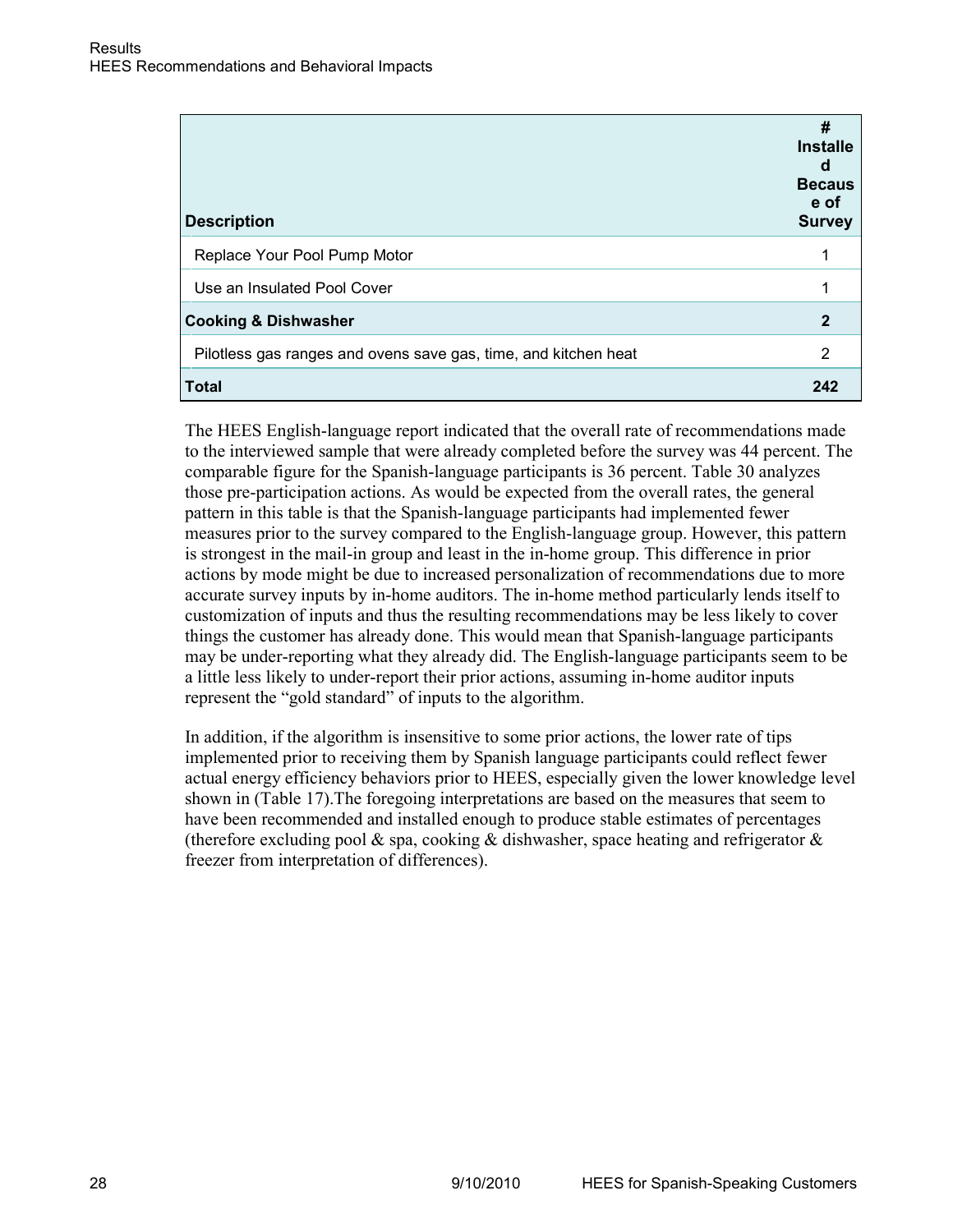|                             | <b>Mail-in</b> |                  | In-home        |                      | <b>Phone</b>   |                      |
|-----------------------------|----------------|------------------|----------------|----------------------|----------------|----------------------|
| <b>Measure Category</b>     | <b>English</b> | Spanish          | <b>English</b> | <b>Spanish</b>       | <b>English</b> | <b>Spanish</b>       |
| Water Heating & Water Usage | 39%            | 28%<br>$(N=47)$  | 38%            | 30%<br>$(N=64)$      | 36%            | 10%<br>$(N=40)$      |
| Space Cooling               | 42%            | 32%<br>$(N=41)$  | 41%            | 32%<br>$(N=56)$      | 29%            | 30%<br>$(N=37)$      |
| Lighting                    | 50%            | 40%<br>$(N=55)$  | 41%            | 51%<br>$(N=37)$      | 60%            | 50%<br>$(N=18)$      |
| Washing & Drying Clothes    | 73%            | 55%<br>$(N=49)$  | 65%            | 61%<br>$(N=41)$      | 61%            | 58%<br>$(N=24)$      |
| Weatherization              | 37%            | 33%<br>$(N=39)$  | 23%            | 43%<br>$(N=21)$      | 24%            | 13%<br>$(N=8)$       |
| <b>Space Heating</b>        | 63%            | 38%<br>$(N=8)$   | 68%            | 42%<br>$(N=12)$      | 58%            | 33%<br>$(N=6)$       |
| Refrigerator & Freezer      | 14%            | 25%<br>$N = 8$ ) | 3%             | 20%<br>$(N=5)$       | 25%            | 0%<br>$(N=1)$        |
| Cooking & Dishwasher        | 36%            | 18%<br>$(N=11)$  | 42%            | <b>NA</b><br>$(N=0)$ | 75%            | <b>NA</b><br>$(N=0)$ |
| Pool & Spa                  | 33%            | 0%<br>$(N=4)$    | 6%             | $0\%$<br>$(N=5)$     | $0\%$          | 33%<br>$(N=3)$       |

<span id="page-34-0"></span>**Table 30. Recommendations Implemented Prior to HEES by Survey Mode**

As with the analysis of recommendations implemented due to the HEES survey, the detailed list of actions participants took prior to the survey are listed(see [Table 31](#page-35-0)).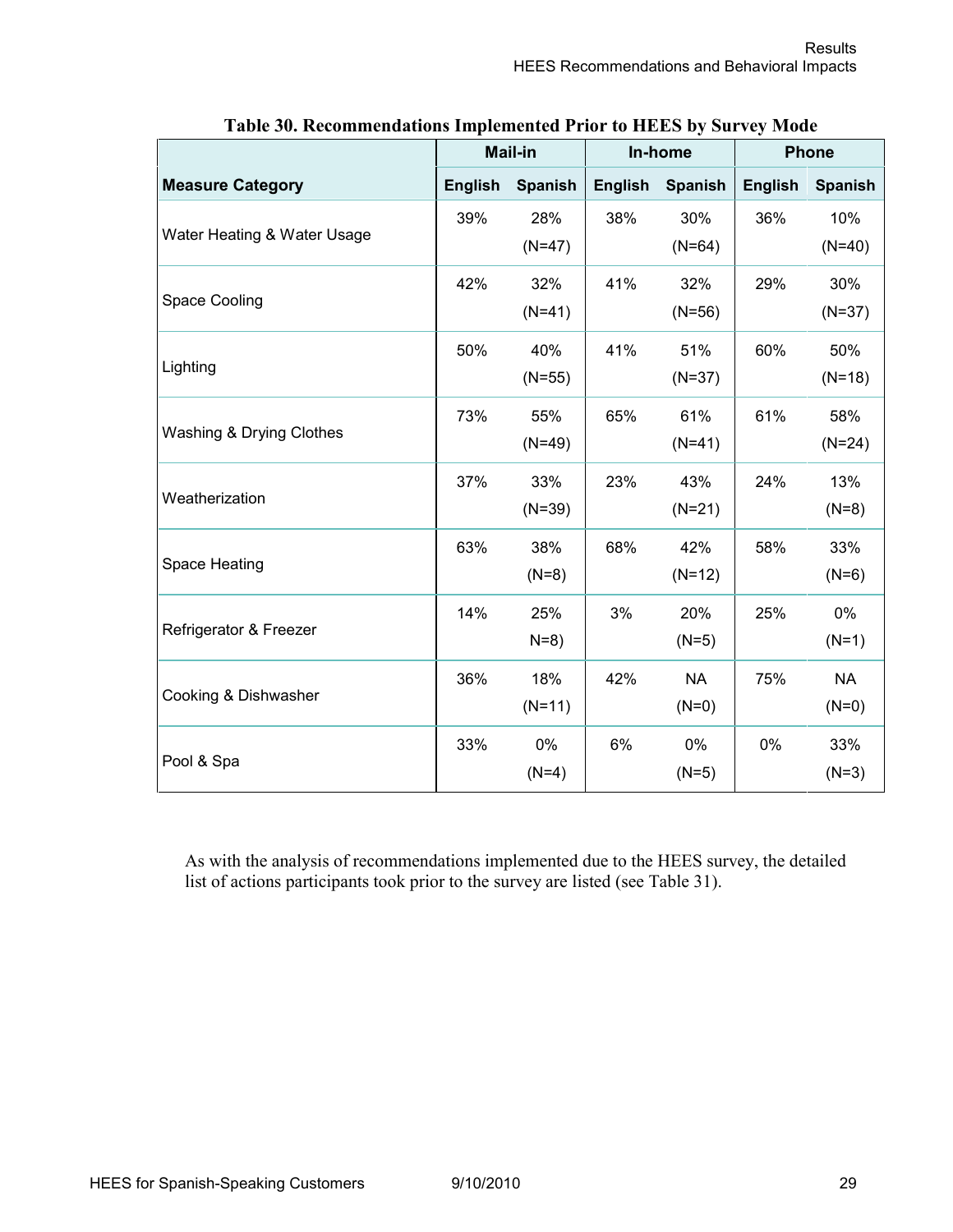| <b>Category &amp; Measure</b>                                                                  | # Installed<br><b>Before</b><br><b>Survey</b> |
|------------------------------------------------------------------------------------------------|-----------------------------------------------|
| <b>Refrigerator &amp; Freezer</b>                                                              | 3                                             |
| Unplug or Recycle Your Spare Freezer                                                           | 1                                             |
| Recycle Your Secondary or Third Refrigerator                                                   | 2                                             |
| Weatherization                                                                                 | 23                                            |
| Insulate the Walls of Your Home                                                                | $\overline{2}$                                |
| Seal Air Leaks and Caulk Cracks and Gaps Around the House                                      | 21                                            |
| Lighting                                                                                       | 50                                            |
| Use CFLs                                                                                       | 40                                            |
| Install motion sensors, photoelectric cell, or timer on security lighting                      | 10                                            |
| <b>Washing &amp; Drying Clothes</b>                                                            | 66                                            |
| Wash your Laundry In Cold Water                                                                | 4                                             |
| Replace Your Clothes Washer                                                                    | 1                                             |
| Run full loads on clothes dryer and clean lint from filter                                     | 61                                            |
| <b>Space Cooling</b>                                                                           | 42                                            |
| Replace Your Central Air Conditioning                                                          | 1                                             |
| Raise Your Air Conditioner Thermostat Setting                                                  | 2                                             |
| Install a Whole House Fan                                                                      | 6                                             |
| Seal gaps between wall a/c and wall or window                                                  | 7                                             |
| Clean air conditioner filters, keep blinds closed, avoid appliances in heat                    | 13                                            |
| Seal leaky ducts to save 5-20% of heating costs.                                               | 13                                            |
| <b>Water Heating &amp; Water Usage</b>                                                         | 36                                            |
| Lower Your Water Heater Setting                                                                | 18                                            |
| Wash your car at a commercial car wash                                                         | $\mathbf{1}$                                  |
| Replace Your Water Heater                                                                      | $\overline{2}$                                |
| Install Low-Flow Showerheads                                                                   | 15                                            |
| <b>Space Heating</b>                                                                           | 10                                            |
| Keep heating system tuned up--clean and change furnace filters & seal<br>loose-fitting windows | 10                                            |

#### <span id="page-35-0"></span>**Table 31. Recommendations Implemented Prior to HEES: Detail Spanish Language Only**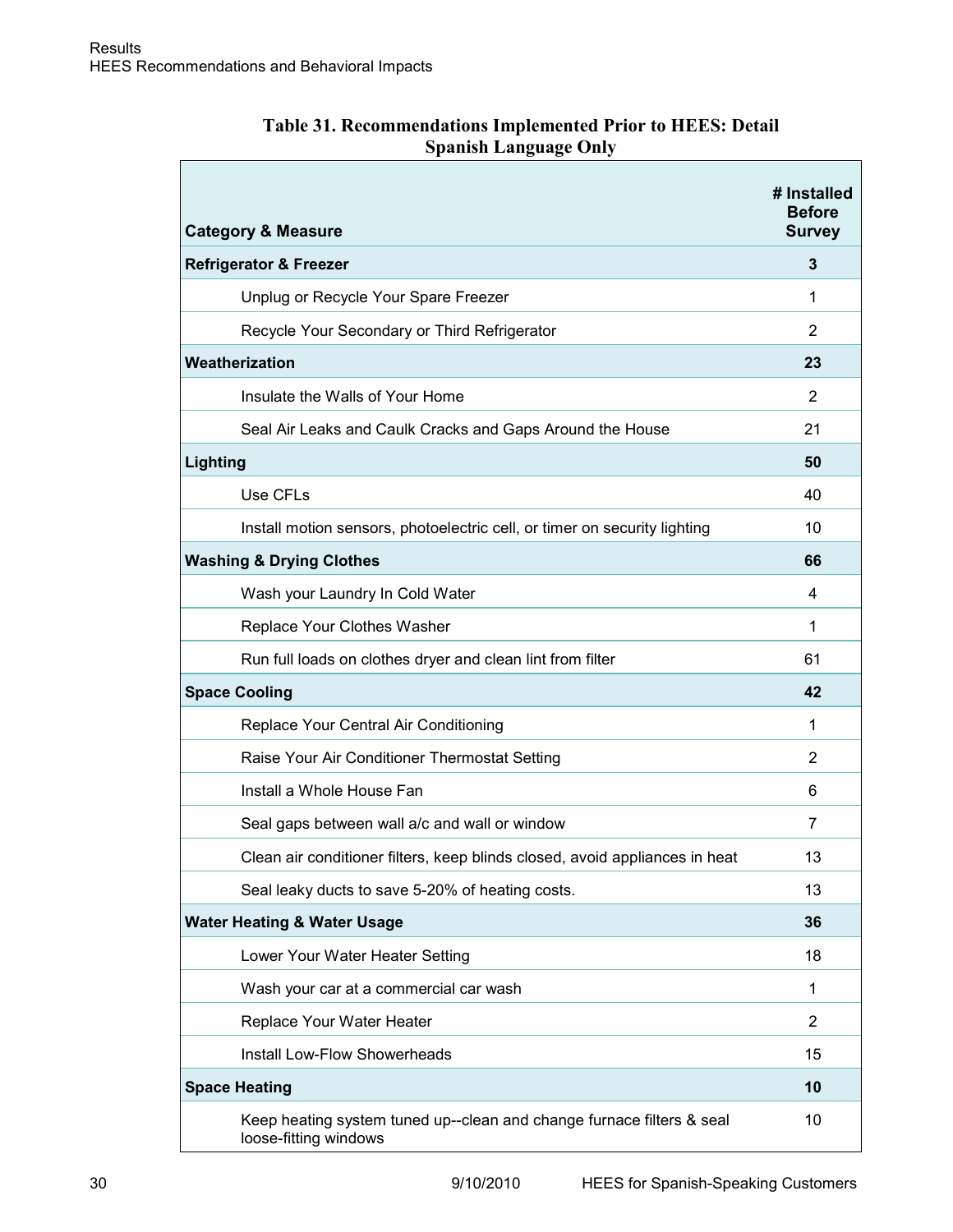| <b>Category &amp; Measure</b>                                   | # Installed<br><b>Before</b><br><b>Survey</b> |
|-----------------------------------------------------------------|-----------------------------------------------|
| Pool & Spa                                                      |                                               |
| Use an Insulated Pool Cover                                     | 1                                             |
| <b>Cooking &amp; Dishwasher</b>                                 | $\mathbf 2$                                   |
| Pilotless gas ranges and ovens save gas, time, and kitchen heat | 2                                             |
| <b>Total</b>                                                    | 233                                           |

[Table 32](#page-37-0) lists the recommendation categories, the number of each that were implemented before the survey and the number implemented after. Also shown are the percent of the total implementations represented by each category. This gives us an idea of where Spanishlanguage customers have focused their efforts prior to receiving input, and how that emphasis changed after the survey. We already know that Spanish-language participants reported less than English-language participants prior to the survey [\(Table 30](#page-34-0)), but here we see what they *did* do and report. The bulk of their efforts were directed toward washing and drying clothes, which represents 28 percent of the reported pre-program efforts. Following this is lighting (21 percent), space cooling (18 percent) and water heating and usage (15 percent). The measures the Spanish-language participants took that they attributed to HEES had a somewhat different emphasis, though the categories are the same. The largest category of post-HEES implementation is water heating and usage (33 percent) followed by lighting (19 percent), and space cooling (15 percent). To summarize, the heaviest emphasis switched from washing and drying clothes to water heating and usage as a result of the survey.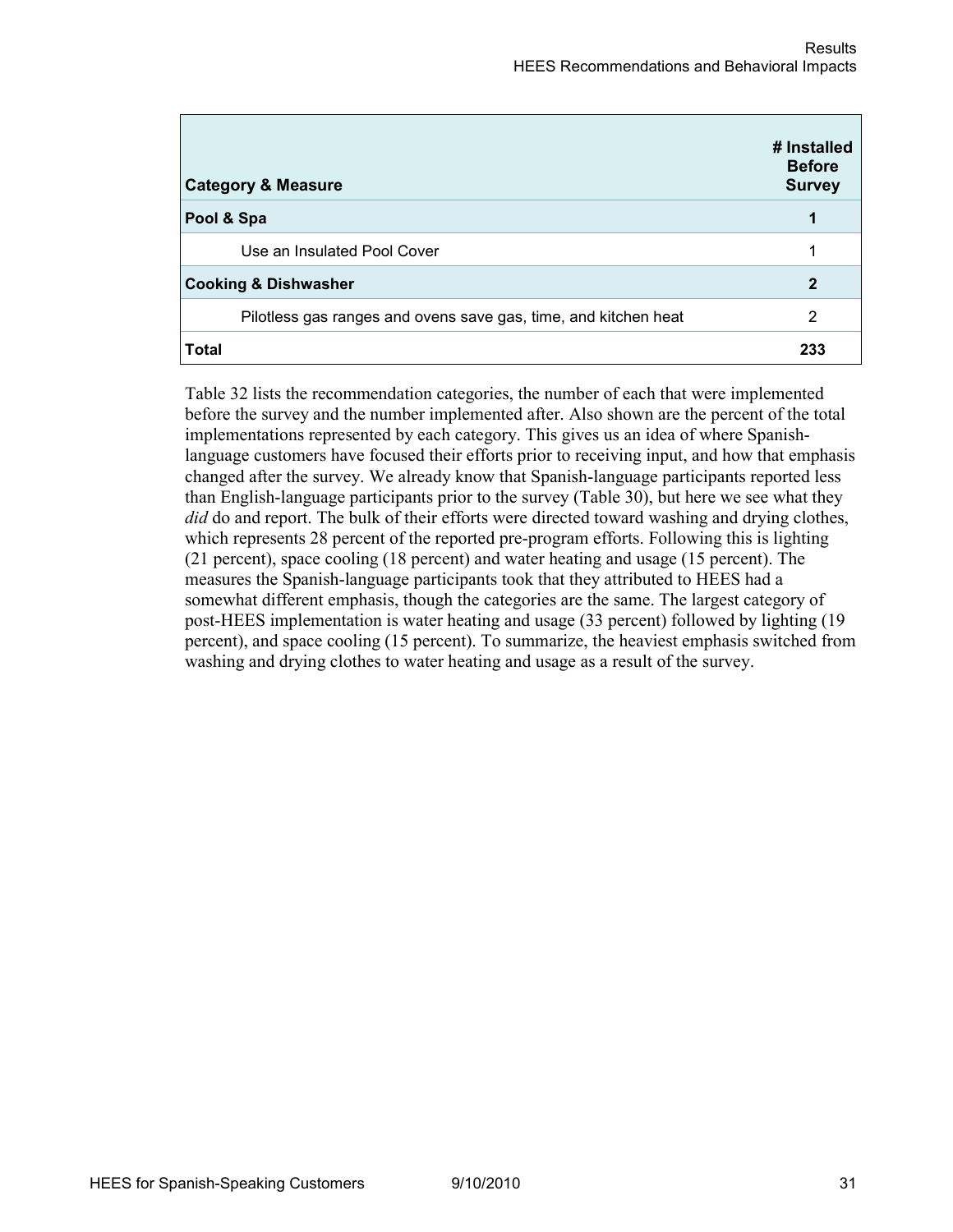| Category                    | #<br><b>Implemented</b><br><b>Before</b><br><b>Survey</b> | Percent<br>of Total | #<br>Implemented<br><b>Because of</b><br><b>Survey</b> | <b>Percent</b><br>of Total |
|-----------------------------|-----------------------------------------------------------|---------------------|--------------------------------------------------------|----------------------------|
| Refrigerator & Freezer      | 3                                                         | $1\%$               | 5                                                      | 2%                         |
| Weatherization              | 23                                                        | 10%                 | 32                                                     | 13%                        |
| Lighting                    | 50                                                        | 21%                 | 45                                                     | 19%                        |
| Washing & Drying Clothes    | 66                                                        | 28%                 | 34                                                     | 14%                        |
| Space Cooling               | 42                                                        | 18%                 | 37                                                     | 15%                        |
| Water Heating & Water Usage | 36                                                        | 15%                 | 80                                                     | 33%                        |
| Space Heating               | 10                                                        | 4%                  | 5                                                      | 2%                         |
| Pool & Spa                  | 1                                                         | 0%                  | 2                                                      | $1\%$                      |
| Cooking & Dishwasher        | $\overline{2}$                                            | $1\%$               | 2                                                      | $1\%$                      |
| Total                       | 233                                                       | 100%                | 242                                                    | 100%                       |

<span id="page-37-1"></span><span id="page-37-0"></span>

| Table 32 Category of Actions Implemented Before or After Survey |                              |  |  |
|-----------------------------------------------------------------|------------------------------|--|--|
|                                                                 | <b>Spanish Language Only</b> |  |  |

Another way to think about participants' energy efficiency actions before and after the HEES survey is to categorize the actions bycost. [Table 33](#page-37-2) represents that analysis. As would be expected, the least frequent action taken before or after the survey is the purchase of big ticket items like new refrigerators, clothes washers and dryers, etc. The actions taken by Spanish-language participants before the survey were heavily weighted toward energy efficiency practices. The biggest apparent effect of the survey was to encourage people to make low-cost purchases such as lighting, sealing and caulking, and low-flow showerheads and aerators. The weight of effort is similar for practices before and after participation.

#### <span id="page-37-2"></span>**Table 33 Type of Action by Time of Implementation: Before or After Survey Spanish Language Only**

| <b>Action Type</b>  | #<br><b>Implemented</b><br><b>Before</b><br><b>Survey</b> | <b>Percent</b><br>of Total | #<br>Implemented<br><b>Because of</b><br><b>Survey</b> | <b>Percent</b><br>of Total |
|---------------------|-----------------------------------------------------------|----------------------------|--------------------------------------------------------|----------------------------|
| Big ticket items    | 8                                                         | 3%                         | 11                                                     | 5%                         |
| Moderate cost items | 51                                                        | 22%                        | 31                                                     | 13%                        |
| Low cost purchases  | 62                                                        | 27%                        | 115                                                    | 48%                        |
| <b>Practices</b>    | 112                                                       | 48%                        | 85                                                     | 35%                        |
| Total               | 233                                                       | 100%                       | 242                                                    | 100%                       |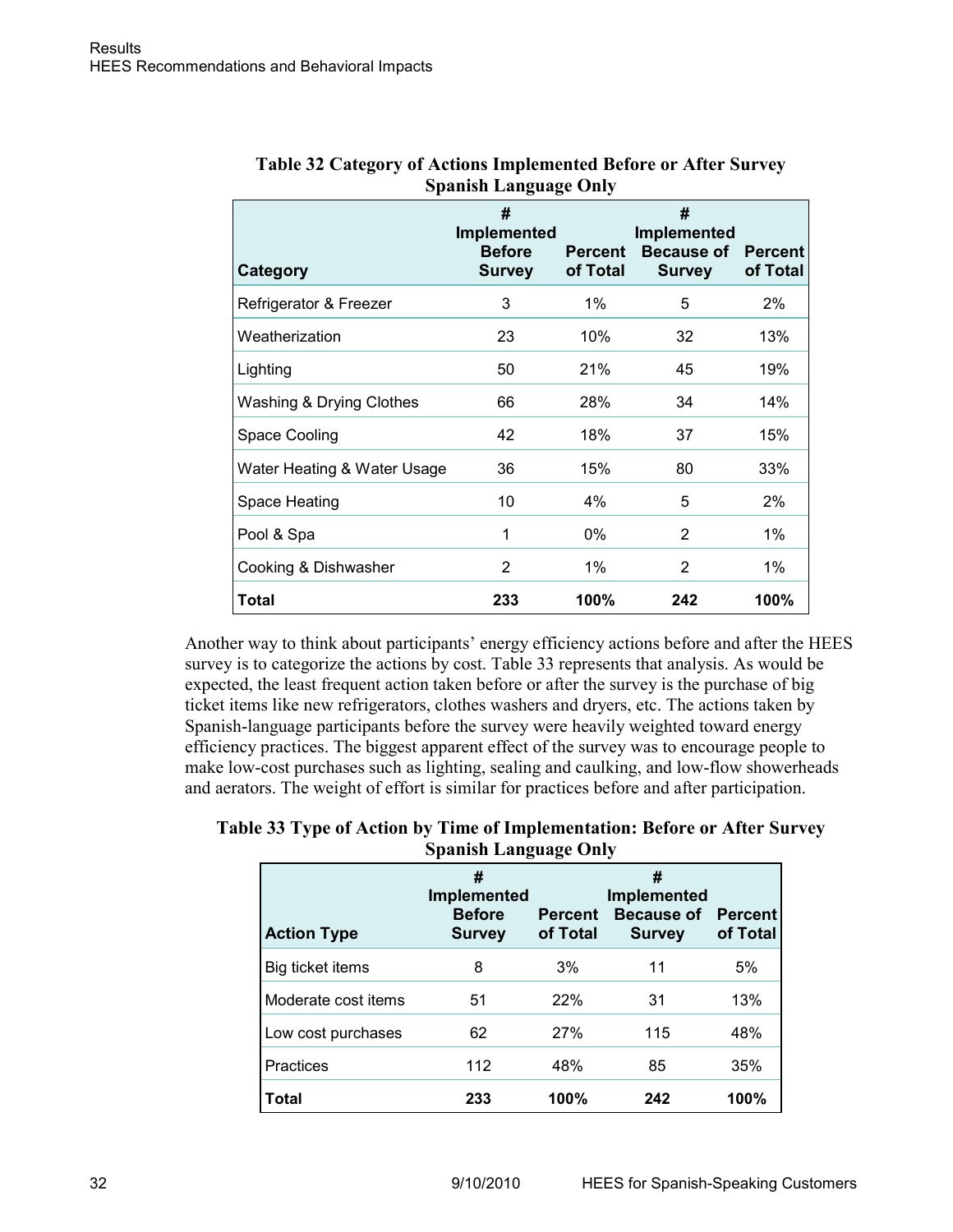## <span id="page-38-0"></span>**Satisfaction with Measures**

<span id="page-38-1"></span>The original evaluation addressing English-language participants reported satisfaction on the entire study sample, not breaking the figures out by survey mode. The analyses presented here will break out responses by HEES mode in the Spanish language sample. Also, the original report showed responses by all satisfaction categories. However, satisfaction in the Spanish-language group especially was so high that the only way to distinguish one area of satisfaction from another is to focus only on the highest response category of "very satisfied." [Table 34](#page-38-2) shows that comparison: the percent who chose the "very satisfied" response among the overall English-language sample versus each of the three modes studied among the Spanish-language participants. The pattern in the table is very clear. The Spanish-language participants were consistently more satisfied with the new measures they implemented than the English-language participants, with a few exceptions. The other thing we learn from this table is that the participants in the mail-in mode were somewhat less likely to be "very satisfied" than those who had personal contact with an expert (in-home or phone).

| <b>Measure</b>              | <b>Mail-in</b>  | In-home   | <b>Phone</b> | <b>English Overall</b> |
|-----------------------------|-----------------|-----------|--------------|------------------------|
| Water Heating & Water Usage | 85%             | 94%       | 98%          | 71%                    |
|                             | $(N=103)$       | $(N=122)$ | $(N=96)$     | $(N=128)$              |
| Space Cooling               | 85%             | 90%       | 96%          | 82%                    |
|                             | $(N=65)$        | $(N=87)$  | $(N=78)$     | $(N=64)$               |
| Lighting                    | 87%             | 90%       | 93%          | 72%                    |
|                             | $(N=100)$       | $(N=70)$  | $(N=43)$     | $(N=130)$              |
| Washing & Drying Clothes    | 80%             | 91%       | 92%          | 75%                    |
|                             | $(N=98)$        | $(N=75)$  | $(N=52)$     | $(N=52)$               |
| Weatherization              | 92%             | 98%       | 91%          | 72%                    |
|                             | $(N=72)$        | $(N=52)$  | $(N=23)$     | $(N=67)$               |
| Space Heating               | 100%            | 85%       | 100%         | 55%                    |
|                             | $(N=19)$        | $(N=13)$  | $(N=14)$     | $(n=44)$               |
| Refrigerator & Freezer      | 71%             | 87%       | 100%         | 78%                    |
|                             | $(N=14)$        | $(N=15)$  | $(N=3)$      | $(N=18)$               |
| Cooking & Dishwasher        | 62%<br>$(N=13)$ | <b>NA</b> | <b>NA</b>    | 83%<br>$(N=6)$         |
| Pool & Spa                  | 50%             | 100%      | $0\%$        | 67%                    |
|                             | $(N=4)$         | $(N=5)$   | $(N=1)$      | $(N=6)$                |

<span id="page-38-2"></span>

|  |  |  |  |  |  | <b>Table 34. Percent Very Satisfied with New Measures</b> |
|--|--|--|--|--|--|-----------------------------------------------------------|
|--|--|--|--|--|--|-----------------------------------------------------------|

[Table 35](#page-39-1) broadens the view by showing the percent of respondents who were at least moderately satisfied with the new measures. This table makes the same point a little more strongly: Spanish-language participants report more satisfaction than the English-language group. Nearly 100 percent of the Spanish-language participants were at least moderately satisfied, compared to a range of 76 percent to 91 percent for the English-language.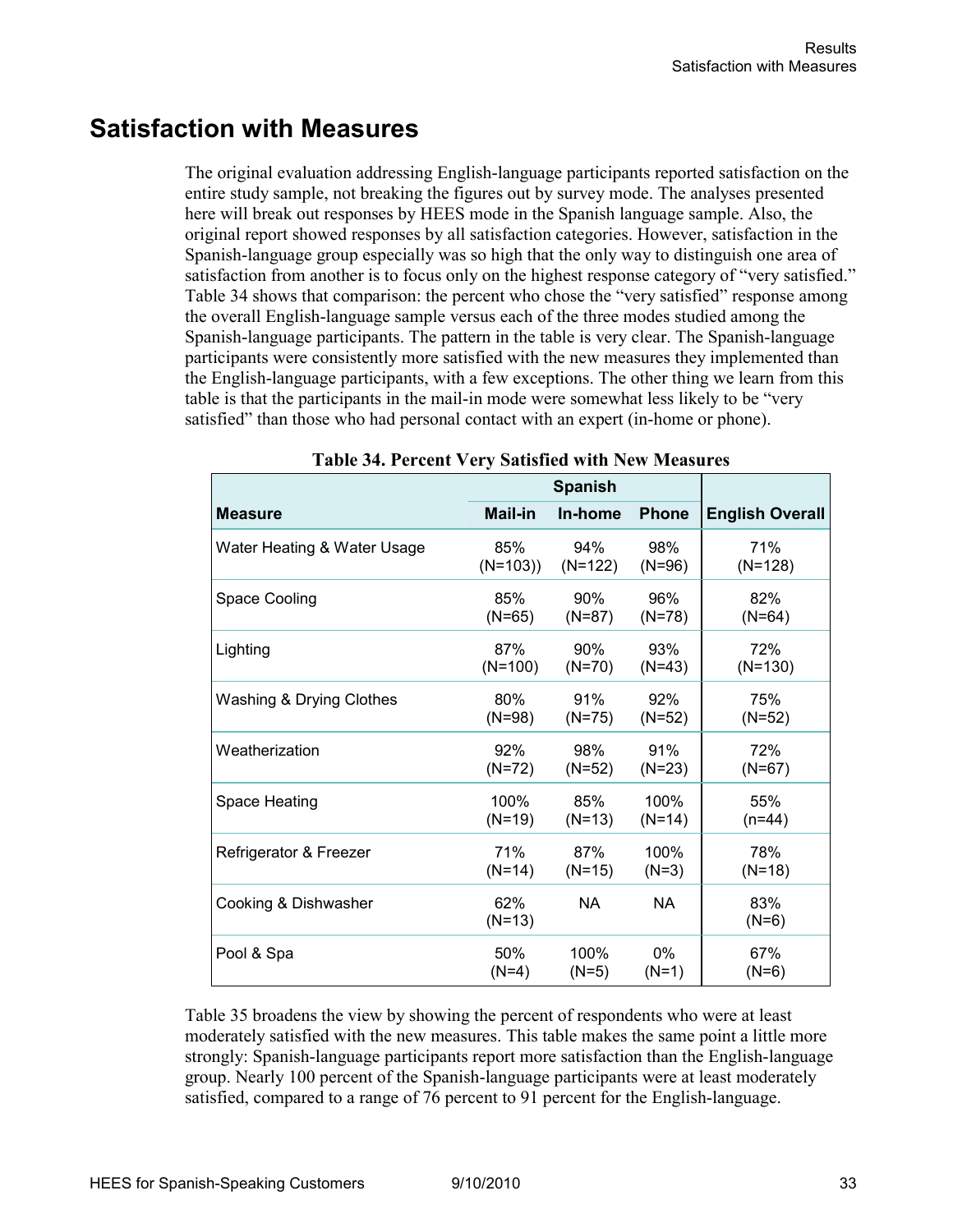<span id="page-39-0"></span>

| <b>Measure</b>              | <b>Mail-in</b>   | In-home   | <b>Phone</b> | <b>English Overall</b> |
|-----------------------------|------------------|-----------|--------------|------------------------|
| Water Heating & Water Usage | 100%             | 100%      | 100%         | 87%                    |
|                             | $(N=103)$        | $(N=122)$ | $(N=96)$     | $(N=128)$              |
| Space Cooling               | 98%              | 100%      | 100%         | 88%                    |
|                             | $(N=65)$         | $(N=87)$  | $(N=78)$     | $(N=64)$               |
| Lighting                    | 99%              | 100%      | 100%         | 82%                    |
|                             | $(N=100)$        | $(N=70)$  | $(N=43)$     | $(N=130)$              |
| Washing & Drying Clothes    | 98%              | 100%      | 100%         | 91%                    |
|                             | $(N=98)$         | $(N=75)$  | $(N=52)$     | $(N=52)$               |
| Weatherization              | 100%             | 100%      | 100%         | 88%                    |
|                             | $(N=72)$         | $(N=52)$  | $(N=23)$     | $(N=67)$               |
| Space Heating               | 100%             | 100%      | 100%         | 82%                    |
|                             | $(N=19)$         | $(N=13)$  | $(N=14)$     | $(N=44)$               |
| Refrigerator & Freezer      | 93%              | 100%      | 100%         | 84%                    |
|                             | $(N=14)$         | $(N=15)$  | $(N=3)$      | $(N=18)$               |
| Cooking & Dishwasher        | 100%<br>$(N=13)$ | <b>NA</b> | <b>NA</b>    | 83%<br>$(N=6)$         |
| Pool & Spa                  | 100%             | 100%      | 100%         | 76%                    |
|                             | $(N=4)$          | $(N=5)$   | $(N=1)$      | $(N=6)$                |

<span id="page-39-1"></span>

| Table 35. Percent at Least Moderately Satisfied with New Measures |  |
|-------------------------------------------------------------------|--|
|-------------------------------------------------------------------|--|

## **Further Action**

Other recommendations were made to participants in the HEES report sent to them, including program phone numbers to call and websites to visit that are linked to the recommendations analyzed above. The interview asked participants which of those recommended actions they took *as a result of reading the HEES report*. [Table 36](#page-40-0) reports the results of that question. Among the mail-in group, the Spanish-language participants were less likely to purchase equipment. In the in-home group, the Spanish-language participants were more likely than English speakers to call a utility. In the phone survey group, Spanish-language participants were less likely to purchase equipment, but more likely to call a utility or a contractor. In other words, the Spanish-language participants appear to be more comfortable making phone calls, and less comfortable in making purchases.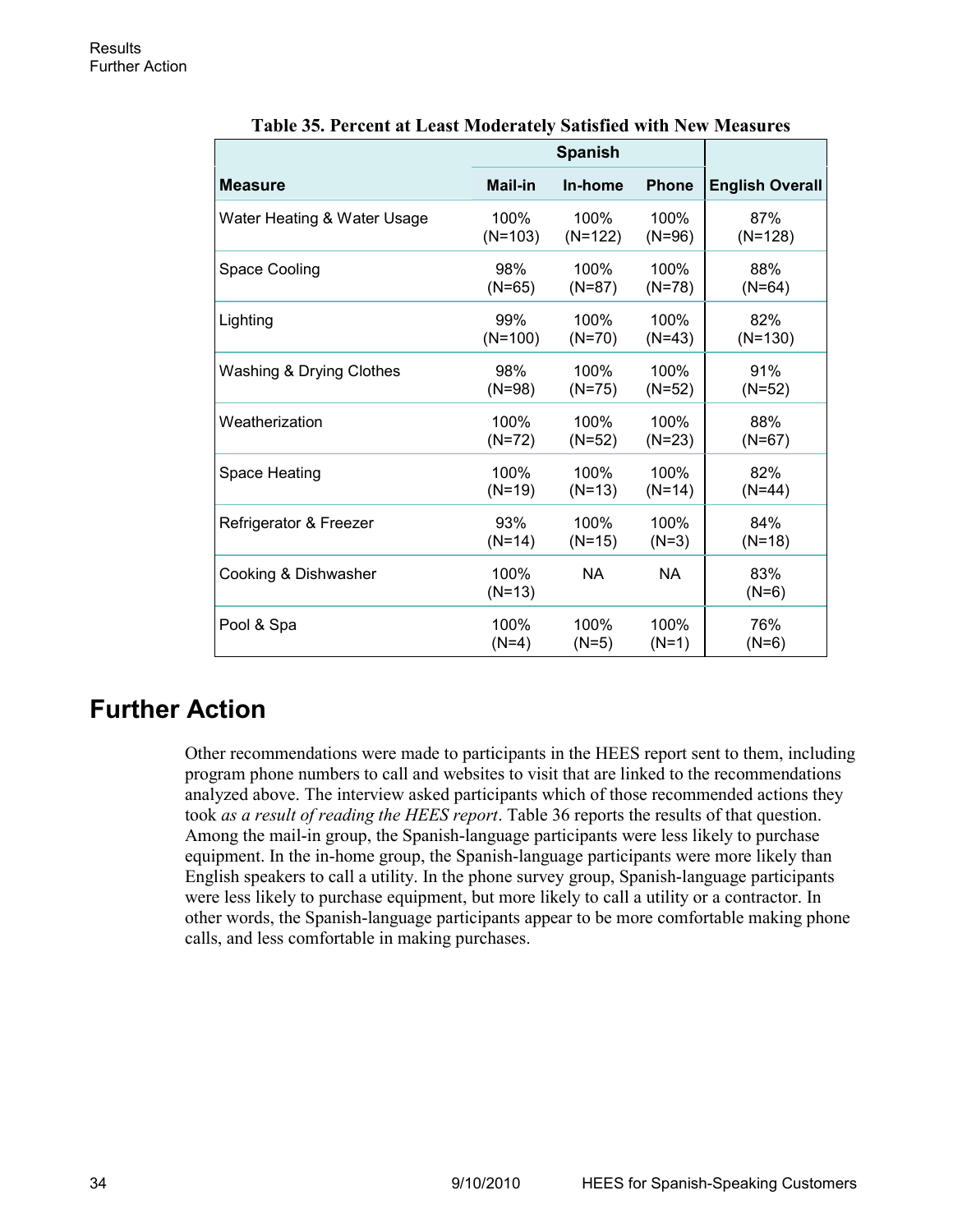|                                                                                 | <b>Mail-In</b>              |                            | In-Home                     |                            | <b>Phone</b>                |                            |
|---------------------------------------------------------------------------------|-----------------------------|----------------------------|-----------------------------|----------------------------|-----------------------------|----------------------------|
| <b>Action Taken</b>                                                             | <b>English</b><br>$(N=228)$ | <b>Spanish</b><br>$(N=56)$ | <b>English</b><br>$(N=231)$ | <b>Spanish</b><br>$(N=52)$ | <b>English</b><br>$(N=127)$ | <b>Spanish</b><br>$(N=28)$ |
| Visit a utility website to get additional<br>info on energy efficiency programs | 9%                          | 9%                         | 17%                         | 13%                        | 17%                         | 11%                        |
| Call the utility to get additional info on<br>energy efficiency programs        | 18%                         | 21%                        | 15%                         | 31%                        | 17%                         | 36%                        |
| Call a contractor to find more about<br>installing energy efficient equipment   | 11%                         | <b>20%</b>                 | 15%                         | 19%                        | 10%                         | 29%                        |
| Participate in any other rebate or<br>energy efficiency programs                | 18%                         | 18%                        | 18%                         | 25%                        | 15%                         | 18%                        |
| Purchase any energy efficient<br>equipment                                      | 28%                         | 16%                        | 25%                         | 27%                        | 23%                         | 14%                        |

<span id="page-40-0"></span>**Table 36. Action Taken As a Result of HEES**

[Table 37](#page-41-1) shows the programs that HEES participants participated in after the survey. While there are some cells of this table that show some differences, the overall pattern of the responses is a lack of a consistent pattern of differences by language group. For both groups, participation in appliance recycling programs was most likely, followed by rebate programs, especially the SCE rebate programs.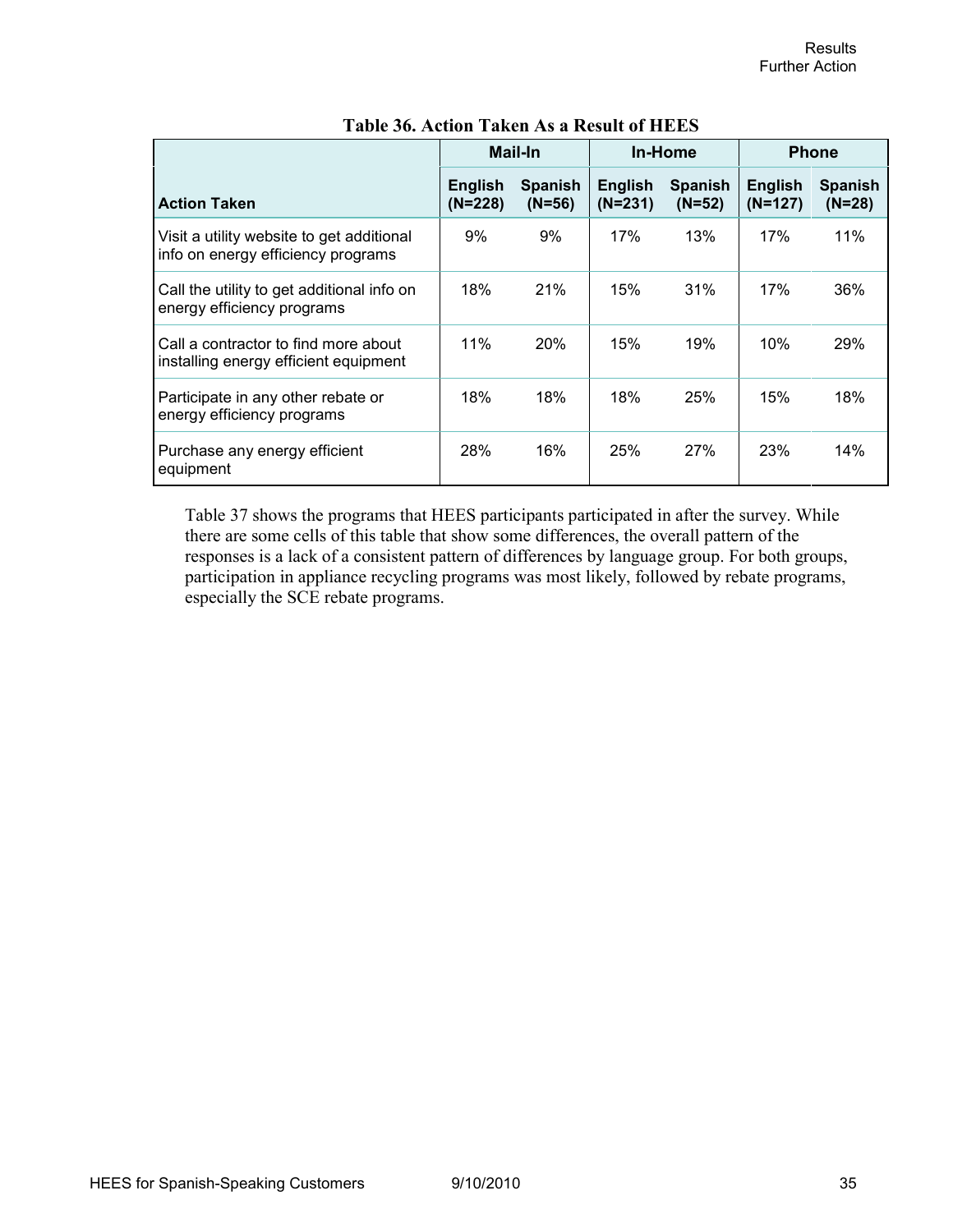<span id="page-41-0"></span>

|                                                                                           |                            | <b>Mail-In</b>             |                            | In-Home                    | <b>Phone</b>               |                           |
|-------------------------------------------------------------------------------------------|----------------------------|----------------------------|----------------------------|----------------------------|----------------------------|---------------------------|
| Program                                                                                   | <b>English</b><br>$(N=33)$ | <b>Spanish</b><br>$(N=10)$ | <b>English</b><br>$(N=36)$ | <b>Spanish</b><br>$(N=13)$ | <b>English</b><br>$(N=17)$ | <b>Spanish</b><br>$(N=5)$ |
| SCE - Refrigerator/Freezer Recycling<br>Program                                           | 33%                        | 30%                        | 28%                        | 23%                        | 29%                        | 20%                       |
| SCE - Rebate Program (For Electric<br>Appliances, Heating And Cooling, Pool<br>Equipment) | 24%                        | 20%                        | 33%                        | 15%                        | 12%                        | 20%                       |
| SCE - Summer Discount Plan (Air<br>Conditioning Cycling)                                  | 6%                         | 0%                         | $0\%$                      | 15%                        | 12%                        | 0%                        |
| Solar Rebate Program (California Solar<br>Initiative)                                     | 9%                         | 0%                         | 3%                         | $0\%$                      | 12%                        | 20%                       |
| I Received A Rebate But Don't<br>Remember The Program Name                                | 12%                        | 0%                         | 8%                         | 15%                        | 0%                         | 0%                        |
| The Gas Company - Rebate Program<br>(Gas Appliances, Insulation)                          | 6%                         | 0%                         | 3%                         | 15%                        | 0%                         | 20%                       |
| The Gas Company - Home Energy<br>Upgrade Finance Program                                  | 6%                         | 0%                         | $0\%$                      | $0\%$                      | 6%                         | $0\%$                     |
| GSW Or LADWP - Water Utility Rebate<br>Program                                            | 0%                         | 0%                         | 3%                         | 15%                        | 6%                         | 0%                        |
| <b>SCE Demand Response Program</b>                                                        | 0%                         | 0%                         | 3%                         | 0%                         | 0%                         | 0%                        |
| Other                                                                                     | 12%                        | 40%                        | 14%                        | 15%                        | 6%                         | 20%                       |
| Don't Know                                                                                | 18%                        | 10%                        | 17%                        | 8%                         | 29%                        | 0%                        |

<span id="page-41-1"></span>**Table 37. Programs Participated In**

## **Satisfaction with HEES Report**

An important criterion for the success of an energy efficiency survey program such as HEES is the participants' opinion of how useful the information in the report is. It is also important to take into account whether the participant entered gas company and/or water company account numbers as this information makes more detail and customization possible, which can affect the usefulness of the information.

[Table 38](#page-42-0) shows the usefulness ratings, broken down by whether or not the participants entered the account numbers and by language group. The sample modes are combined because the numbers are too small when broken down by mode as well as account number entry. The reader is reminded, though, that in both the English- and Spanish-language groups, the percentages are not weighted to reflect different number of participants across modes. In spite of the limitations of the data in this table, it can clearly be seen that the Spanish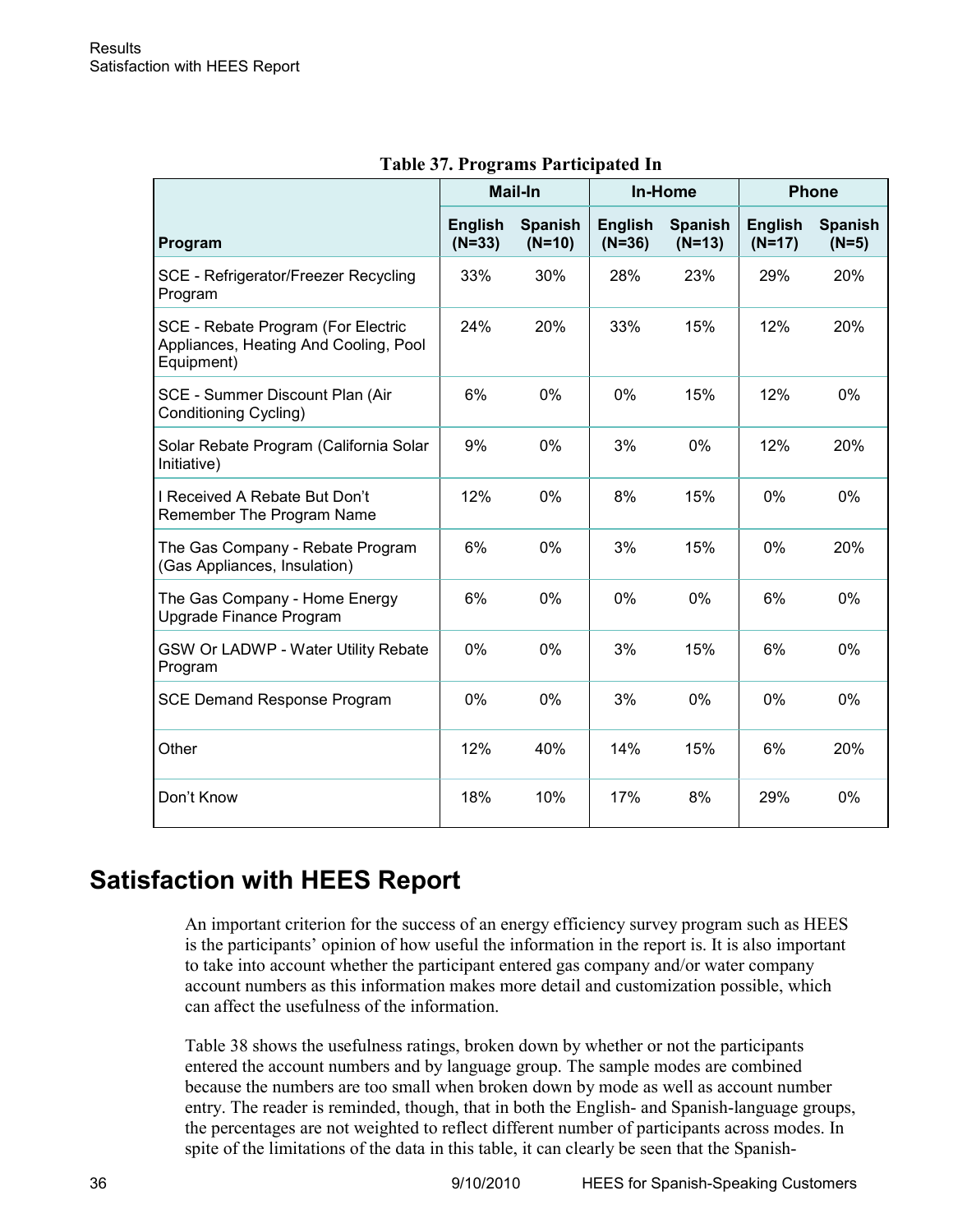<span id="page-42-1"></span><span id="page-42-0"></span>language group found the report more useful than the English-language participants. The difference is seen almost entirely in the fact that the Spanish-language participants were more like to choose the "very useful" category, while the other group was more likely to choose the "somewhat useful" category. Entering the account numbers of the other utilities appears to contribute a bit to perceived usefulness in both cases, but not dramatically so.

|                                   |                             | <b>Entered SoCal Gas</b><br>and/or GSW Account #s |                             | Did Not/Don't Know         |
|-----------------------------------|-----------------------------|---------------------------------------------------|-----------------------------|----------------------------|
| <b>Usefulness</b>                 | <b>English</b><br>$(N=279)$ | <b>Spanish</b><br>$(N=70)$                        | <b>English</b><br>$(N=415)$ | <b>Spanish</b><br>$(N=66)$ |
| Very useful                       | 57%                         | 77%                                               | 47%                         | 70%                        |
| Somewhat useful                   | 30%                         | 11%                                               | 26%                         | 20%                        |
| Not very useful                   | 9%                          | 1%                                                | 7%                          | 2%                         |
| Not at all useful                 | 3%                          | $0\%$                                             | 6%                          | $0\%$                      |
| Did not look at the charts at all | 5%                          | 9%                                                | 8%                          | 9%                         |
| Don't know                        | $0\%$                       | 1%                                                | 5%                          | $0\%$                      |

**Table 38. Usefulness of HEES Energy and Water Use History by Whether Account Number Entered**

[Table 39](#page-42-2) shows the results of the same question for the Spanish-language participants only, breaking out the modes but combining those who did and didn't supply gas and water company account numbers. Here again, we find the familiar pattern of participants being more satisfied with situations where more customization is possible, in this case by having personal contact with an expert. The difference in the perceived usefulness of the energy and water history information between mail-in participants compared to in-home and phone participants is striking. The "very useful" category was chosen 85 percent-86 percent of the time by the latter two groups and only 57 percent of the time by the former. It is impossible to say if the personal touch is more important to Spanish-language participants since the modes are not reported separately for the English-language group.

<span id="page-42-2"></span>

| Table 39. Usefulness of HEES Energy and Water Use History by Survey Mode: |  |
|---------------------------------------------------------------------------|--|
| <b>Spanish-Language Group</b>                                             |  |

| <b>Usefulness</b>                 | <b>Mail-in</b><br>$(N=56)$ | In-home<br>$(N=52)$ | <b>Phone</b><br>$(N=28)$ |
|-----------------------------------|----------------------------|---------------------|--------------------------|
| Very useful                       | 57%                        | 85%                 | 86%                      |
| Somewhat useful                   | 25%                        | 10%                 | 7%                       |
| Not very useful                   | 4%                         | $0\%$               | $0\%$                    |
| Not at all useful                 | 0%                         | $0\%$               | $0\%$                    |
| Did not look at the charts at all | 13%                        | 6%                  | 7%                       |
| Don't know                        | 2%                         | $0\%$               | $0\%$                    |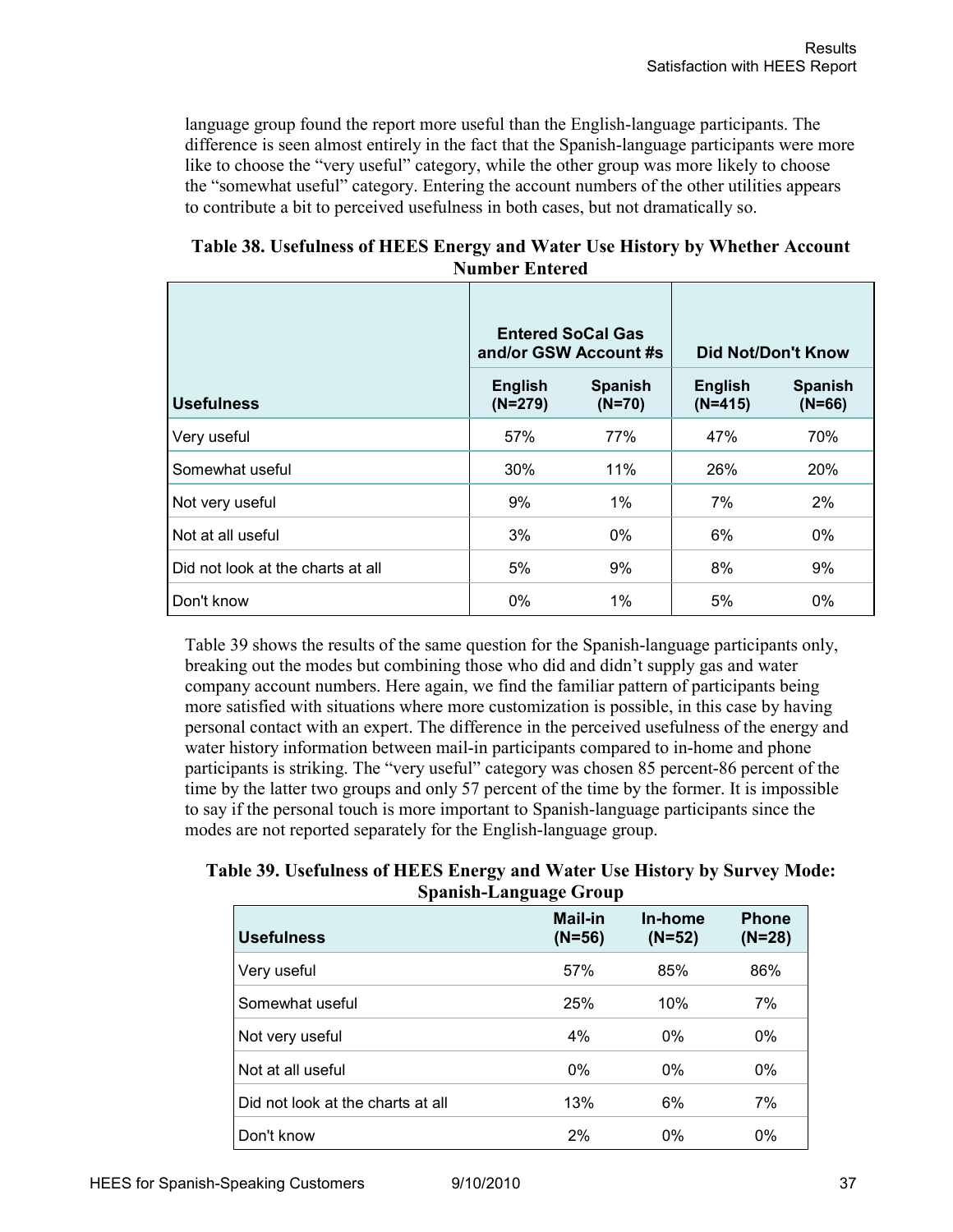<span id="page-43-1"></span><span id="page-43-0"></span>The HEES report's comparison of the participant's consumption with their regional average was found "very useful" more often by Spanish-language participants than English, but did not differ substantially depending on whether gas and water company account numbers were entered(see [Table 40](#page-43-2)).

|                                   | <b>Entered SoCal Gas</b><br>and/or GSW Account<br>#s |                            |                             | <b>Did Not/Don't Know</b>  |
|-----------------------------------|------------------------------------------------------|----------------------------|-----------------------------|----------------------------|
| <b>Usefulness</b>                 | <b>English</b><br>$(N=277)$                          | <b>Spanish</b><br>$(N=70)$ | <b>English</b><br>$(N=415)$ | <b>Spanish</b><br>$(N=66)$ |
| Very useful                       | 48%                                                  | 59%                        | 39%                         | 65%                        |
| Somewhat useful                   | 25%                                                  | 17%                        | 22%                         | 8%                         |
| Not very useful                   | 9%                                                   | 3%                         | 9%                          | 0%                         |
| Not at all useful                 | 7%                                                   | $0\%$                      | 8%                          | $0\%$                      |
| Did not look at the charts at all | 9%                                                   | 21%                        | 12%                         | 20%                        |
| Don't know                        | 8%                                                   | $0\%$                      | 9%                          | 8%                         |

<span id="page-43-2"></span>**Table 40. Usefulness of Comparison with Regional Average**

[Table 41](#page-43-3) again shows the Spanish-language resultsfrom [Table 40,](#page-43-2) separated by survey mode. The same pattern emerges here as well: perceived usefulness is substantially reduced for the depersonalized mail-in mode.

|                                   | <b>Group Omy</b>    |                     |                          |
|-----------------------------------|---------------------|---------------------|--------------------------|
| <b>Usefulness</b>                 | Mail-in<br>$(N=56)$ | In-home<br>$(N=52)$ | <b>Phone</b><br>$(N=27)$ |
| Very useful                       | 46%                 | 71%                 | 75%                      |
| Somewhat useful                   | 16%                 | 10%                 | 11%                      |
| Not very useful                   | 2%                  | $0\%$               | 4%                       |
| Not at all useful                 | $0\%$               | $0\%$               | $0\%$                    |
| Did not look at the charts at all | 27%                 | 19%                 | 11%                      |
| Don't know                        | 9%                  | $0\%$               | $0\%$                    |

<span id="page-43-3"></span>

| Table 41. Usefulness of Comparison with Regional Average: Spanish-Language |
|----------------------------------------------------------------------------|
| <b>Group Only</b>                                                          |

Perceived usefulness is one thing, but influence on behavior is another. [Table 42](#page-44-1) shows the level of influence experienced by participants; modes are combined for the English-language group (as they are reported only that way in the main report), but separated by mode for the Spanish-language participants. The pattern is again very striking: Spanish-language participants found they were very influenced by the energy and water use charts (80 percent-96 percent) compared to only 50 percent overall for English. The difference in the Spanishlanguage participants across modes was less dramatic than in prior analyses, but the basic pattern is still present: those experiencing the mail-in survey were less influenced than those in the other modes. However, interestingly, the phone survey recipients were more influenced even than the in-home participants (96 percent versus 86 percent).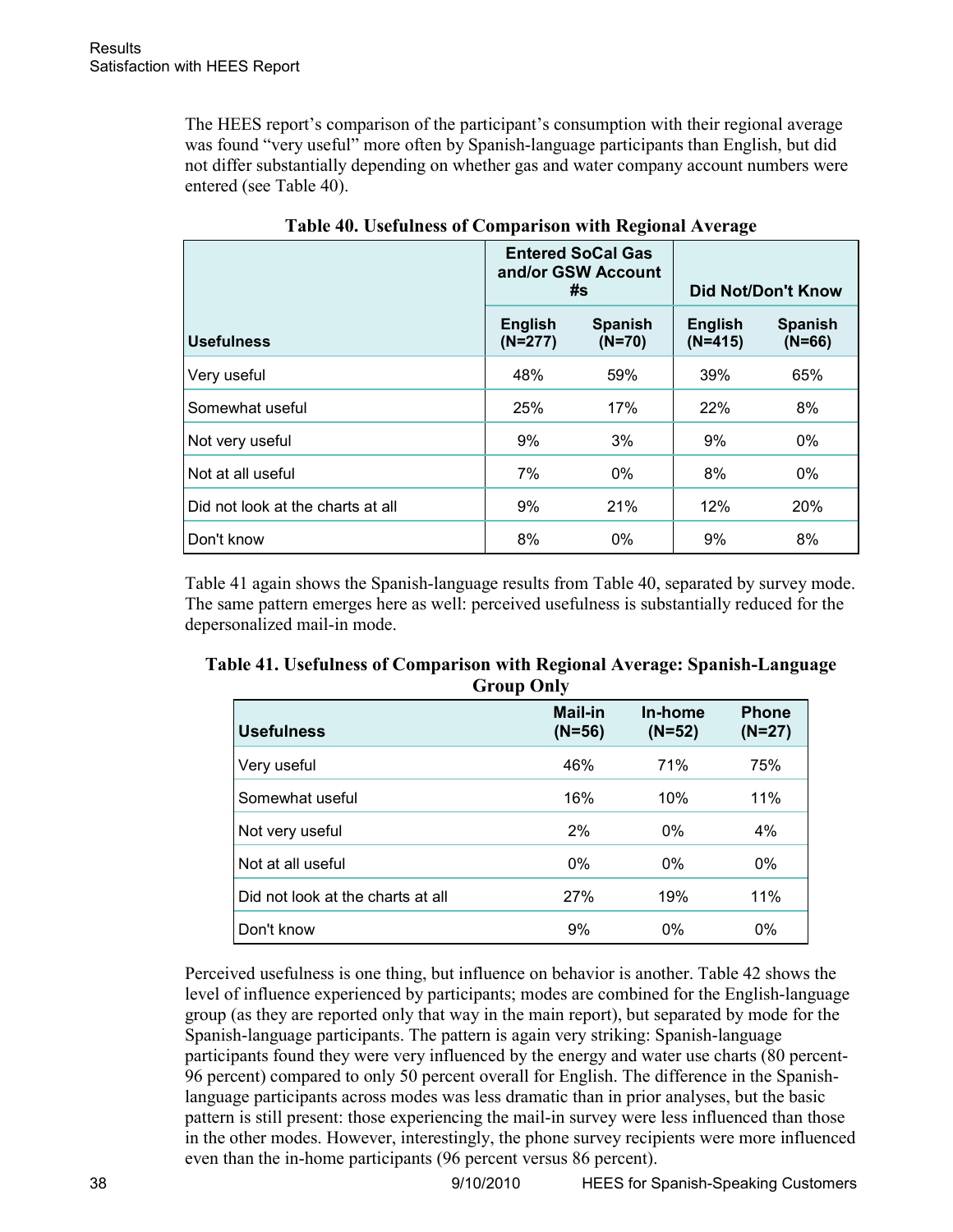<span id="page-44-0"></span>

|                           |                            | <b>English</b>      |                          |                             |
|---------------------------|----------------------------|---------------------|--------------------------|-----------------------------|
| <b>Level of Influence</b> | <b>Mail-in</b><br>$(N=49)$ | In-home<br>$(N=49)$ | <b>Phone</b><br>$(N=26)$ | <b>Overall</b><br>$(N=645)$ |
| Very influential          | 80%                        | 86%                 | 96%                      | 50%                         |
| Somewhat influential      | 20%                        | 14%                 | 4%                       | 30%                         |
| Not very influential      | $0\%$                      | 0%                  | $0\%$                    | 7%                          |
| Not at all influential    | $0\%$                      | $0\%$               | $0\%$                    | 7%                          |
| Don't know                | $0\%$                      | $0\%$               | 0%                       | 5%                          |

<span id="page-44-2"></span><span id="page-44-1"></span>**Table 42. Influence of HEES Energy and Water Use Charts**

[Table 43](#page-44-3) shows how influential the comparison with the regional average was for HEES participants. As before, the Spanish-language participants felt much more influenced than did the English group, and the in-home and phone participants were more influenced than the mail-in participants within the Spanish-language sample.

| <b>Level of Influence</b> | <b>Mail-in</b><br>$(N=41)$ | In-home<br>(N=42) | <b>Phone</b><br>(N=25) | <b>English</b><br><b>Overall</b><br>$(N=613)$ |
|---------------------------|----------------------------|-------------------|------------------------|-----------------------------------------------|
| Very influential          | 68%                        | 86%               | 84%                    | 41%                                           |
| Somewhat influential      | 24%                        | 14%               | 16%                    | 23%                                           |
| Not very influential      | 7%                         | $0\%$             | $0\%$                  | 14%                                           |
| Not at all influential    | 0%                         | 0%                | 0%                     | 14%                                           |
| Don't know                | 0%                         | 0%                | 0%                     | 8%                                            |

<span id="page-44-3"></span>**Table 43. Influence of HEES Comparison with Regional Average**

## **Satisfaction with the HEES Tool**

[Table 44](#page-45-1) shows that substantially fewer Spanish-language participants rated filling out the survey as "very easy," and more rated it "somewhat easy." Predictably, those who had personal contact, English or Spanish, found it easier. Still, a majority of both groups found it "very easy," and most found it at least "somewhat easy."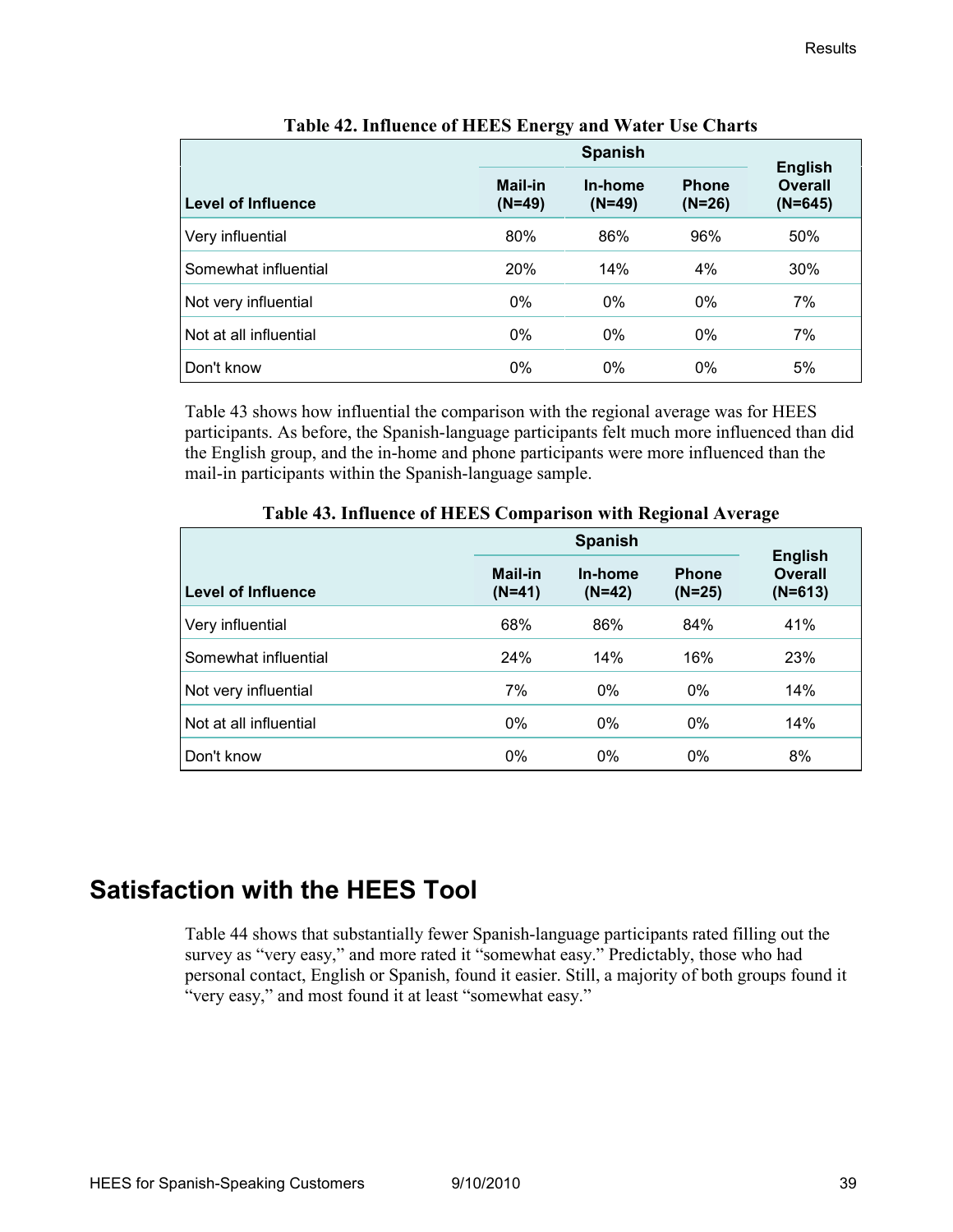<span id="page-45-0"></span>

|                    |                           | <b>Mail-in</b>             | In-home                     |                            | <b>Phone</b>                |                            |  |
|--------------------|---------------------------|----------------------------|-----------------------------|----------------------------|-----------------------------|----------------------------|--|
| Level of Ease      | <b>English</b><br>(N=228) | <b>Spanish</b><br>$(N=73)$ | <b>English</b><br>$(N=230)$ | <b>Spanish</b><br>$(N=83)$ | <b>English</b><br>$(N=127)$ | <b>Spanish</b><br>$(N=44)$ |  |
| Very easy          | 74%                       | 51%                        | 89%                         | 58%                        | 80%                         | 70%                        |  |
| Somewhat easy      | 18%                       | 33%                        | 10%                         | 31%                        | 16%                         | 25%                        |  |
| Somewhat difficult | 5%                        | 16%                        | $0\%$                       | 10%                        | 2%                          | 0%                         |  |
| Very difficult     | 0%                        | $0\%$                      | $0\%$                       | 1%                         | 2%                          | 5%                         |  |
| Don't know         | 3%                        | 0%                         | $0\%$                       | $0\%$                      | 1%                          | 0%                         |  |

<span id="page-45-2"></span><span id="page-45-1"></span>**Table 44. Ease of Filling Out Survey**

After asking how easy the survey was to fill out, those who found it less than "very easy" were asked what would make it easier, and multiple responses were allowed. The larger sample of the interviews completed in English make it possible to show participant recommendations by mode, but this was not possible for the smaller Spanish-language sample(see [Table 45](#page-45-3)). Still, the results are clear: the Spanish-language participants are more likely to suggest making the survey less technical, and to make it shorter and more concise.

|                                                     |                     | <b>English</b>      |                          |                                              |
|-----------------------------------------------------|---------------------|---------------------|--------------------------|----------------------------------------------|
| <b>Recommendations</b>                              | Mail-in<br>$(N=53)$ | In-home<br>$(N=25)$ | <b>Phone</b><br>$(N=25)$ | <b>Spanish</b><br><b>Overall</b><br>$(N=66)$ |
| Make it less technical                              | 15%                 | 16%                 | $4\%$                    | 36%                                          |
| Make it shorter/more<br>concise                     | 26%                 | $4\%$               | 12%                      | 27%                                          |
| Make it available in more<br>languages              | 6%                  | 4%                  | 8%                       | 11%                                          |
| Leave more room on the<br>lines to write-in answers | 6%                  | $0\%$               | 4%                       | 2%                                           |
| Don't know                                          | 36%                 | 52%                 | 64%                      | $0\%$                                        |
| Other                                               | 15%                 | 20%                 | 12%                      | 24%                                          |

<span id="page-45-3"></span>**Table 45. What Would Make it Easier?**

## **Satisfaction with the HEES Experience**

[Table 46](#page-46-0) reveals the percent of participants who were "very satisfied" with each of seven aspects of the HEES experience. The concise summary of these satisfaction results is that participants are generally satisfied with the experience, Spanish-language participants more than English-language. The difference between the groups is greatest on information about other energy efficiency programs, especially for modes involving personal contact.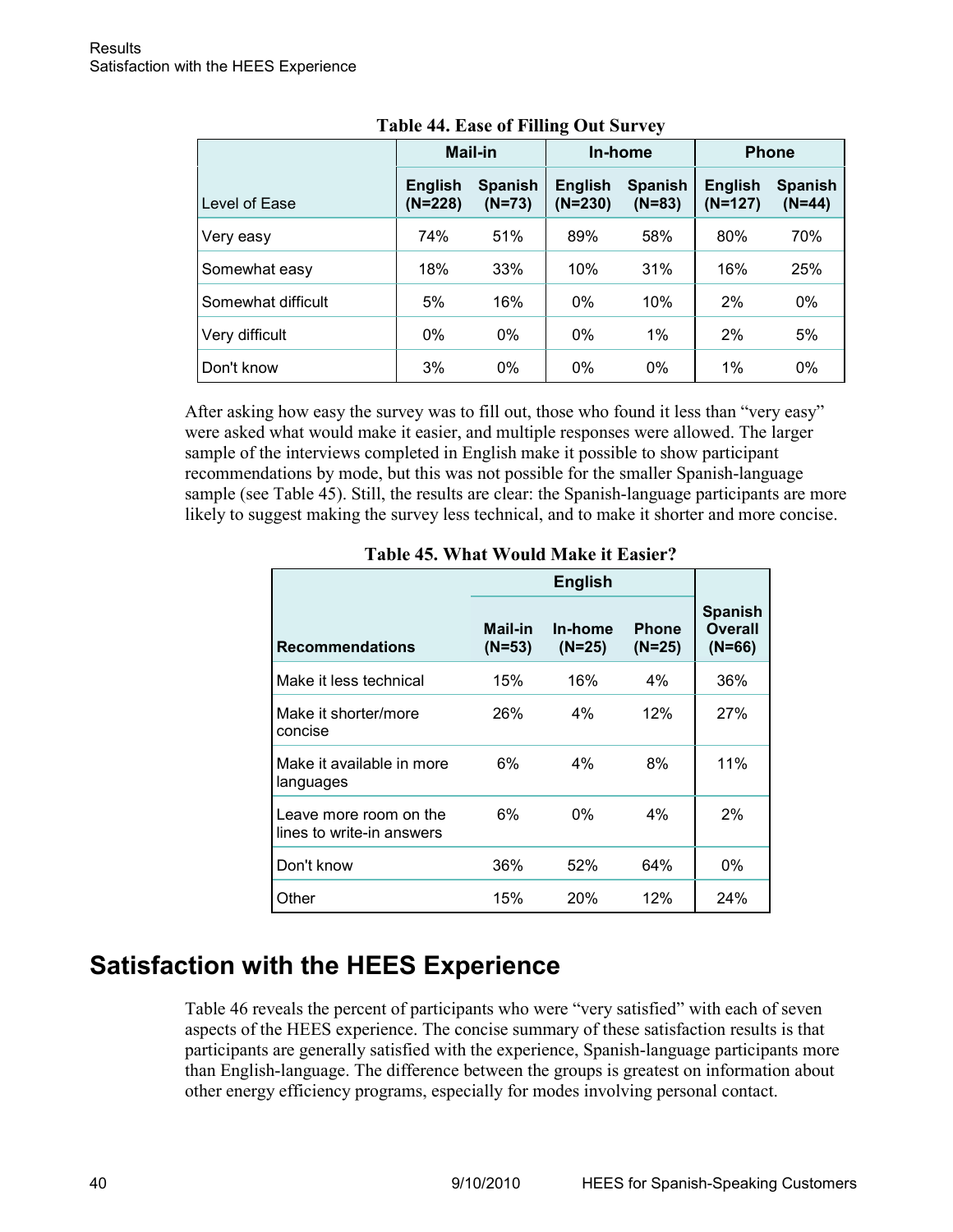|                                                                     |                | <b>Mail-in</b> |                  | In-home         |                | <b>Phone</b>   |
|---------------------------------------------------------------------|----------------|----------------|------------------|-----------------|----------------|----------------|
| <b>Program Feature</b>                                              | <b>English</b> | <b>Spanish</b> | <b>English</b>   | <b>Spanish</b>  | <b>English</b> | <b>Spanish</b> |
| Amount of time it took to complete the                              | 78%            | 81%            | 80%              | 84%             | 73%            | 86%            |
| survey                                                              | $(N=227)$      | $(N=73)$       | $(N=230)$        | $(N=83)$        | $(N=127)$      | $(N=44)$       |
| Clarity of the recommendations provided                             | 80%            | 79%            | 78%              | 90%             | 77%            | 100%           |
| by the survey                                                       | $(N=188)$      | $(N=56)$       | $(N=198)$        | $(N=52)$        | $(N=115)$      | $(N=28)$       |
| Usefulness of the recommendations                                   | 74%            | 91%            | 72%              | 96%             | 66%            | 96%            |
| provided                                                            | $(N=188)$      | $(N=56)$       | $(N=197)$        | $(N=52)$        | $(N=115)$      | $(N=28)$       |
| Information provided on other energy                                | 66%            | 71%            | 60%              | 79%             | 65%            | 93%            |
| efficiency programs                                                 | $(N=188)$      | $(N=56)$       | $(N=196)$        | $(N=52)$        | $(N=113)$      | $(N=28)$       |
| How customized the survey results were                              | 75%            | 86%            | 76%              | 92%             | 65%            | 96%            |
| to household                                                        | $(N=187)$      | $(N=56)$       | $(N=196)$        | $(N=52)$        | $(N=113)$      | $(N=28)$       |
| Knowledge, professionalism, and<br>enthusiasm of in-home consultant | <b>NA</b>      | <b>NA</b>      | 89%<br>$(N=228)$ | 95%<br>$(N=83)$ | <b>NA</b>      | <b>NA</b>      |
| Overall satisfaction with the Home                                  | 77%            | $90\%$         | 78%              | 93%             | 70%            | 84%            |
| Energy and Water Efficiency Survey                                  | $(N=227)$      | $(N=73)$       | $(N=228)$        | $(N=83)$        | $(N=126)$      | $(N=44)$       |

<span id="page-46-1"></span><span id="page-46-0"></span>**Table 46. Percent Very Satisfied with Aspects of the HEES Experience**

Perhaps the strongest measure of satisfaction is found in whether the participants have recommended the program to others. [Table 47](#page-46-2) addresses that issue. Not surprisingly, the participants in the in-home mode of both language groups are the most likely to have recommended it to others. In all modes the Spanish-language participants are more likely than English to have done this.

|              |                           | <b>Mail-in</b>             |                             | In-home                    | <b>Phone</b>                |                            |  |
|--------------|---------------------------|----------------------------|-----------------------------|----------------------------|-----------------------------|----------------------------|--|
| Recommended? | <b>English</b><br>(N=221) | <b>Spanish</b><br>$(N=73)$ | <b>English</b><br>$(N=227)$ | <b>Spanish</b><br>$(N=83)$ | <b>English</b><br>$(N=127)$ | <b>Spanish</b><br>$(N=44)$ |  |
| Yes          | 33%                       | 51%                        | 55%                         | 65%                        | 45%                         | 48%                        |  |
| No.          | 67%                       | 48%                        | 44%                         | 35%                        | 54%                         | 52%                        |  |
| Don't know   | 0%                        | 1%                         | 2%                          | 0%                         | $0\%$                       | 0%                         |  |

<span id="page-46-2"></span>**Table 47. Recommended HEES to Others**

Participants were asked what aspect of the program was most helpful to them. As seen in [Table 48](#page-47-0), the responses are spread over many facets. However, the most helpful aspect for English-language participants was the charts of energy and water use, while for Spanishlanguage participants it was information about other energy efficiency programs.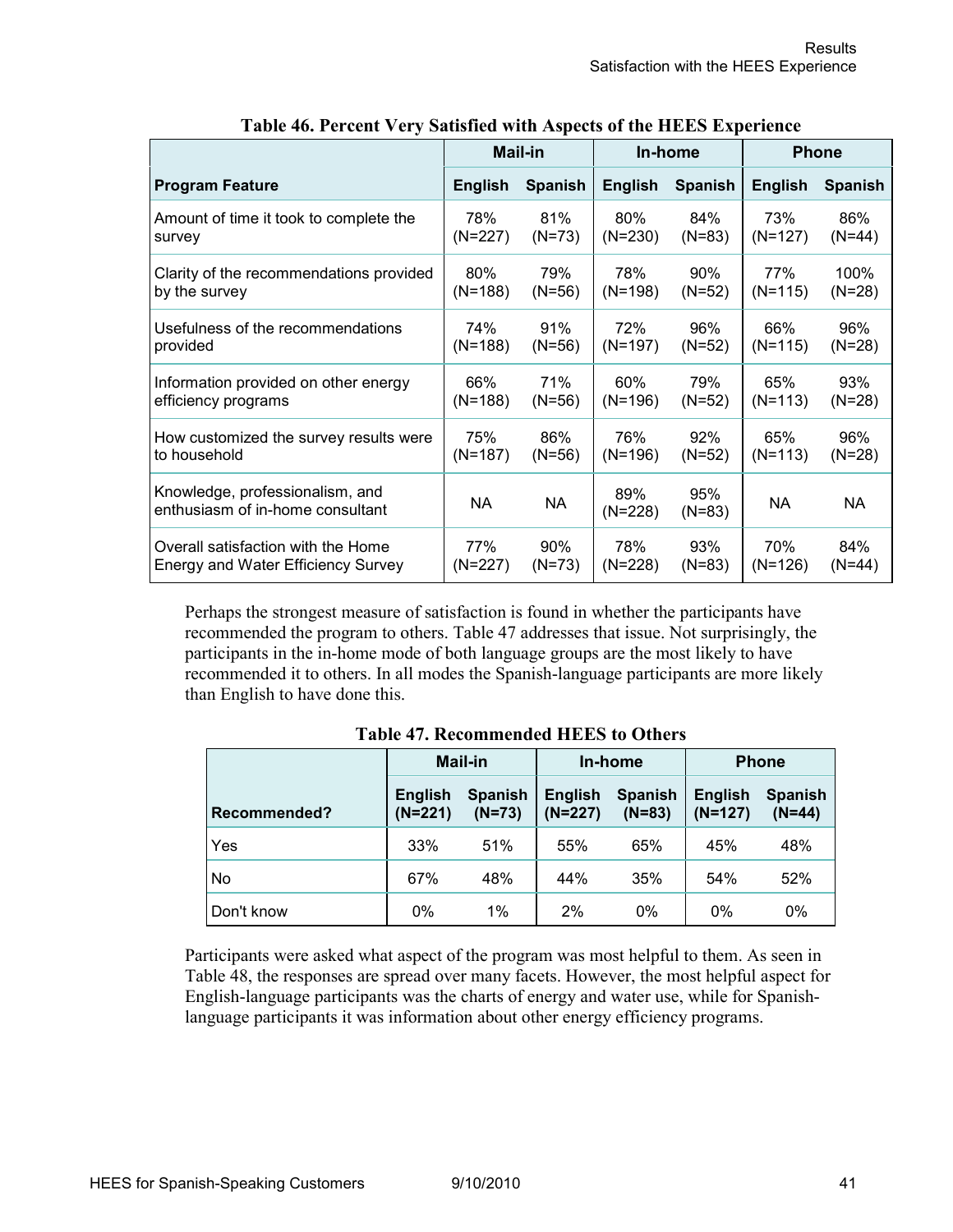| <b>Response</b>                                              | $(N=809)$ | <b>English Spanish</b><br>$(N=200)$ |
|--------------------------------------------------------------|-----------|-------------------------------------|
| Charts of Energy And Water Use                               | 19%       | 7%                                  |
| Regional Comparison of Energy And Water<br>Costs             | 5%        | 6%                                  |
| <b>Information About Rebates</b>                             | 3%        | 2%                                  |
| Information About Energy Efficiency Programs                 | 9%        | 27%                                 |
| <b>Insulation Recommendations</b>                            | 0%        | $1\%$                               |
| Air Conditioning Recommendations                             | 1%        | 2%                                  |
| <b>Furnace And Space Heating</b><br>Recommendations          | 0%        | 1%                                  |
| Air Distribution (Duct) Recommendations                      | 0%        | 1%                                  |
| <b>Water Heater Recommendations</b>                          | 2%        | 2%                                  |
| Pool/Spa Recommendations                                     | 0%        | 1%                                  |
| <b>Dishwasher Recommendations</b>                            | 0%        | 1%                                  |
| <b>Clothes Washer Recommendations</b>                        | 1%        | 3%                                  |
| <b>Lighting Recommendations</b>                              | 7%        | 8%                                  |
| Extra Information From The In-Home<br>Consultant             | 3%        | 1%                                  |
| The recommendations in general                               | 2%        | 0%                                  |
| Better understanding/awareness of how to<br>save energy      | 2%        | $0\%$                               |
| Better understanding/awareness of how to help<br>environment | $1\%$     | 0%                                  |
| Everything                                                   | 1%        | 0%                                  |
| Easy, fast format                                            | 1%        | 0%                                  |
| Information about specific appliances                        | 1%        | 0%                                  |
| Assurance I am on the right track                            | 1%        | 0%                                  |
| Other                                                        | 5%        | 17%                                 |
| None                                                         | 7%        | 5%                                  |
| The Free EE Starter Kit                                      | 7%        | 7%                                  |
| Don't Know                                                   | 22%       | 14%                                 |

<span id="page-47-0"></span>

| Table 48. Most Helpful Aspect of the Program |  |  |  |  |  |  |  |  |  |  |  |  |
|----------------------------------------------|--|--|--|--|--|--|--|--|--|--|--|--|
|----------------------------------------------|--|--|--|--|--|--|--|--|--|--|--|--|

When the interview was nearly finished respondents were asked an open-ended question about what the most difficult thing about completing the HEES surveywas. [Table 49](#page-48-1)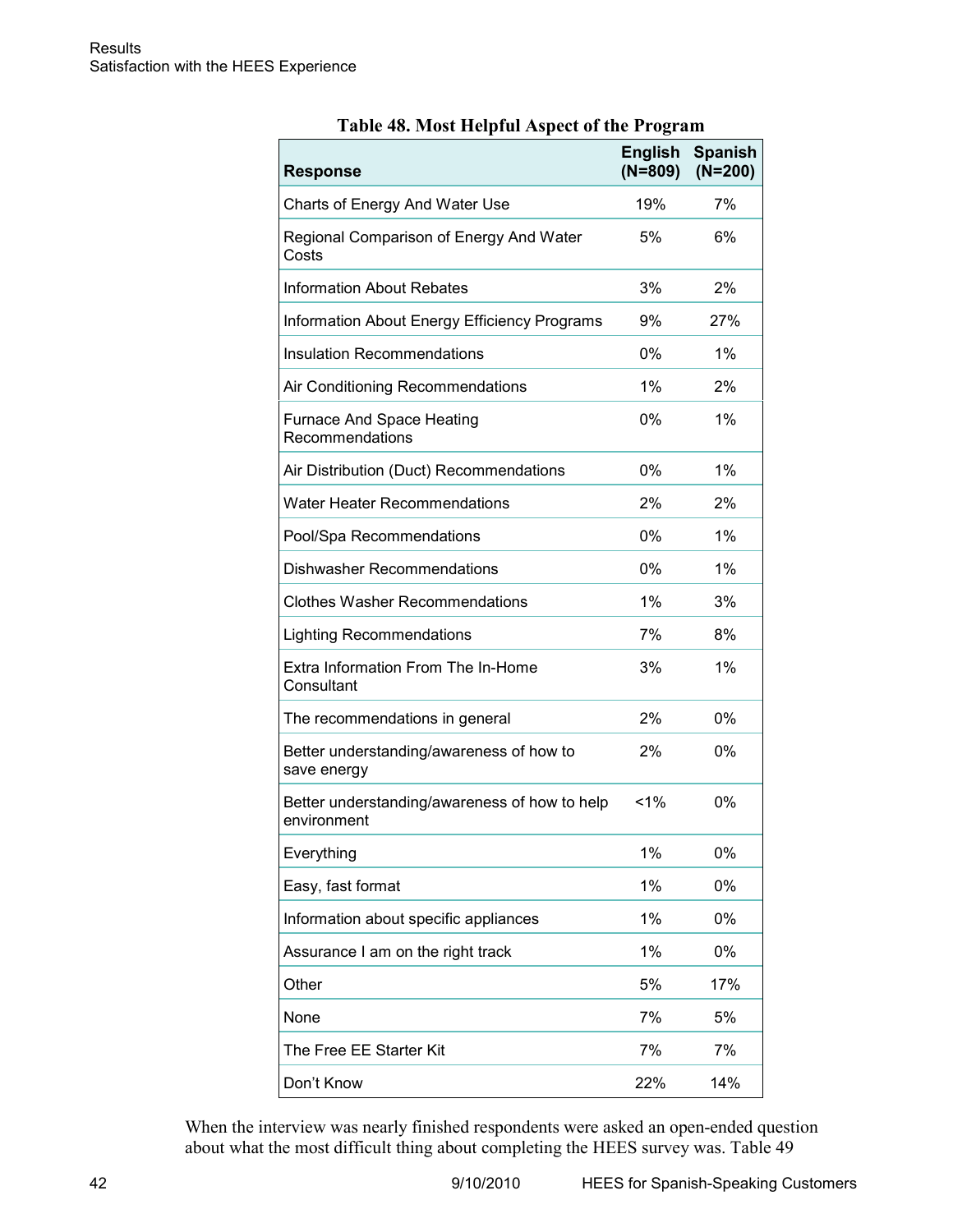<span id="page-48-0"></span>indicates the answers to that question for Spanish-language participants only as this information was not presented in the main report on the English-language group. The most frequent comment was that the survey was hard to understand. Not surprisingly, the participants who were in the in-home mode were least likely to say this (8.5 percent), and the mail-in and phone groups were a little more likely to (17 percent and 14 percent respectively). While these are all low percentages, they are not so low in the context of openended questions where responses are typically spread over many issues. None of the other comments that had specific content reach above the 6 percent mark. A few thought the survey was too long (1.2 percent to 4.5 percent), and a few objected to giving personal information or were not able to. Surprisingly, the in-home group was most likely to say they didn't have the information (6.1 percent).

| <b>Response</b>                       | <b>Mail-in</b><br>$(N=72)$ | In-home<br>$(N=82)$ | <b>Phone</b><br>$(N=44)$ |
|---------------------------------------|----------------------------|---------------------|--------------------------|
| Survey was hard to understand         | 17%                        | 9%                  | 14%                      |
| Survey was too long                   | 3%                         | $1\%$               | 5%                       |
| Giving personal information           | 4%                         | $0\%$               | 2%                       |
| Didn't have the necessary information | 4%                         | 6%                  | 2%                       |
| Other                                 | 1%                         | 5%                  | 2%                       |
| Don't remember                        | 18%                        | 21%                 | 16%                      |
| No difficulties                       | 53%                        | 59%                 | 59%                      |

<span id="page-48-1"></span>

|  |  |  | Table 49. Most Difficult Aspect of the Survey: Spanish-Language Group Only |  |
|--|--|--|----------------------------------------------------------------------------|--|
|  |  |  |                                                                            |  |

Throughout the interview, when the respondent expressed anything but complete satisfaction with any aspect of the HEES survey, there was a follow up question asking for what was wrong and what they recommended could be done to improve it. Many times the complaint or suggestion made was not responsive to the question being addressed at the moment. For instance, when the question was about clarity, the criticism might be about length, or the other way around. This happened frequently enough that it made sense to aggregate all of the comments into one analysis of suggestions for improvement. The value of this approach was increased by the fact that in any one question, the frequency of comments on any particular issue was very low. The results of that aggregated analysis are shownin [Table 50](#page-49-0). More than 50 percent of participants in all modes provided no suggestions for improvement. Among those who did, the most common complaint/suggestion in the mail-in group was about the use of technical language (15 percent). That was the most frequent category across any mode. Following that, among the in-home participants, 13 percent wished for more information, especially on available services. The most frequent responses among the phone survey participants were divided between the desire for more information (as also mentioned by the in-home group) at 9 percent and comments that asked for improvements in auditor service (also 9 percent). Examples of this type of comment were, "…more attention to the clients…" or, "…well, that they provide better service," or, "…the representatives be more complete…"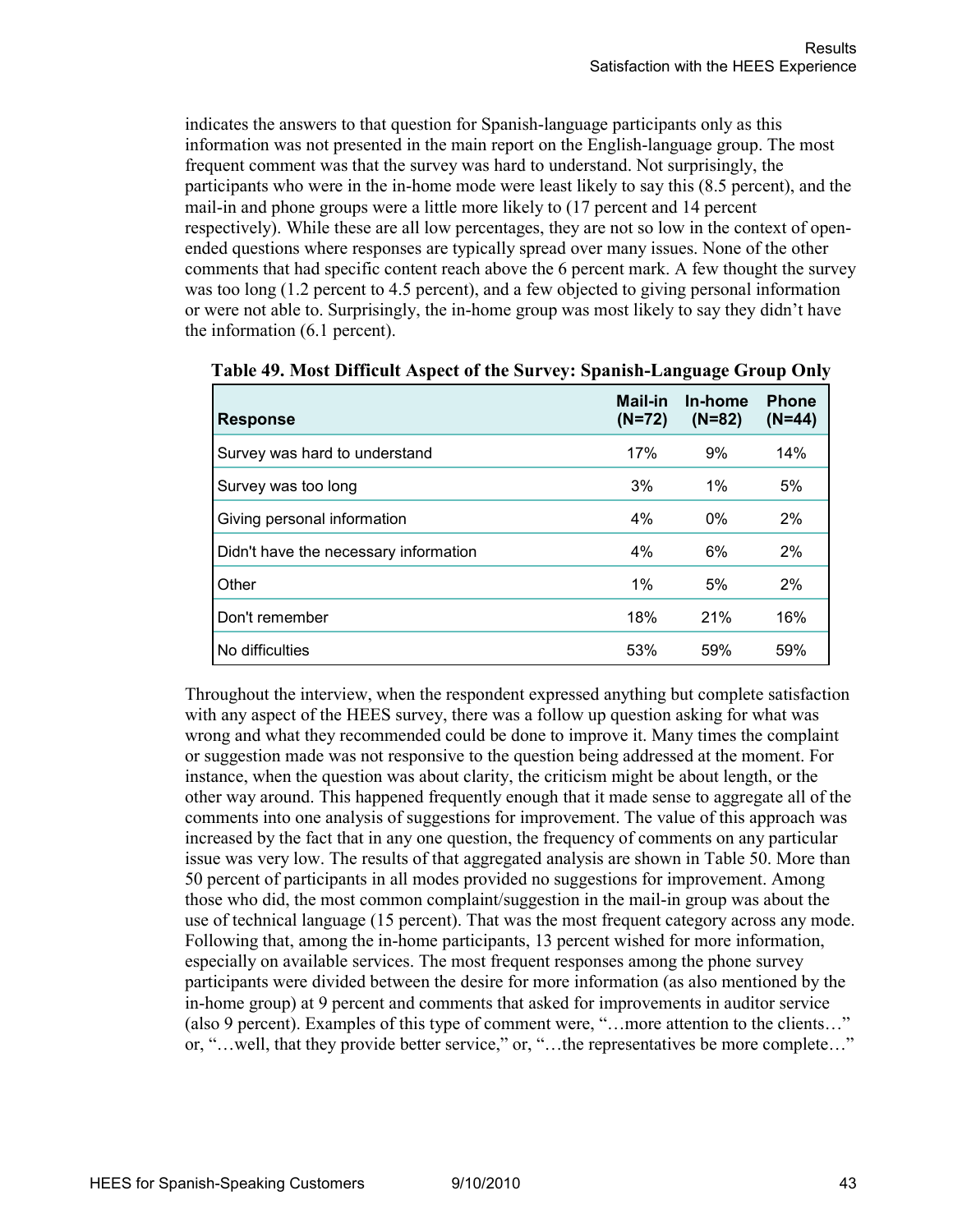| <b>Response</b>                                            | Mail-in<br>$(N=73)$ | In-<br>home<br>$(N=79)$ | <b>Phone</b><br>$(N=44)$ |
|------------------------------------------------------------|---------------------|-------------------------|--------------------------|
| Reduce the time it takes to do the survey                  | $4\%$               | 8%                      | 5%                       |
| Use less technical words or make questions simpler         | 15%                 | 5%                      | 5%                       |
| Provide more information, especially on available services | 8%                  | 13%                     | 9%                       |
| Improve the Spanish translation                            | 8%                  | $1\%$                   | 2%                       |
| Improve the auditor service                                | $0\%$               | 5%                      | 9%                       |
| Provide more personal service.                             | 4%                  | 3%                      | $0\%$                    |
| Had problems with free gifts                               | $0\%$               | 4%                      | 2%                       |
| Other                                                      | 4%                  | $4\%$                   | 7%                       |
| Don't know                                                 | 10%                 | 10%                     | 7%                       |
| No changes necessary                                       | 56%                 | 56%                     | 59%                      |

#### <span id="page-49-0"></span>**Table 50. Suggestions for Improvement: Spanish-Language Group Only**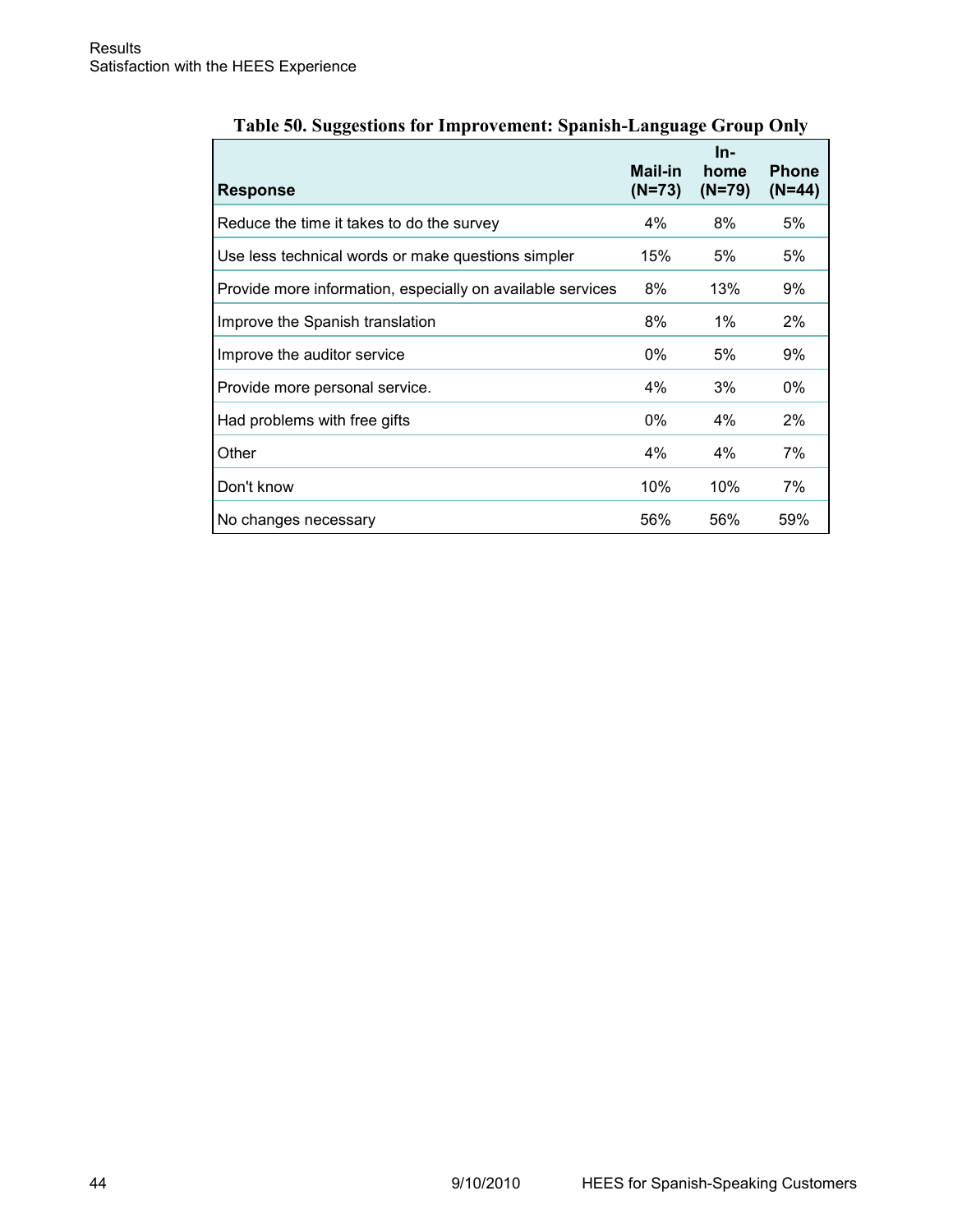## <span id="page-50-1"></span><span id="page-50-0"></span>**Summary of Key Findings**

Some clear patterns emerged from the survey of Spanish-language HEES participants compared to English-language participants. The differences begin with demographic differences and differences in knowledge of energy efficiency. There are differences in motivation, program influence and effectiveness, satisfaction, and desire for personal contact. Many of the opinions expressed by the Spanish-language participants are similar to those found among English-language participants, but tend to be stronger.

## **Participant Characteristics**

- Compared to English-language participants, Spanish-language participants are:
	- $\circ$  even more likely to live in single-family detached homes [\(Table 4\)](#page-16-2),
	- $\circ$ a little less likely to own the home, except for mail-in participants ([Table 5\)](#page-16-3),
	- $\circ$  less educated; specifically, they are less likely to go to college [\(Table 8\)](#page-18-0),
	- are in lower income categories [\(Table 9](#page-18-1)),
	- $\circ$ in larger households ([Table 7](#page-17-1)), and
	- $\circ$ less likely to be senior citizens ([Table 6\)](#page-17-0).
- Far fewer Spanish-language participants describe themselves as at least somewhat knowledgeable about opportunities for improving energy efficiency in the home, and are somewhat less knowledgeable about energy efficiency programs([Table 17](#page-23-1)).

## **Motivation**

- Spanish-language participants place even more value on learning about other energy efficiency programs than English-language participantsdo([Table 13](#page-21-1)).
- Spanish-language participants more often say they are influenced by concern for the environment than English-language participantsdo([Table 13](#page-21-1)).
- Free items are definitely not the main motivators for participation by Spanish-language participants; this is even more true for Spanish-language than for English-language participants([Table 14](#page-21-2)).
- As compared to English-language participants Spanish-language participants choose their survey mode more on the basis of the anticipated helpfulness and accuracy of the information provided rather than speed or convenience; this is especially true for in-home participants([Table 25](#page-27-0)).

## **Program Effectiveness**

• Spanish-language participants are much more influenced by the audit than are Englishlanguage participants in the following areas: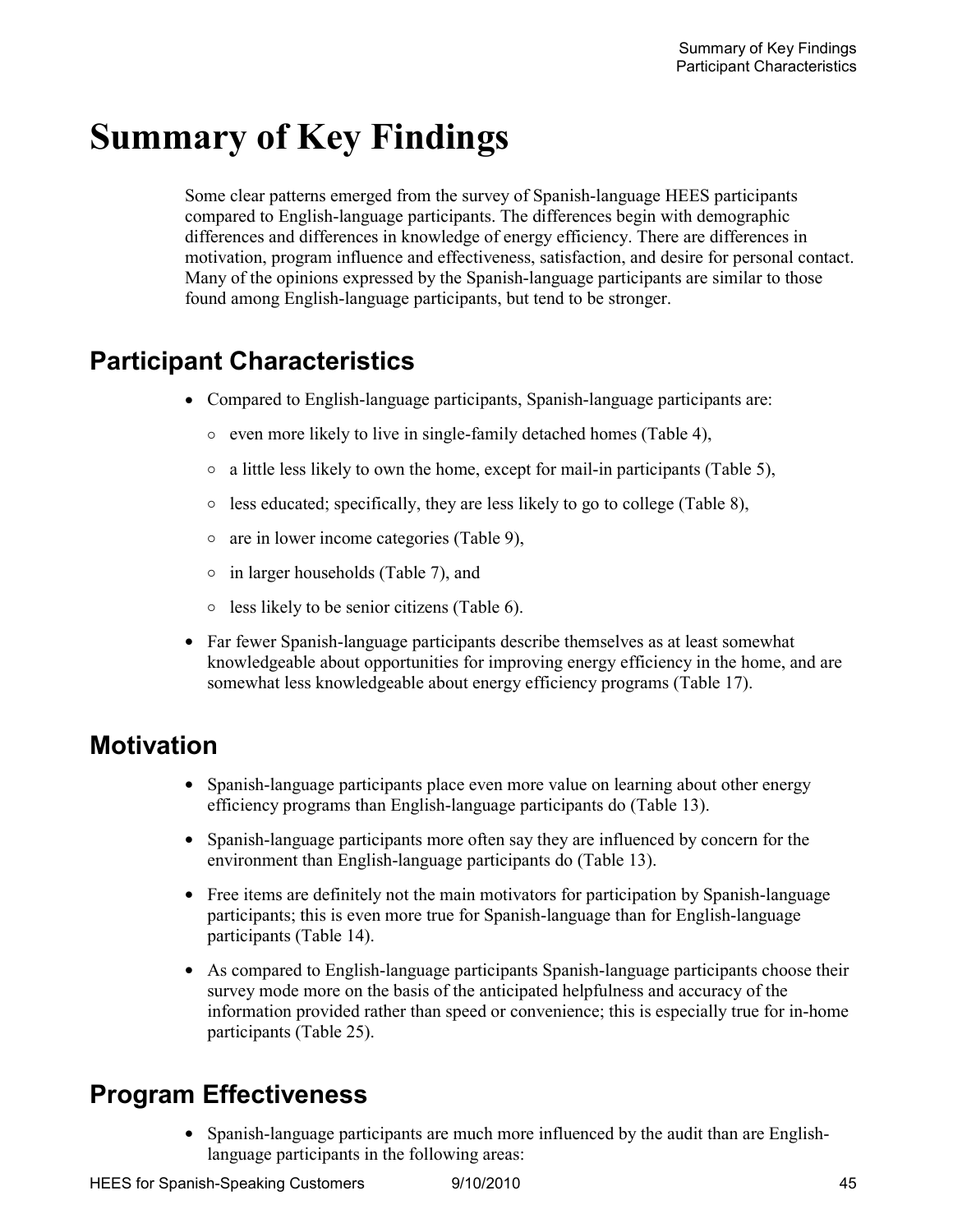- <span id="page-51-0"></span> $\circ$  implementing tips because of the program [\(Table 28\)](#page-31-0),
- $\circ$  calling the utility to get more program information or contractors about energy efficiency equipment([Table 36](#page-40-0)),
- $\circ$ reporting that they were influenced by comparisons with regional average ([Table 40](#page-43-0)), and
- $\circ$ reporting that they were influenced by energy and water use charts ([Table 42](#page-44-1));
- however, Spanish-language participants were *less* likely to visit utility websites or purchase equipment([Table 36](#page-40-0)).
- Spanish-language participants' energy efficiency efforts prior to participation were weighted toward the category of washing and drying clothes. *After* participation more emphasis was placed on water heating and water usage. *Before* participation they were heavier on practices, and *after* they were more likely to make low-cost purchases. This analysis is based only on the Spanish-language participants as it was not reported in this way for the English-language participants [\(Table 32\)](#page-37-0). These before versus after changes imply program impact.
- Spanish-language participants have a much higher rate of installing showerheads and aerators than English, but are about the same on CFLs([Table 19](#page-24-0)). Even the Spanishlanguage in-home auditors installed more showerheads and aerators than Englishlanguage auditors [\(Table 20\)](#page-24-1). This could be because English-language participants may already have already done more in these areas. Spanish-language participants placed higher value on showerheads and aerators and less on CFLs [\(Table 23](#page-26-1)).
- Both English- and Spanish-language participants show quite high rates of having implemented recommendations before receiving them. This implies, as was reported in the original report, that the algorithm for generating recommendations is less precise than is desirable. In addition, however, the rate of Spanish-language participants' implementation of tips prior to the audit was lower than the English [\(Table 30\)](#page-34-0). In other words, Spanishlanguage participants received fewer tips that were inappropriate, and English-language participants received more. This is counterintuitive. However, at least part of the explanation for the difference across language groups in receiving inappropriate tips appears to be under-reporting of prior actions by the Spanish-language group. In addition, if the algorithm is insensitive to some prior actions, the lower rate of tips implemented prior to receiving them by Spanish language participants could reflect fewer actual energy efficiency behaviors prior to HEES, especially given the lower knowledge level shown in [\(Table 17\)](#page-23-1).

### **Satisfaction**

English-language participants were generally satisfied with the whole HEES process. This is also true of the Spanish-language participants. Following are some differences:

- Spanish-language participants are more satisfied than English-in just about every area measured:
	- $\circ$  with survey mode chosen [\(Table 26](#page-28-1)),
	- $\circ$  with implemented tips almost across the board [\(Table](#page-38-1)[34,](#page-38-1) [Table 35](#page-39-1)),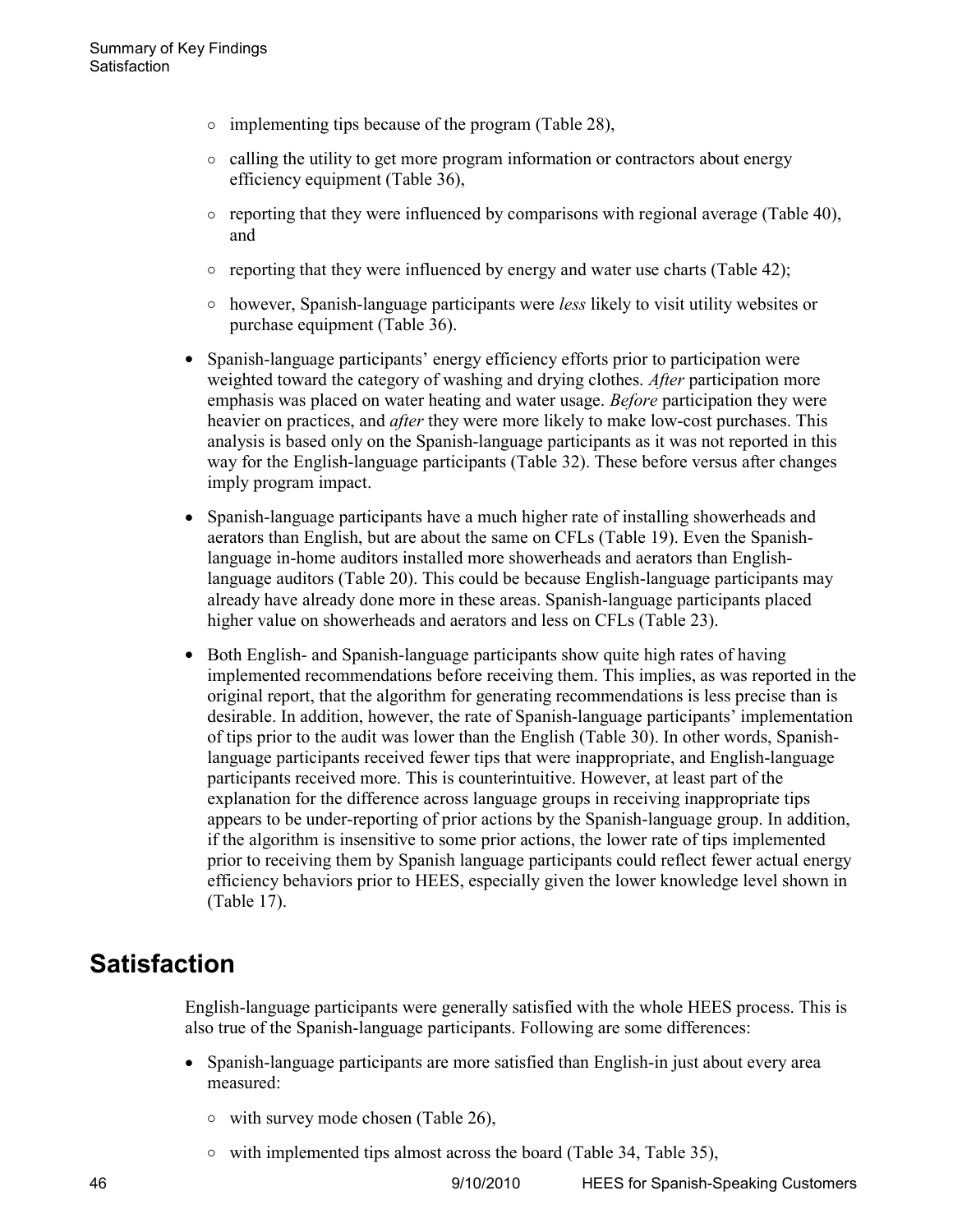- with the HEES report([Table 38](#page-42-0)), and
- <span id="page-52-0"></span> $\circ$  with all seven aspects of the program listed, including the amount of time it took to complete the survey, the clarity of recommendations made, the usefulness of the recommendation, the information provided on energy efficiency programs, and how customized the resultswere([Table 46](#page-46-0)).
- Spanish-language participants more often recommended HEES to others [\(Table 47\)](#page-46-1).
- Spanish-language participants are more likely to name information about energy efficiency programs as the most helpful aspect of program([Table 48\)](#page-47-0).
- The one exception to the pattern of more satisfaction among Spanish-language participants is that that group more often reports that the HEES tool is less easy to fill out than English-language participants [\(Table 44](#page-45-1)).

### **Personal Contact**

- The Spanish-language participants seem to be even more influenced by a personal connection with the audit than English:
	- $\circ$ bill inserts don't precipitate action as often in Spanish-language customers ([Table 12](#page-20-0)),
	- $\circ$  in-home participation seems to be encouraged by contact with utility reps, and that is likely the main way Spanish-speaking customers learn about that mode([Table 12](#page-20-0) and [Table 24](#page-26-2)),
	- $\circ$ report usefulness is rated much higher for in-home and phone participants ([Table 39](#page-42-1), [Table 41](#page-43-1)),
	- $\circ$  energy and water use charts are reported by Spanish-language participants as being more influential when they participate in in-home and phone modes than when they participate in the mail-in mode [\(Table 42\)](#page-44-1),
	- $\circ$  in-home Spanish-language participants are less likely to say the survey was hard to understand([Table 49](#page-48-0)), based only on Spanish-language sample,
- The satisfaction difference reported above between Spanish- and English-language participants is greater in personal contact modes. I.e., in personal contact modes (in-home and phone) Spanish-language participant satisfaction is especially higher than Englishlanguage participants' satisfaction. This seems to imply that the personal connection is even more important to Spanish- than to traditional English-language participants([Table](#page-46-0) [46\)](#page-46-0).

## **Participant Suggestions for Improvement**

• Spanish-language participants express the wish that the HEES tool was less technical much more than English, but they also wish it was shorter [\(Table 45](#page-45-2)).

Based only on Spanish-language participants [\(Table 50\)](#page-49-0):

 Mail-in participants especially (compared to phone and in-home) wish for fewer technical words in the HEES tool.